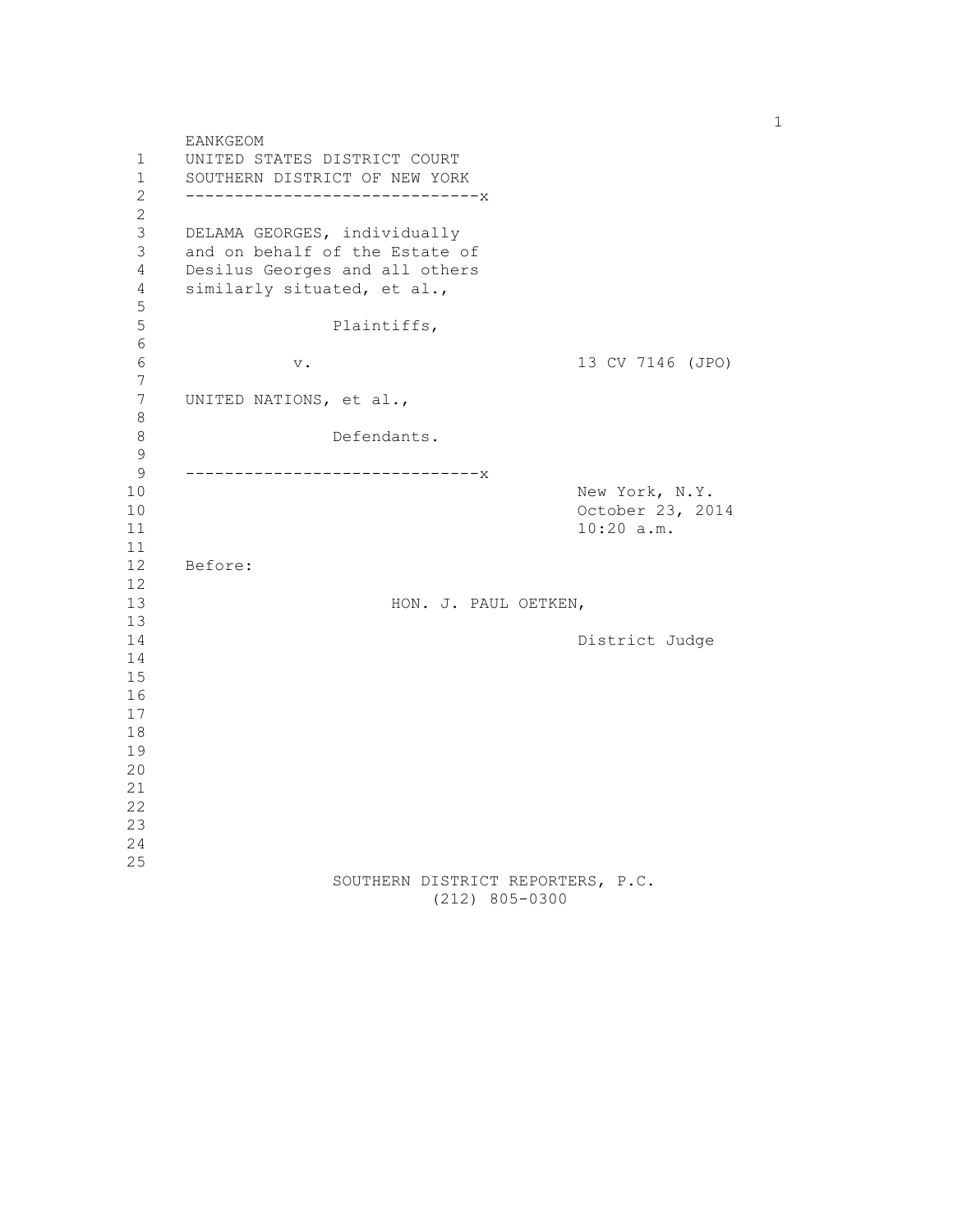2 EANKGEOM 1 APPEARANCES  $\frac{1}{2}$  2 INSTITUTE FOR JUSTICE & DEMOCRACY IN HAITI 2 Attorneys for Plaintiffs 3 BY: BEATRICE LISA YOUNG LINDSTROM 3 BRIAN EUGENE CONCANNON, JR.  $4 - AND-$  4 KURZBAN KURZBAN WEINGER TEZELI & PRATT PA 5 BY: IRA JAY KURZBAN 5 6 PREET BHARARA 6 United States Attorney for the 7 Southern District of New York 7 BY: JENNIFER ELLEN BLAIN<br>8 Assistant United Stat Assistant United States Attorney 8 9 MONICA VISALAM IYER 9 Attorney for Amici Curiae European Law Scholars 10 10 LAW OFFICES OF KERTCH J. CONZE 11 Attorney for Amici Curiae Haitian Lawyers Association and 11 the Haitian Women of Miami<br>12 BY: KERTCH J. CONZE BY: KERTCH J. CONZE 12 13 MUNEER I. AHMAD 13 Attorney for Amici Curiae International Law Scholars and 14 Practitioners 14 15 UNITED STATES DEPARTMENT OF STATE 15 BY: HENRY A. AZAR, JR. 16 16 17 ALSO PRESENT: 18 MARK A. SIMONOFF, United States Mission to the United Nations 19 20 21 22 23 24 25 SOUTHERN DISTRICT REPORTERS, P.C. (212) 805-0300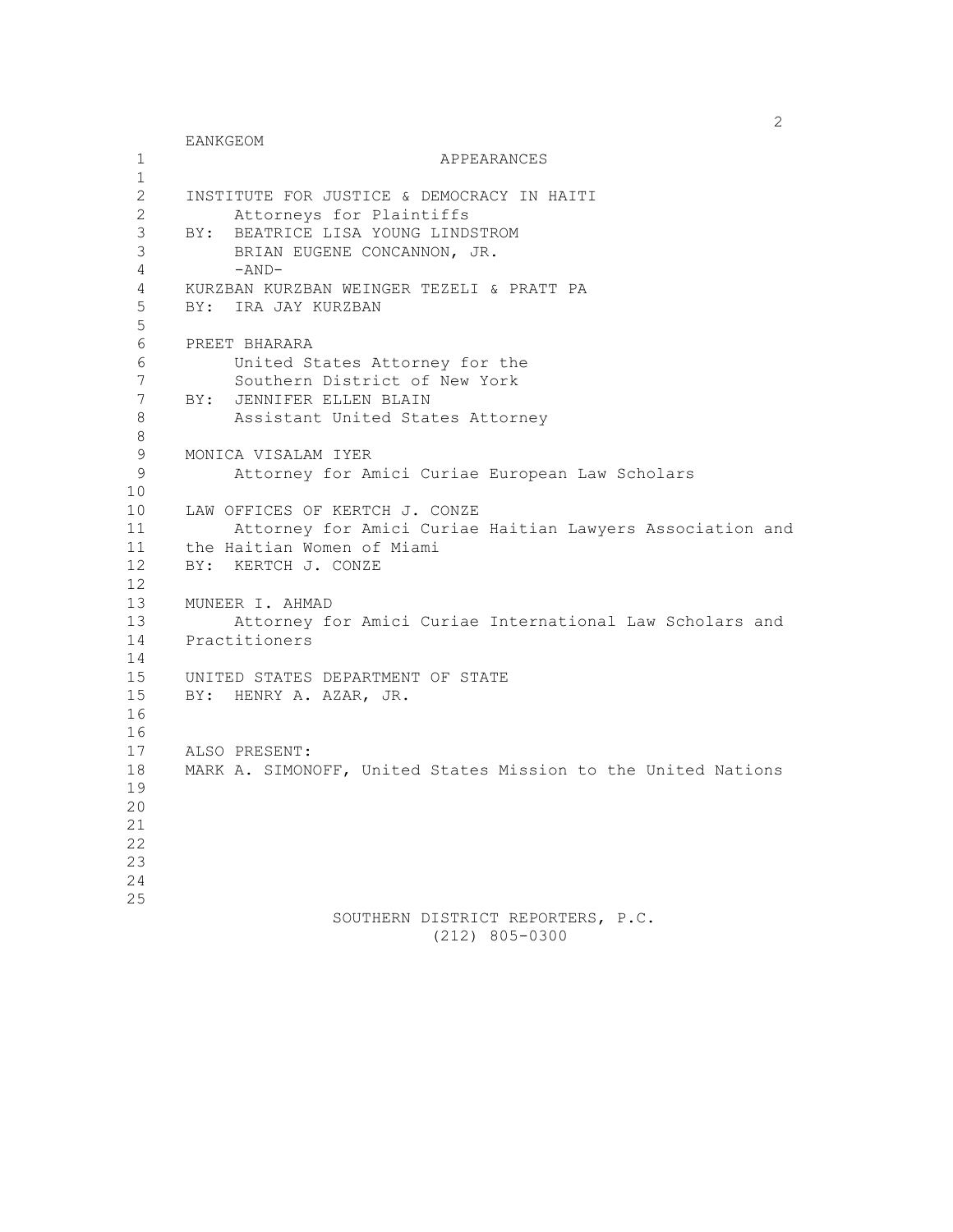<u>3</u> EANKGEOM 1 THE DEPUTY CLERK: Your Honor, this is in the matter 2 of Delama Georges et al. versus United Nations et al.<br>3 Starting with the plaintiffs' counsel, on mv Starting with the plaintiffs' counsel, on my left, can 4 I have all parties state their appearance for the record and 5 who they're representing today. Thank you. 6 MS. LINDSTROM: Good morning, your Honor. Beatrice Lindstrom with the Institute for Justice & Democracy in Haiti, 8 representing plaintiffs.<br>9 THE COURT: GOO 9 THE COURT: Good morning.<br>10 MR. CONCANNON: Good morn MR. CONCANNON: Good morning, your Honor. Brian 11 Concannon, also with the Institute for Justice & Democracy in 12 Haiti and also representing plaintiffs. 13 THE COURT: Good morning. 14 MR. KURZBAN: Good morning, your Honor. Ira Kurzban, 15 of the law firm of Kurzban Kurzban Weinger Tezeli and Pratt, in 16 Miami, Florida. I'm also representing the plaintiffs.<br>17 THE COURT: Good morning. THE COURT: Good morning. 18 THE DEPUTY CLERK: Back here, please. 19 MS. IYER: Good morning, your Honor. Monica Iyer, I'm 20 from Milan, Italy, representing the European Law Scholars 21 amici. 22 MR. AHMAD: Good morning, your Honor. Muneer Ahmad<br>23 from the Jerome N. Frank Legal Services Organization in Yale from the Jerome N. Frank Legal Services Organization in Yale 24 Law School representing the International Law Scholars and 25 Practitioners amici curiae. SOUTHERN DISTRICT REPORTERS, P.C. (212) 805-0300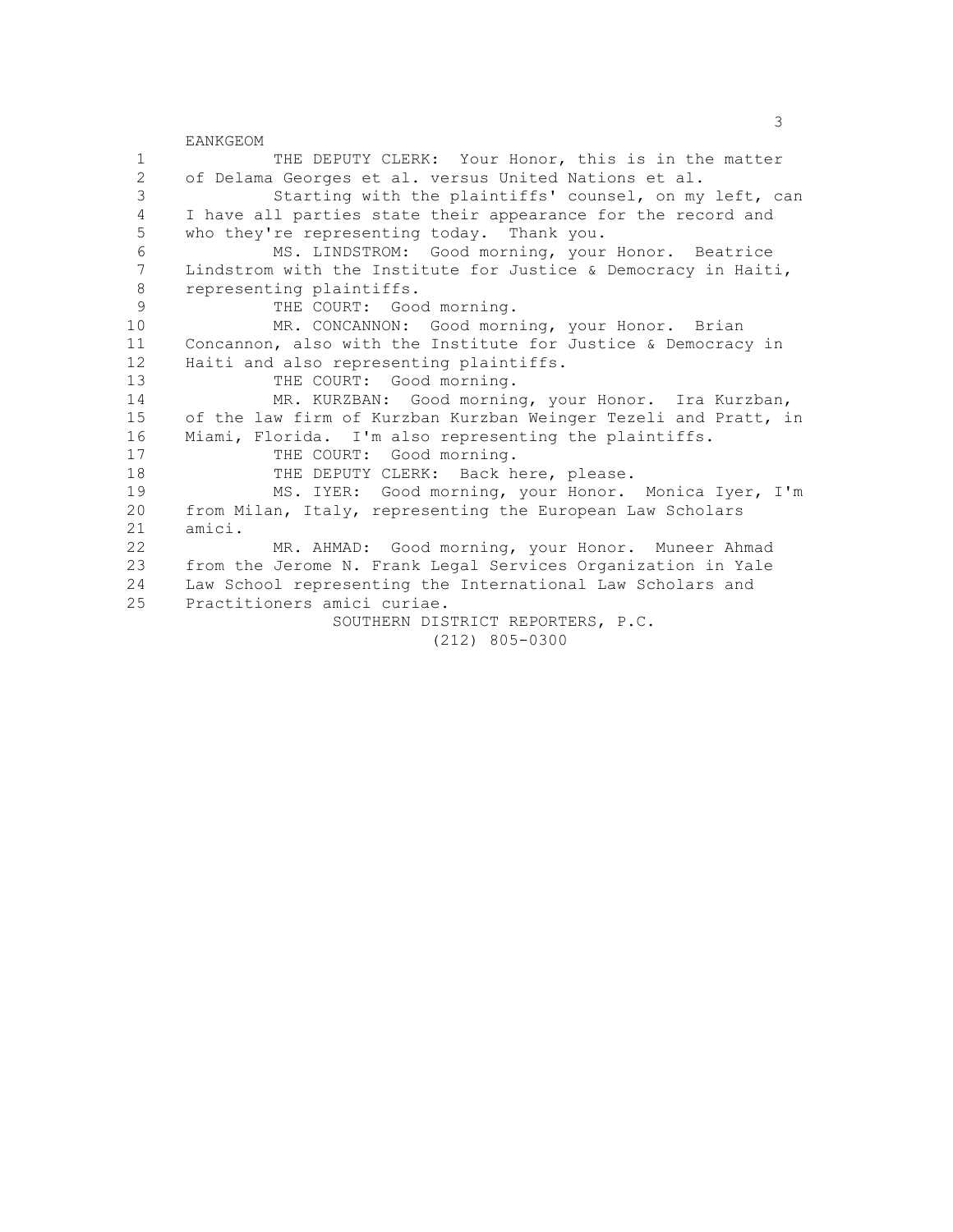4 EANKGEOM 1 MR. CONZE: Good morning, your Honor. My name is 2 Kertch Conze representing the Haitian Lawyers Association and<br>3 the Haitian Women of Miami amici curiae. the Haitian Women of Miami amici curiae. 4 THE COURT: Good morning. 5 MS. BLAIN: Good morning, your Honor. Ellen Blain 6 from the U.S. Attorney's Office representing the United States.<br>7 THE COURT: Good morning THE COURT: Good morning. 8 MR. AZAR: Good morning. Henry Azar, Department of<br>9 State, for the United States. State, for the United States. 10 THE COURT: Good morning. 11 Good morning, everyone, and welcome. We are here for 12 oral argument on the pending motions in this case. As you 13 know, the complaint in the case was filed in October 2013, just 14 a little over a year ago. Plaintiffs allege that the United 15 Nations and entities affiliated with the United Nations caused 16 a cholera epidemic, beginning in October of 2010, in Haiti, and 17 they bring claims for negligence and related claims against the 18 United Nations and associated entities and individuals of the 19 United Nations. They have sought to serve those entities, the 20 defendants. 21 The United Nations defendants have resisted service, 22 and we are here for oral argument really on just the issue of<br>23 whether this Court should deem service to have been made and whether this Court should deem service to have been made and 24 the related issue of whether the action should be dismissed, as 25 the United States Government has argued, on the ground of SOUTHERN DISTRICT REPORTERS, P.C. (212) 805-0300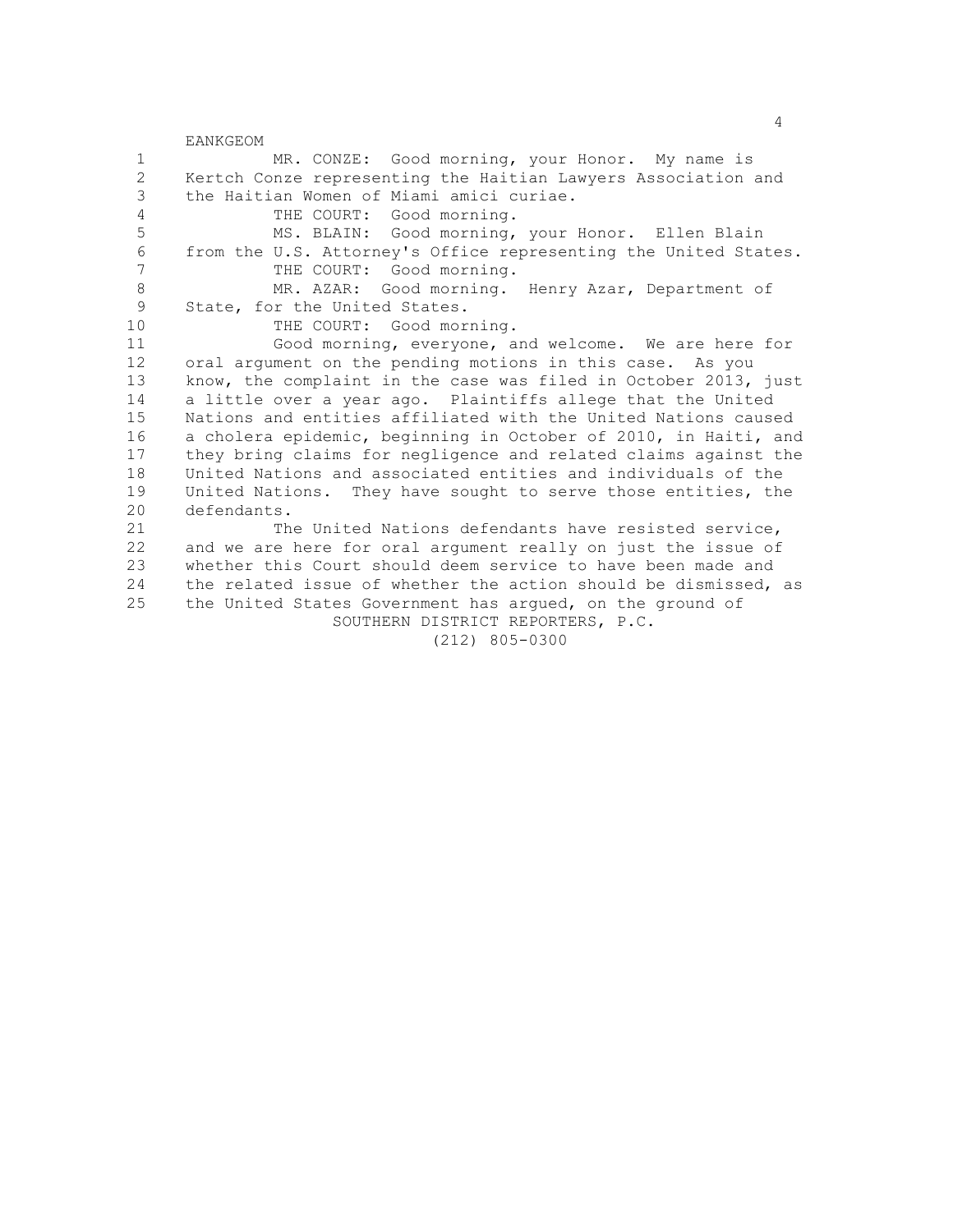EANKGEOM 1 United Nations immunity, that is, under the applicable legal 2 governing authorities, whether the United Nations and the other<br>3 defendants are immune both from service and from the lawsuit defendants are immune both from service and from the lawsuit 4 itself, the claims in the lawsuit. So we are here to address 5 specifically those issues. 6 On October 17th, I indicated I would give plaintiffs<br>7 and the United States 15 minutes each for argument I don't and the United States 15 minutes each for argument. I don't 8 have red and yellow lights like the Second Circuit does, so<br>9 I'll just cut you off when you've reached your time, unless I'll just cut you off when you've reached your time, unless I 10 don't want to. Then I've also allowed each of three groups of 11 amici to speak for ten minutes each, first, the amici FANM and 12 Haitian Women of Miami and the Haitian Lawyers Association, 13 then a group of international law scholars and practitioners, 14 and finally a group of European law scholars and practitioners. 15 I've read all the papers, so you don't really have to repeat 16 what's in the papers, but you're welcome to highlight any 17 issues that you'd like to raise, and I'll question you as 18 appropriate. 19 So, unless there are any preliminary matters -- oh, 20 yes, there is one pro hac vice motion on behalf of Muneer 21 Ahmad, and that application is granted. 22 MR. AHMAD: Thank you, your Honor.<br>23 THE COURT: So we will begin with THE COURT: So we will begin with the original 24 movants, counsel for plaintiffs, Ms. Lindstrom? 25 MS. LINDSTROM: Thank you, your Honor. I think I will SOUTHERN DISTRICT REPORTERS, P.C.

(212) 805-0300

the contract of the contract of the contract of the contract of the contract of the contract of the contract of the contract of the contract of the contract of the contract of the contract of the contract of the contract o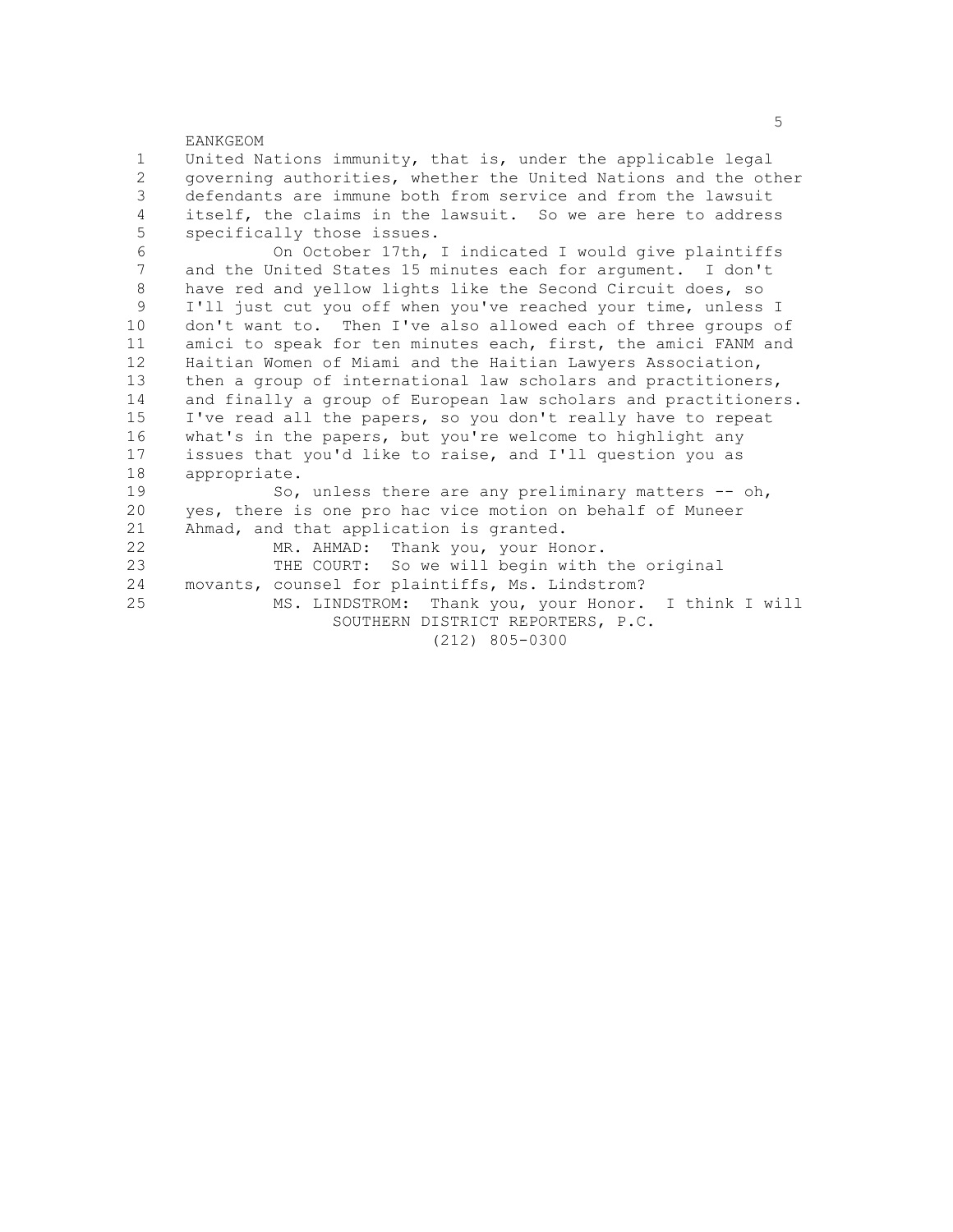|                | <b>EANKGEOM</b>                                                 |
|----------------|-----------------------------------------------------------------|
| 1              | take it from the podium.                                        |
| $\overline{c}$ | THE COURT: OK.                                                  |
| 3              | MS. LINDSTROM: Good morning, your Honor.                        |
| $\overline{4}$ | This is a lawsuit that was filed by Haitians and                |
| 5              | Haitian Americans who are seeking remedies for the personal     |
| 6              | injury and death that they have suffered in the worst cholera   |
| $\overline{7}$ | epidemic of modern time. Now, it is not seriously disputed      |
| 8              | that the U.N. is responsible for causing this devastating       |
| 9              | epidemic. In fact, the U.N.'s own independent experts have      |
| 10             | concluded that cholera reached Haiti's largest river system     |
| 11             | through the discharge of untreated sewage from a U.N. base, in  |
| 12             | a manner that was nothing short of reckless.                    |
| 13             | There is also no dispute that the U.N. is legally               |
| 14             | obligated to provide a mechanism for victims to pursue their    |
| 15             | claims out of court.                                            |
| 16             | THE COURT: When you say it's not disputed, let me               |
| 17             | ask: I gather the U.N. is obviously not appearing in this       |
| 18             | lawsuit, at this point at least. Is there any official          |
| 19             | acknowledgment that the U.N. has made? I know in your papers    |
| 20             | there are some quotes of individuals like Envoy Bill Clinton    |
| 21             | and others, but there any official acknowledgment as to cause?  |
| 22             | MS. LINDSTROM: Well, your Honor, the                            |
| 23             | Secretary-General traveled to Haiti in July of this year and    |
| 24             | acknowledged that the United Nations has a moral responsibility |
| 25             | for the cholera epidemic. And there has not been an official    |
|                | SOUTHERN DISTRICT REPORTERS, P.C.                               |
|                | $(212)$ 805-0300                                                |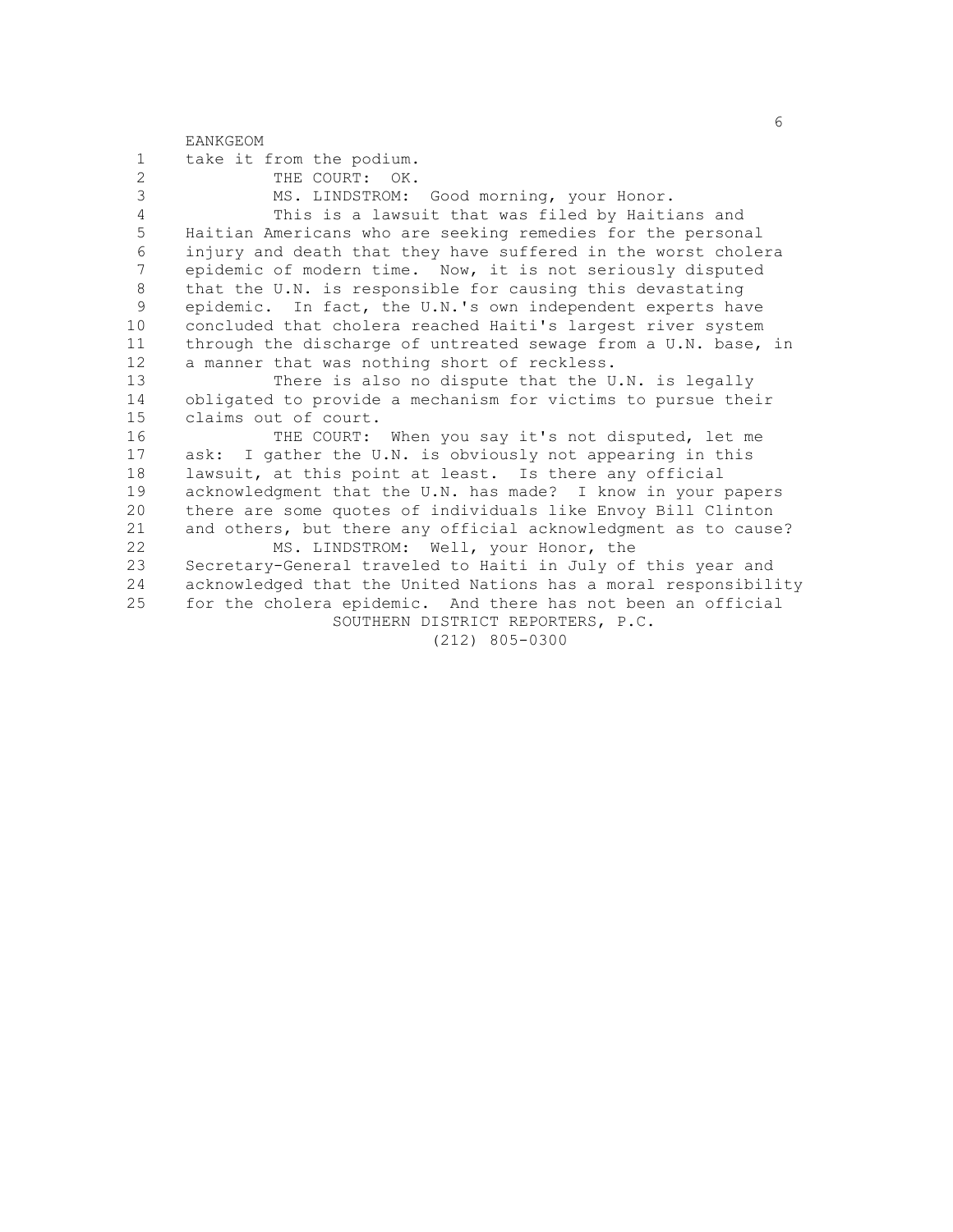EANKGEOM 1 acknowledgment as such where the U.N. has released an official 2 statement, but there certainly is an extensive amount of<br>3 scientific evidence that establishes that the U.N. is in scientific evidence that establishes that the U.N. is in fact 4 responsible. And as far as I'm aware, the government has not 5 taken a position on that. 6 With regards to the U.S. legal obligations, that is something that has repeatedly been affirmed in a number of 8 official U.N. documents, including in The Convention on the<br>9 Privileges and Immunities itself as well as the status Of 9 Privileges and Immunities itself as well as the status Of 10 forces agreement that is in force between the United Nations 11 and the government of Haiti and that governs the U.N.'s 12 operations in Haiti. 13 THE COURT: Let me ask you: To sort of get to the 14 bottom of it, having read all the papers, your position in a 15 sense, you have a steep hill to climb, specifically because of 16 Second Circuit precedent. I'm not the Second Circuit; I am<br>17 bound by Second Circuit precedent. Particularly, the Brzak bound by Second Circuit precedent. Particularly, the Brzak 18 case is a case where the Second Circuit held, in fairly clear 19 language, that the fact that there's not an adequate settlement 20 or claim procedure that the U.N. has set up to follow through 21 with does not establish an implied waiver and does not in any 22 other sense trump the language of Section 2, providing for<br>23 complete immunity for the United Nations unless there is an complete immunity for the United Nations unless there is an 24 express waiver of that immunity. 25 So maybe you could address the issue of whether I'm SOUTHERN DISTRICT REPORTERS, P.C.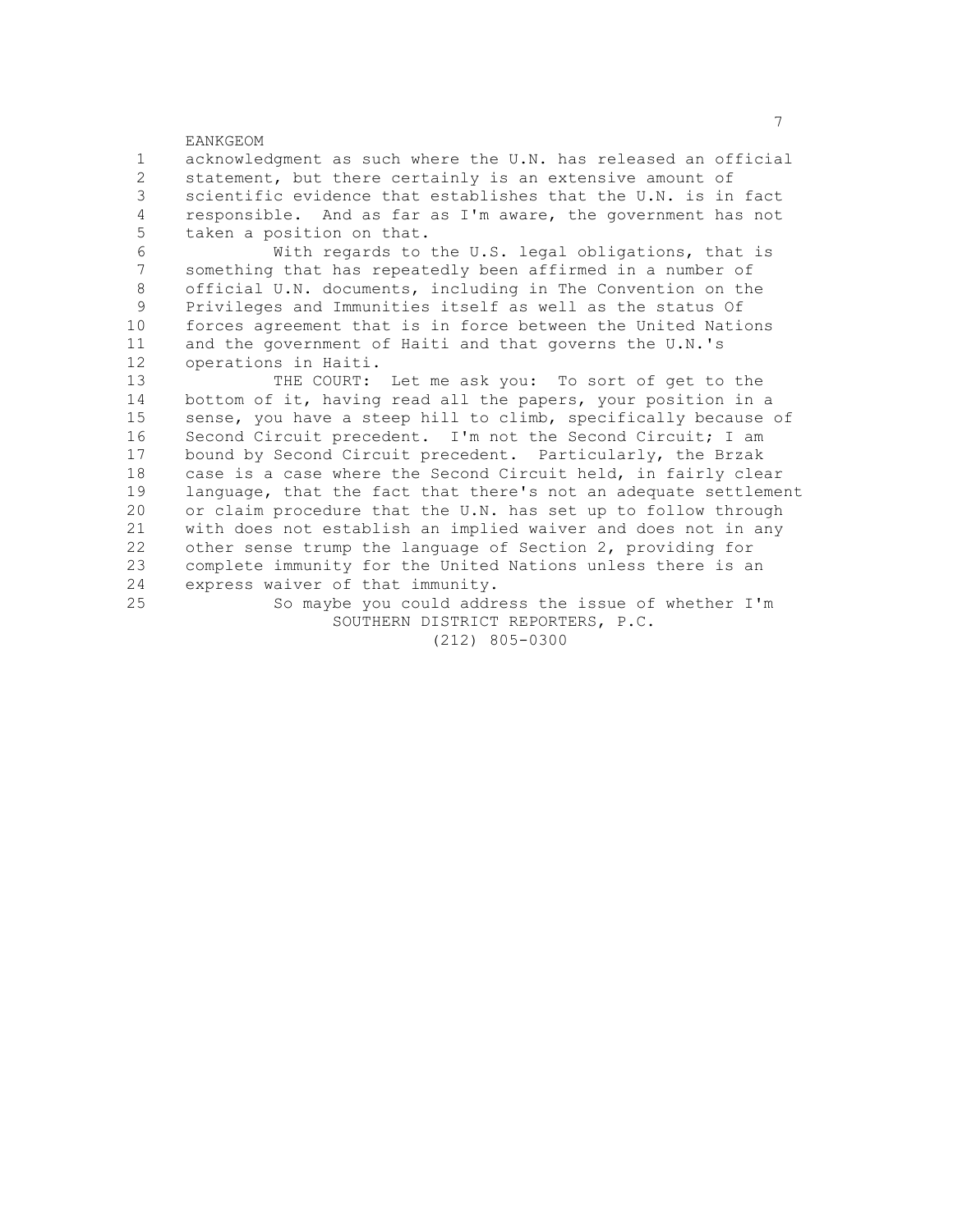1 not controlled by Brzak to acknowledge that immunity. 2 MS. LINDSTROM: Yes, your Honor. We believe that this<br>3 Court is not controlled by Brzak because Brzak was specifically Court is not controlled by Brzak because Brzak was specifically 4 about the question of whether the United Nations had waived 5 their immunity by providing allegedly inadequate provisions of 6 settlement.<br>7 Th There are a couple of reasons why that case is not 8 controlling here. First of all, plaintiffs have not alleged<br>9 waiver here. We are raising the fact that the U.N. has waiver here. We are raising the fact that the U.N. has 10 breached Section 29, which is the provision that provides that 11 the U.N. must provide for alternative modes of settlement. And 12 that is a very separate legal question from whether the United 13 Nations has waived its immunity under Section 2. 14 The fact that Section 2 is subject to an exception of 15 waiver has no bearing on this very separate legal question. 16 This is a question of first impression that has never before 17 been before the courts of the United States. 18 THE COURT: Well, didn't Judge Castel's decision in 19 Sadikoglu essentially address that issue? Or do you think that 20 it was just doing the same thing that Brzak did? 21 MS. LINDSTROM: Well, in that decision as well, 22 Section 29, the breach of Section 29 was not the legal issue at<br>23 stake there. The focus of that case was whether the stake there. The focus of that case was whether the 24 International Organizations Immunities Act was applicable to 25 the United Nations. And the court in that case found that it SOUTHERN DISTRICT REPORTERS, P.C. (212) 805-0300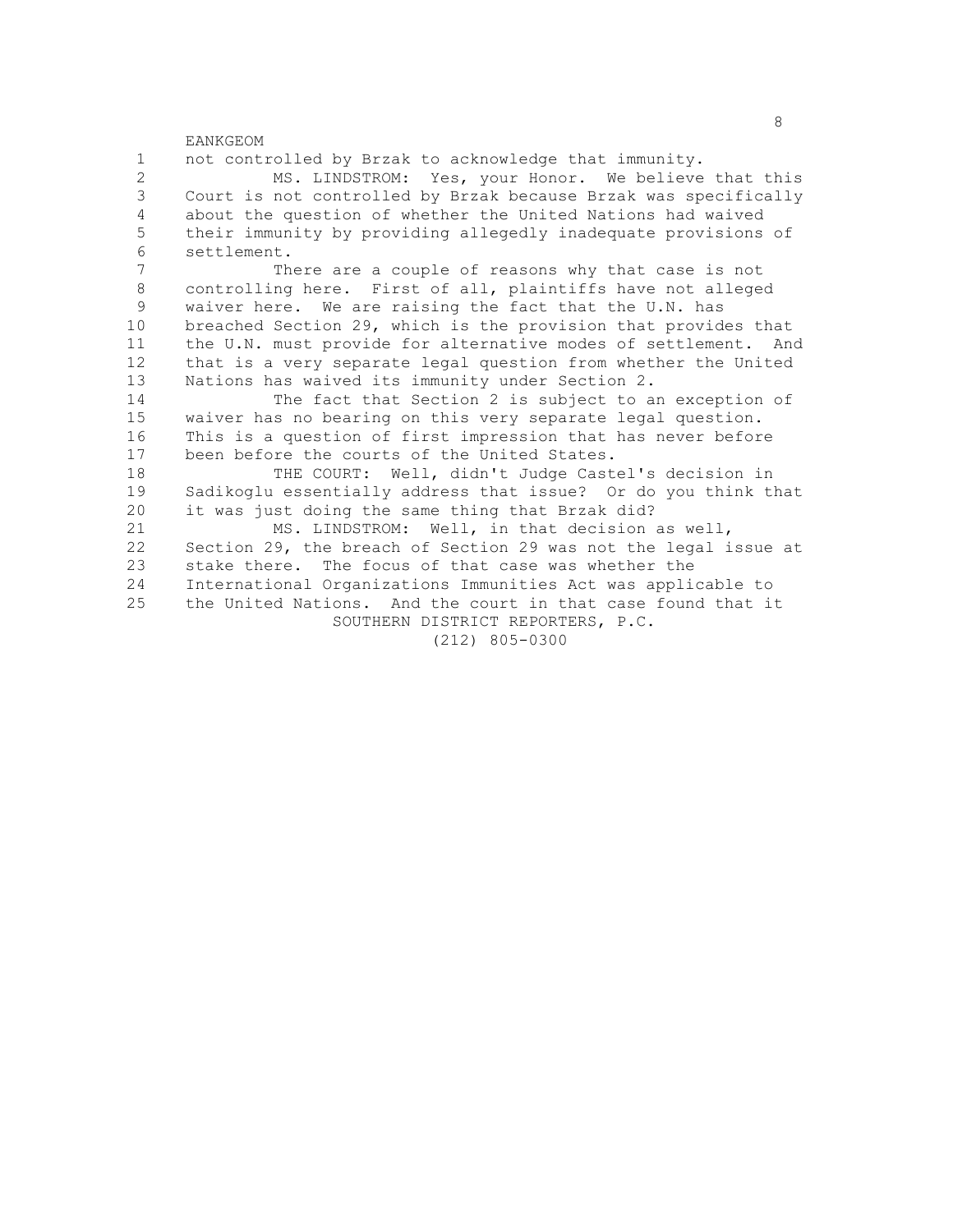EANKGEOM 1 was in fact that the Convention on the Privileges and 2 Immunities that should apply to determine whether the United<br>3 Nations has immunity in any given case. Nations has immunity in any given case. 4 So, again, we don't believe that that case applies 5 directly to the situation here. 6 THE COURT: So your argument is that Burzak, despite its broad language, didn't address this question of if there's 8 a breach of this other provision and that goes so clearly to<br>9 the heart of the contract, treating it as if it's essentially the heart of the contract, treating it as if it's essentially a 10 contract, that it undermines any waiver before you even get to 11 the question of implied waiver, inferring a waiver; it just 12 gets rid of the immunity because they breached this other 13 provision? 14 MS. LINDSTROM: Yes, that's exactly right. And we 15 argue that Section 29 should be read as a condition precedent<br>16 to Section 2 under the Convention on the Privileges and 16 to Section 2 under the Convention on the Privileges and<br>17 Immunities. And there are three reasons for that: Immunities. And there are three reasons for that: 18 First, in accordance with the rules of treaty 19 interpretation, one must look at the language of the treaty as 20 a whole, which includes Section 29. And, in fact, when one 21 looks at Section 29, Section 29(b) has a textual link that 22 directly ties Section 29 to immunity under Section 2, namely,<br>23 where it says that the U.N. shall make provisions for where it says that the U.N. shall make provisions for 24 appropriate modes of settlement of disputes involving any 25 official of the U.N. who by reason of his official position SOUTHERN DISTRICT REPORTERS, P.C. (212) 805-0300

en de la construction de la construction de la construction de la construction de la construction de la constr<br>1980 : la construction de la construction de la construction de la construction de la construction de la const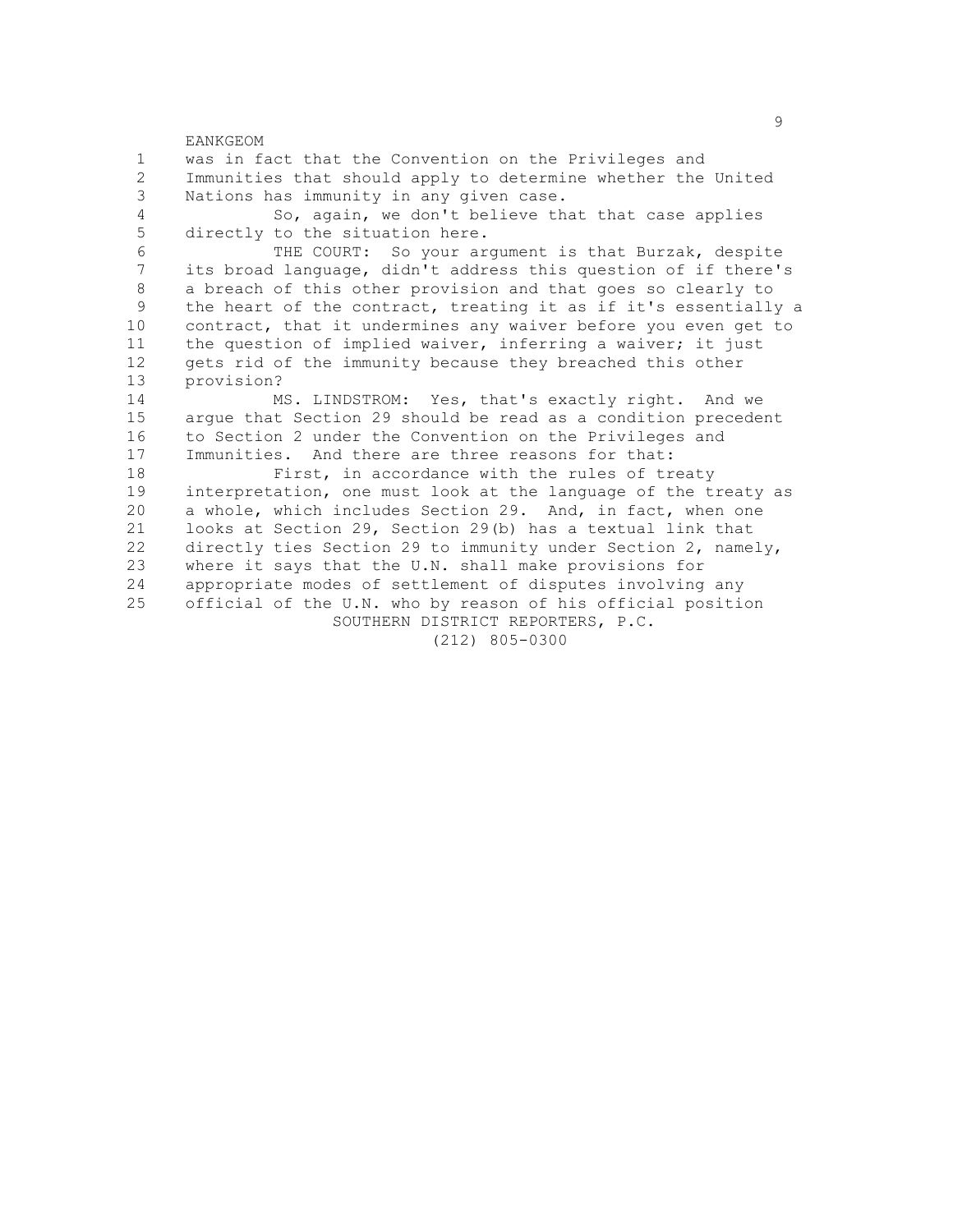EANKGEOM 1 enjoys immunity. By using that language, it makes it clear 2 that the obligation to settle claims and U.N. immunity are two<br>3 sides of the same coin and that the two must be read together. sides of the same coin and that the two must be read together. 4 Now, that relationship is further reiterated in the 5 status of forces agreement. In paragraph 55, where it says, 6 "The third-party disputes over" -- and I quote -- "which the courts of Haiti do not have jurisdiction because of any 8 provision of the present agreement shall be settled by a<br>9 Standing Claims Commission " Standing Claims Commission." 10 So, again, the enjoyment of immunity and the 11 obligation to provide alternative modes of settlement are 12 envisioned together in the convention, which is a balanced 13 framework that, on the one hand, grants broad immunities to the 14 United Nations, and for good reason, but, on the other hand, 15 also carefully safeguards victims' ability to seek remedy<br>16 somewhere. 16 somewhere.<br>17 T THE COURT: The language in Section 2, though, is very 18 expansive and fairly clear. It says, "The United Nations shall 19 enjoy immunity from every form of legal process except," and 20 then there's only one exception, "except insofar as in any 21 particular case it has expressly waived its immunity." The 22 question I guess I have is: If Section 29 were meant to be the<br>23 other side of a coin and a connected condition, given the fact other side of a coin and a connected condition, given the fact

24 of immunity, wouldn't it have been clearer, wouldn't that have 25 been closer in the convention or wouldn't there have been some

SOUTHERN DISTRICT REPORTERS, P.C.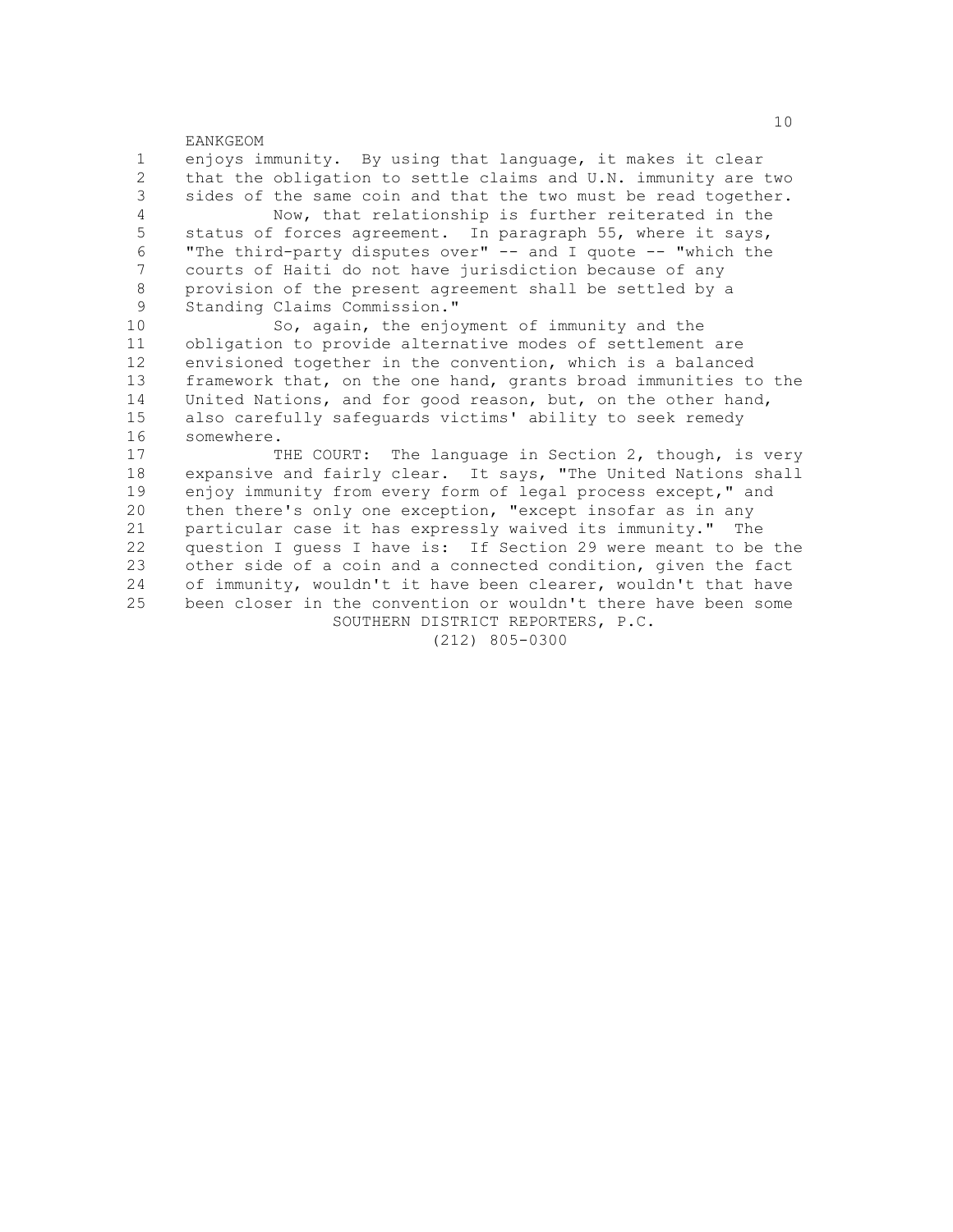EANKGEOM 1 more explicit connection between them? 2 MS. LINDSTROM: Well, we believe that it is clear<br>3 because of that language in Section 29. But when one look because of that language in Section 29. But when one looks to 4 the drafting history of the Convention on the Privileges and 5 Immunities, that relationship becomes even more crystallized. 6 In the study of Privileges and Immunities, which is the<br>7 foundational document that the drafting committee of the foundational document that the drafting committee of the 8 Convention on the Privileges and Immunities prepared to lay the<br>9 aroundwork for the convention, the drafters of the convention 9 groundwork for the convention, the drafters of the convention 10 came together and specifically noted that the U.N. should 11 provide for appropriate modes of settlement or alternative 12 dispute resolution if the United Nations does not want to 13 appear before the courts. 14 So the drafters understood that it was a necessary 15 precondition to the enjoyment of immunity that the United 16 Nations in fact ensure that anyone who's harmed by the law 17 claims, specifically tort claims and contract claims, have 18 somewhere they can turn where they can present their case, 19 where they can present their evidence, and then be able to seek 20 a remedy. 21 In fact, that is also further reiterated by the U.N.'s 22 own practice over the past 70 years of the United Nations'<br>23 history. The U.N. has time after time again confirmed tha history. The U.N. has time after time again confirmed that 24 they have this obligation under Section 29. And, in fact, in 25 appearing before this very court, in the case of Brzak when it SOUTHERN DISTRICT REPORTERS, P.C.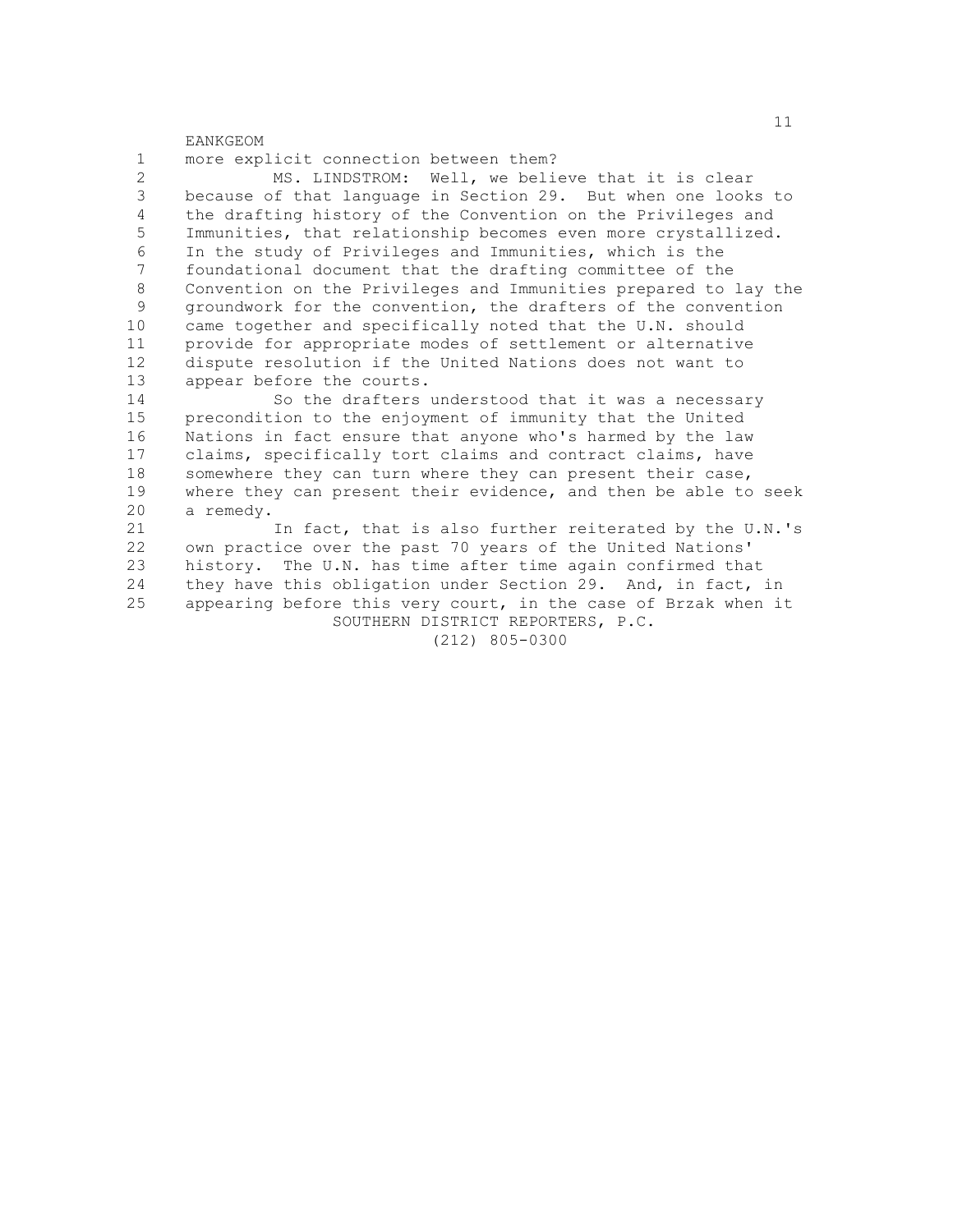EANKGEOM 1 was before the Southern District, the U.N. presented that 2 Section 29 is crucial to eliminate the prospect of U.N.<br>3 impunity that would attach if the U.N. could enjoy immu impunity that would attach if the U.N. could enjoy immunity 4 without also complying with Section 29. 5 THE COURT: Well, how do you square the position 6 they've taken with their acts? You point out, one of the amicus briefs points out, that in 32 different countries where 8 the U.N. has had peacekeeping or other personnel, that there's<br>9 never been a settlement claims procedure established. Does never been a settlement claims procedure established. Does 10 that mean that they've just been violating it for all these 11 years? 12 MS. LINDSTROM: Your Honor, I think there are a couple 13 of reasons why there has not been a Standing Claims Commission, 14 at least going on the U.N.'s professional documents, where the 15 U.N. Secretary-General previously, in the 1990s, undertook a 16 study of the Standing Claims Commission and specifically 17 speculated that the reason why there hasn't been a Standing 18 Claims Commission is because victims have not requested one. 19 On the other hand, though, the U.N. does have a very 20 long history of settling claims under Section 29 and has 21 reported that generally what happens when there is a claim of 22 personal injury or illness or death that arises specifically in<br>23 the peacekeeping context, that what the U.N. does there is that the peacekeeping context, that what the U.N. does there is that 24 they will offer a settlement, they will try to reach an 25 amicable settlement with the individuals who have been injured,

SOUTHERN DISTRICT REPORTERS, P.C.

(212) 805-0300

 $12$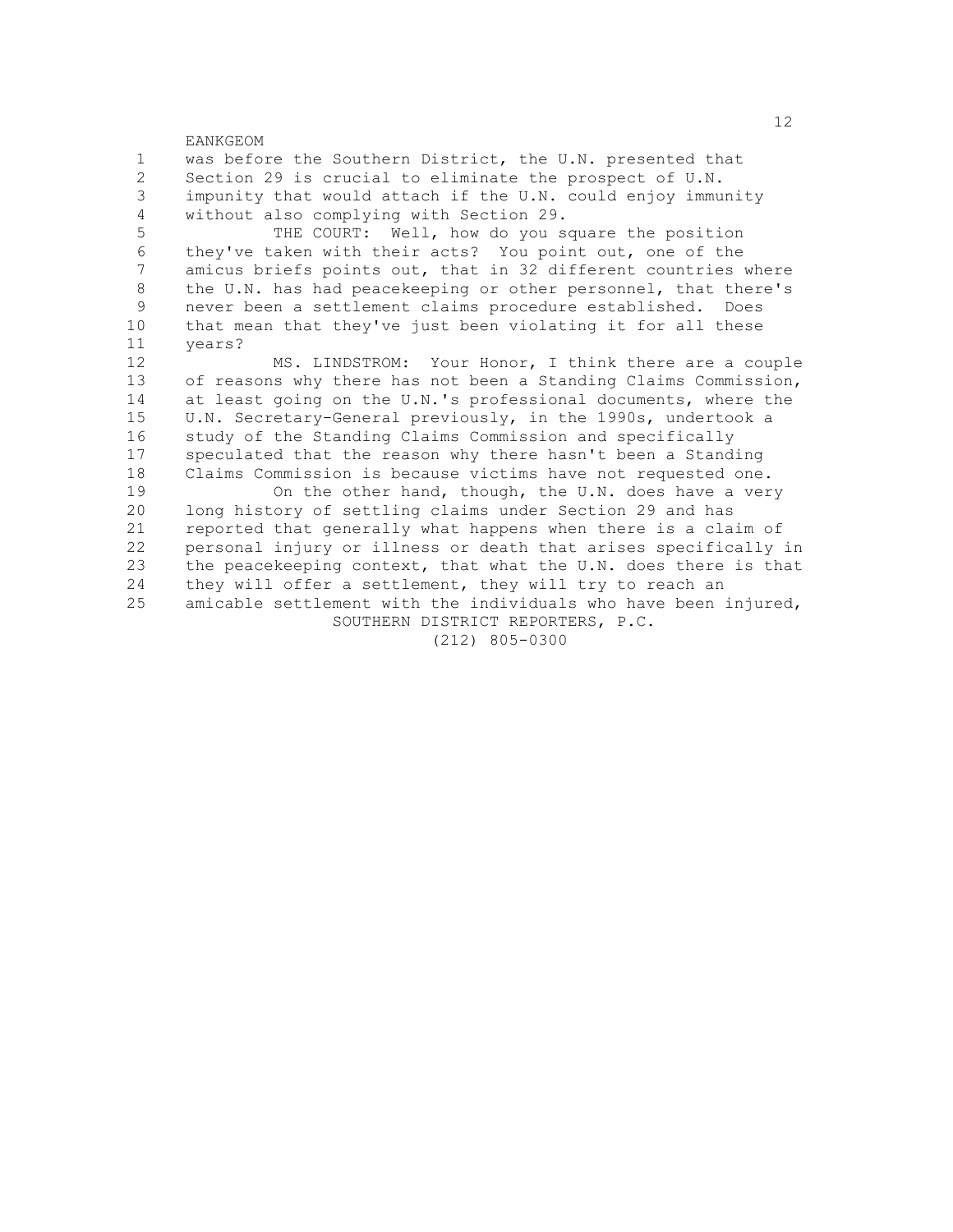EANKGEOM 1 and if they can't reach an amicable settlement, will then refer 2 the claims to arbitration.<br>3 Now, that stands Now, that stands in very extreme contrast to what the 4 victims of cholera in Haiti have experienced, trying to go 5 through the process, trying to follow the procedures set out in 6 Section 29. Back in 2011, in November of 2011, around 5,000<br>7 families filed claims directly with the U.N. seeking families filed claims directly with the U.N. seeking 8 specifically to invoke their rights under Section 29. The U.N.<br>9 didn't respond to that for 15 months. And finally, when didn't respond to that for 15 months. And finally, when 10 they did, provided two sentences that said that these claims 11 are not receivable because they involve a review of policy and 12 politics. 13 THE COURT: Have there been similar responses from the 14 U.N. in the past or is that new language? 15 MS. LINDSTROM: As far as we know, your Honor, that is 16 new language and this is the first time that that has been 17 used. In fact, the former U.N. legal counsel has also looked 18 at this language and recalled, over the past year of serving as 19 legal counsel for the United Nations, that that language had 20 never before been used. 21 THE COURT: Can I ask you another question, which is: 22 Under Article XXX of the General Convention, there's a<br>23 provision that all disputes arising out of interpretat: provision that all disputes arising out of interpretation of 24 this convention shall be referred to the ICJ. I guess my 25 question is, is there a party that could and should bring this SOUTHERN DISTRICT REPORTERS, P.C. (212) 805-0300

13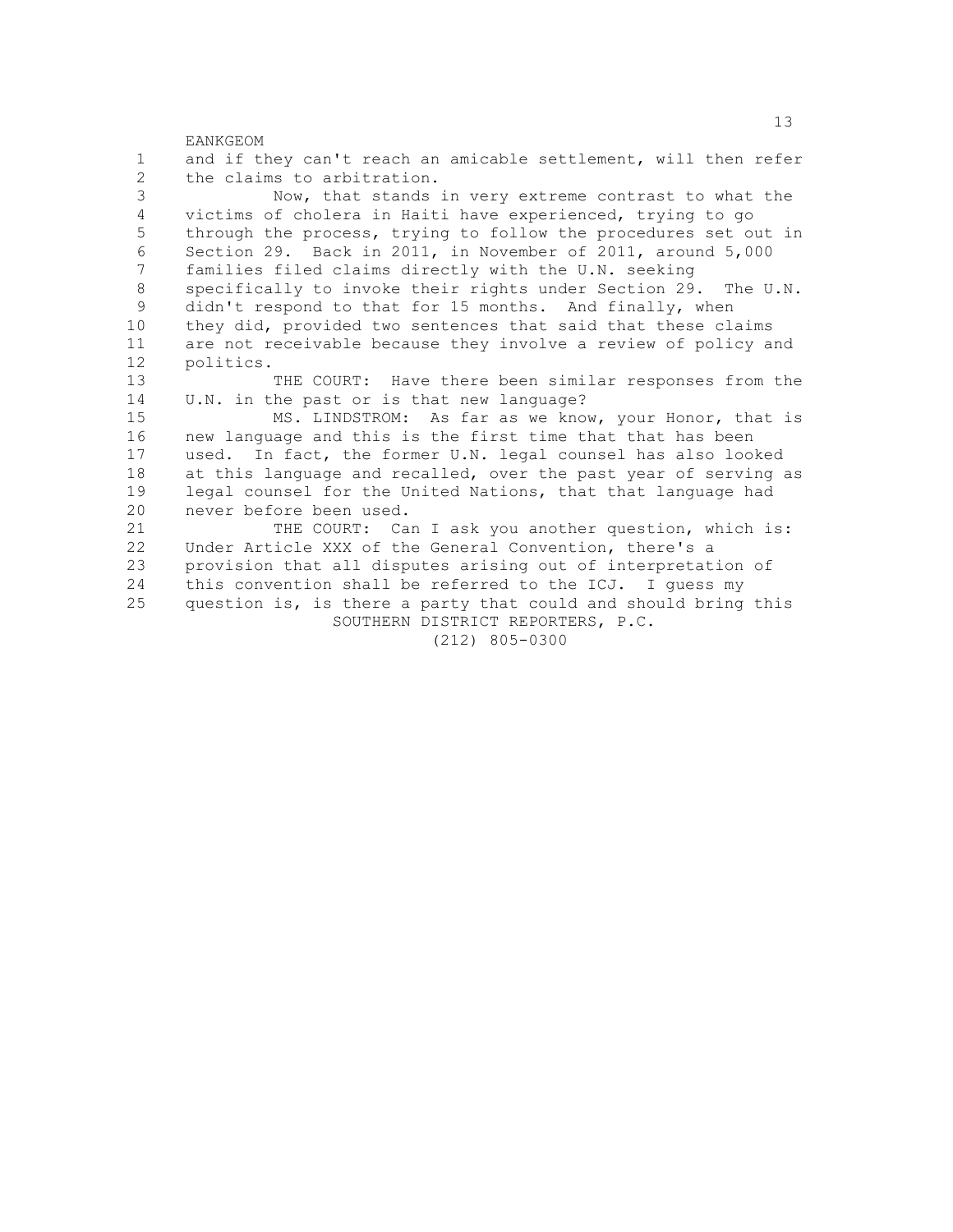EANKGEOM 1 to the ICJ? Perhaps if it can only be member states, perhaps 2 it can be the United States or perhaps Haiti? Does that<br>3 provision act as another sort of preemption of a court provision act as another sort of preemption of a court 4 addressing this issue because, to the extent there's an 5 interpretation question such as the condition-precedent 6 argument you make, shouldn't that be decided by the ICJ?<br>7 MS LINDSTROM: We do not believe that acts as a MS. LINDSTROM: We do not believe that acts as a 8 preemption. It's certainly true that under Section 30 the<br>9 United States Government or the Haitian Government or any United States Government or the Haitian Government or any 10 member state of the United Nations has the ability to invoke a 11 procedure to raise any dispute that arises under the 12 interpretation of the Convention on the Privileges and 13 Immunities. But that clause stands separately from Section 29. 14 And Section 29 is specifically targeted at individuals such as 15 our clients who have suffered personal injury, who are alleging<br>16 orivate law claims and who've brought those to the United 16 private law claims and who've brought those to the United 17 Nations. Nations. 18 I think that's further reiterated in the status of

19 forces agreement, which also has two separate clauses. In 20 Articles LIV and LV it provides that third parties should be 21 able to submit claims that will be heard by the Standing Claims 22 Commission. So paragraphs LIV and LV in the Standing Claims<br>23 Commission, all of that is targeted directly at third-party Commission, all of that is targeted directly at third-party 24 individuals.

25 Then there's a separate provision in paragraph 57 of SOUTHERN DISTRICT REPORTERS, P.C. (212) 805-0300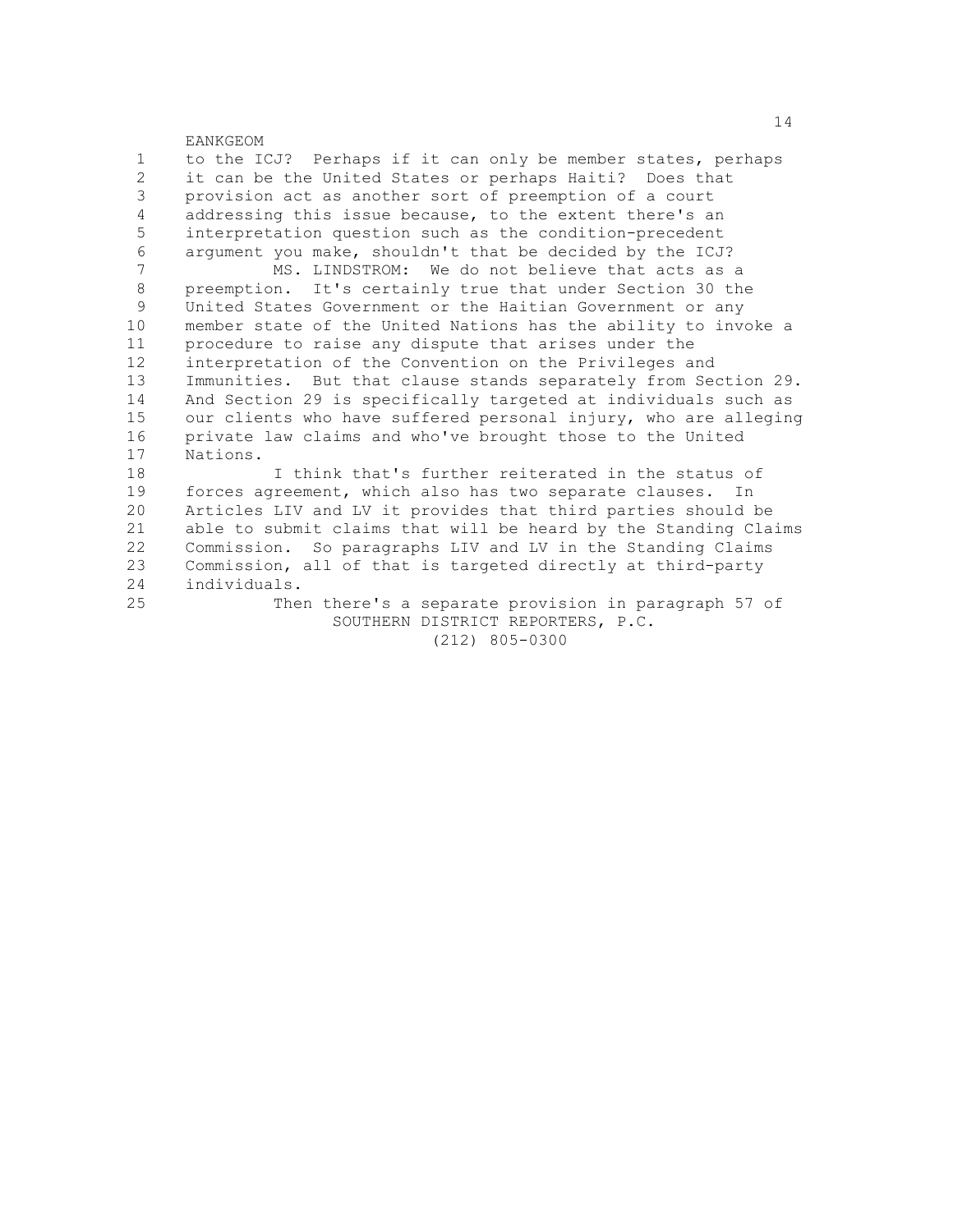| $\mathbf{1}$  | the status of forces agreement which provides for arbitration   |
|---------------|-----------------------------------------------------------------|
| 2             | if the Haitian government has a disagreement with the United    |
| 3             | Nations. In the case of Immanuel versus UNMIH -- and UNMIH      |
| 4             | being the predecessor to MINUSTAH in Haiti -- the First Circuit |
| 5             | found that specifically this language in paragraphs LIV and LV, |
| 6             | referring to third parties, does establish that that clause     |
| 7             | specifically applies to individuals and that there is no        |
| 8             | question that it does.                                          |
| $\mathcal{G}$ | So, because those are the clauses that are in question          |
| 10            | here, those are the clauses that we believe have been breached, |
| 11            | the fact that there's also a separate clause providing for      |
| 12            | dispute resolution for governments has no bearing on this case. |
| 13            | THE COURT: OK. I believe your time has expired.                 |
| 14            | Thank you very much, Ms. Lindstrom.                             |
| 15            | MS. LINDSTROM: Thank you, your Honor.                           |
| 16            | THE COURT: I will now hear from counsel for the                 |
| 17            | United States Government, Ms. Blain.                            |
| 18            | MS. BLAIN: Thank you, your Honor. Your Honor, good              |
| 19            | morning.                                                        |
| 20            | THE COURT: Good morning.                                        |
| 21            | MS. BLAIN: Again, my name is Ellen Blain. I'm                   |
| 22            | Assistant U.S. Attorney here in the Southern District of New    |
| 23            | York, and I represent the United States, which is not a party   |
| 24            | to this action.                                                 |
| 25            | The United States is appearing today consistent with            |
|               | SOUTHERN DISTRICT REPORTERS, P.C.                               |
|               | $(212)$ 805-0300                                                |
|               |                                                                 |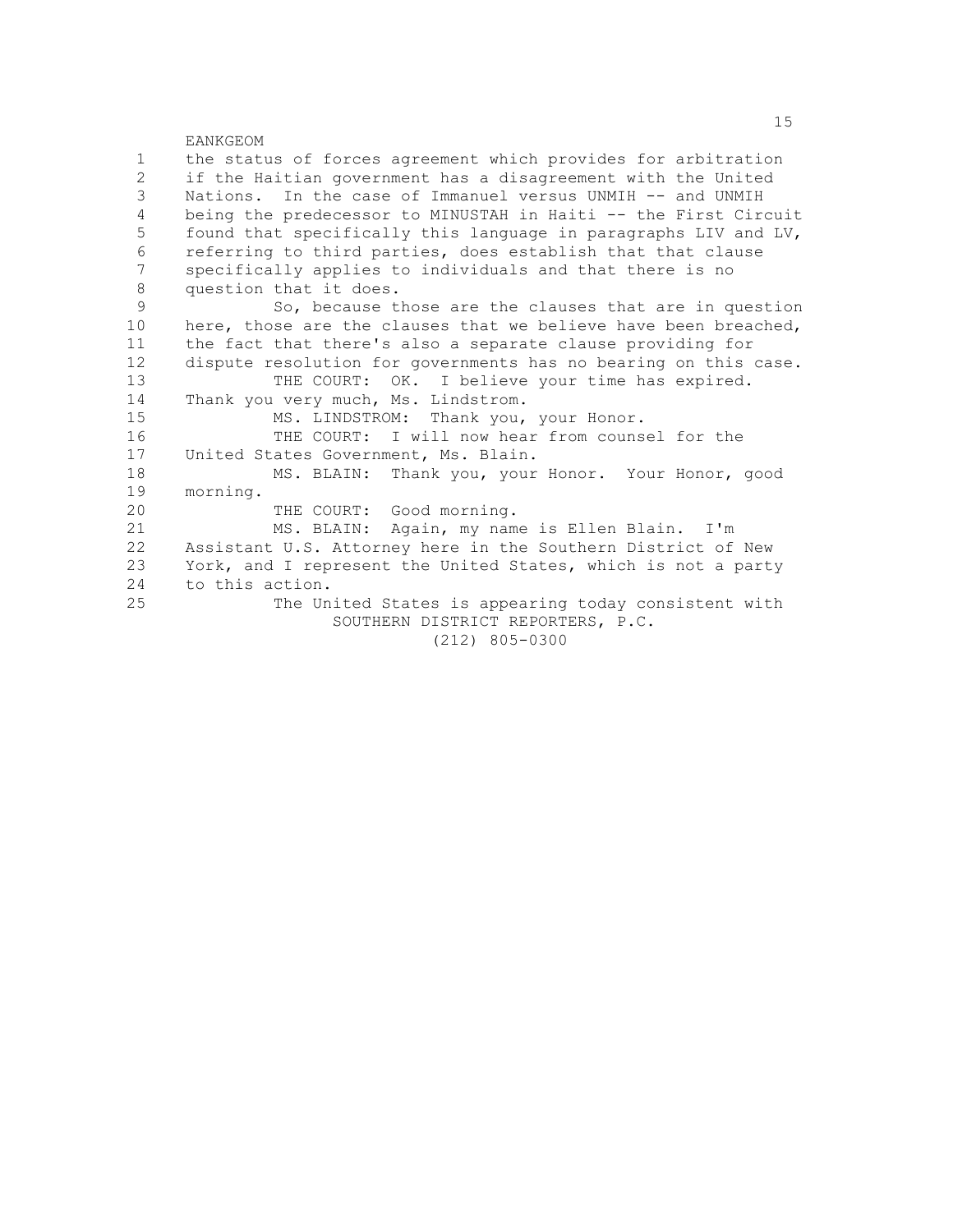EANKGEOM 1 its obligations as a host nation to the United Nations and 2 because it is a party to the treaties governing the affairs and<br>3 immunities of the United Nations. The question before the immunities of the United Nations. The question before the 4 Court today is a narrow one, and that is, does Article II of 5 the U.N. Convention mean what it unambiguously says, and that 6 is that the U.N. "shall enjoy immunity from every form of legal process except insofar as in any particular case it has 8 expressly waived its immunity"? And as the Second Circuit has<br>9 this Court has pointed out, as well as every other court who this Court has pointed out, as well as every other court who 10 have examined this issue, they have all held that the answer 11 is, yes, the U.N. is absolutely immune absent express waiver. 12 THE COURT: But in any of the other cases really 13 addressing this issue -- I realize that the argument you 14 focused on in your brief is the implied waiver argument, and 15 you can't read the violation of Section 29 to impliedly waive 16 the Section 2 immunity. However, it seems as though at least 17 one of the arguments plaintiffs are making is a somewhat 18 different take on that. I'm not sure that the Second Circuit 19 has specifically dealt with that issue, which is something like 20 a material breach argument, that is, the breach of or the 21 alleged breach of Section 29 goes so clearly to the heart of 22 the contract, that it essentially prevents immunity from ever<br>23 kicking in, the provisions are both so important and so kicking in, the provisions are both so important and so 24 connected, that the immunity just goes away. So it's sort of a 25 structural argument based on contract principles, I guess. SOUTHERN DISTRICT REPORTERS, P.C. (212) 805-0300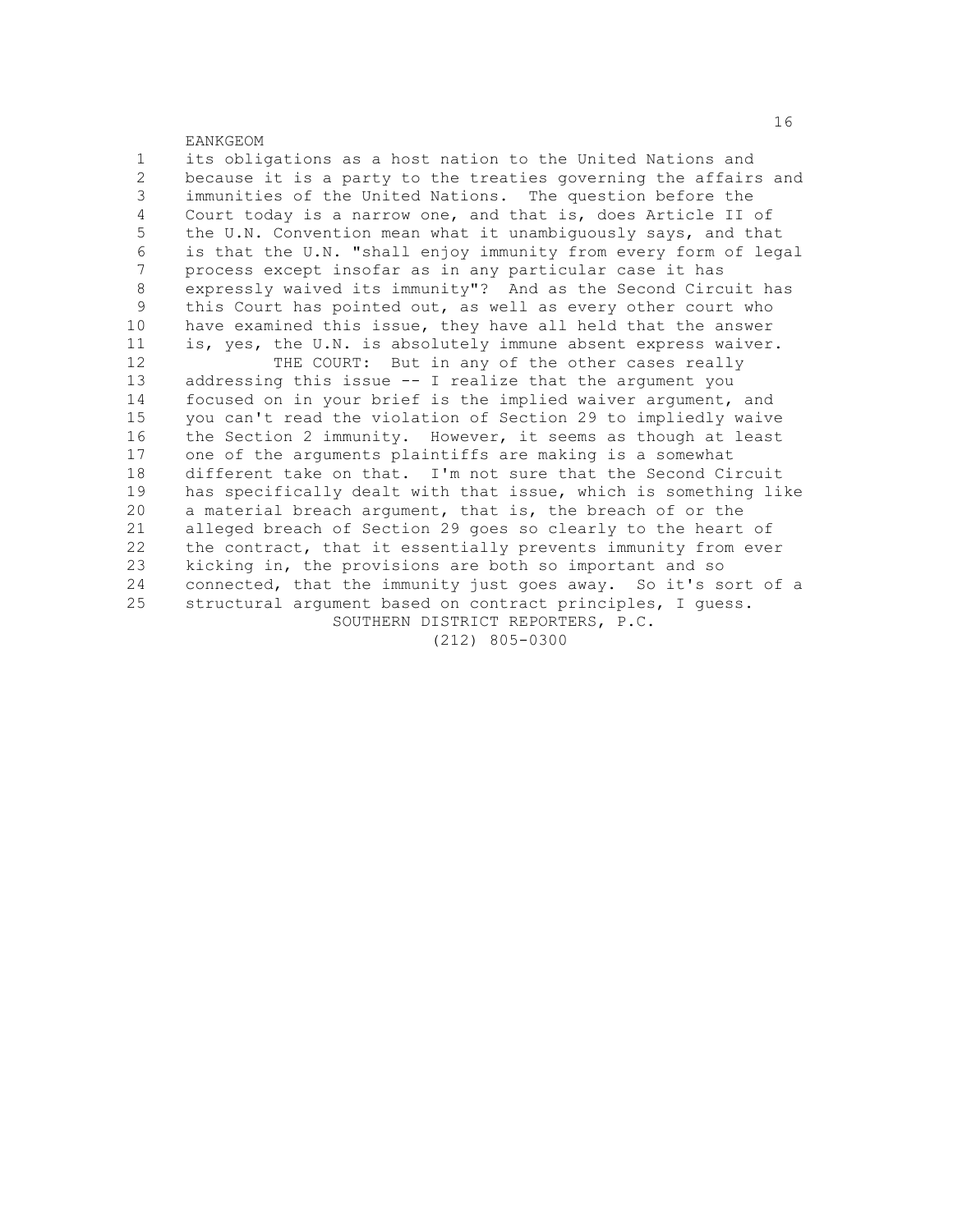1 MS. BLAIN: Right, your Honor. And the whether you 2 style the question as one of waiver or one of<br>3 condition-precedent, the analysis is exactly condition-precedent, the analysis is exactly the same, and that 4 is, is Section 2 and Section 29 linked. And the courts have 5 held that there is no linkage between Section 29 and Section 2 6 such that a failure to adhere partly or even completely to<br>7 Section 29 at all eviscerates the immunities in Section 2 Section 29 at all eviscerates the immunities in Section 2. 8 So even though the Burzak Second Circuit case does not<br>9 analyze it under the condition-precedent rubric, the analysis analyze it under the condition-precedent rubric, the analysis 10 is exactly the same for this Court. And, in fact, in Bisson, 11 as the Court acknowledged, Judge Crotty examined this exact 12 issue and found that a complete failure to adhere to one 13 portion of the convention in no way eviscerates the immunities 14 provided to the U.N. in Section 2. 15 Also, in the Sadikoglu -- and I'm sure I'm pronouncing 16 that incorrectly -- a case in the Southern District in 2011 17 before Judge Castel, the Court wrote, "Nothing in Article XXIX 18 or in any other part of the Convention refers to or limits the 19 U.N.'s absolute grant of immunity as defined in Article II, 20 expressly or otherwise." 21 It continues: "Furthermore, any purported failure of 22 the U.N. to submit to arbitration or settlement proceedings<br>23 does not constitute a waiver of its immunity under Section does not constitute a waiver of its immunity under Section 2." 24 That is directly on point here, regardless whether you style 25 the analysis as one of waiver or condition-precedent. SOUTHERN DISTRICT REPORTERS, P.C. (212) 805-0300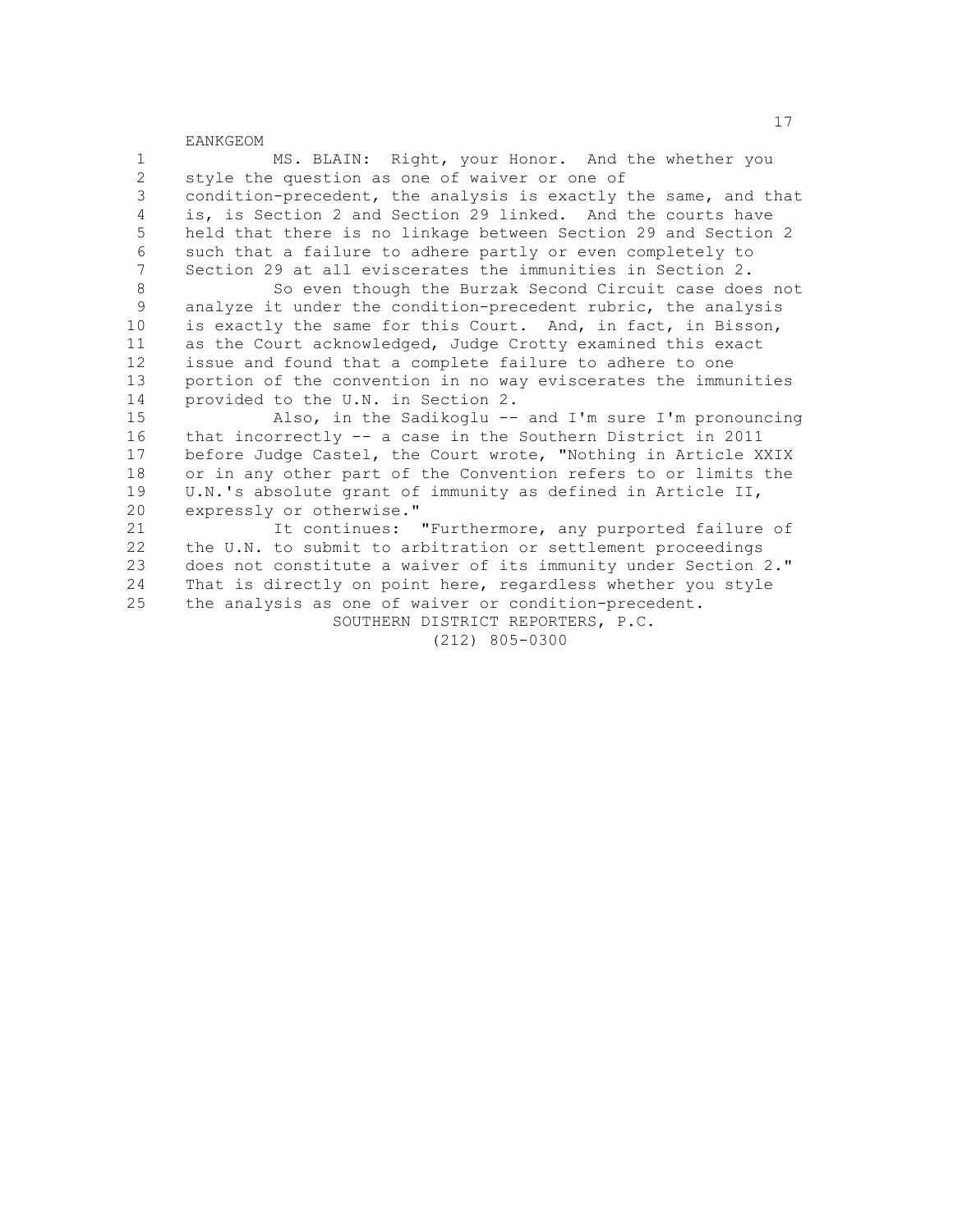1 THE COURT: But think about the argument as -- I'm not 2 sure that the specific argument was presented -- it's just sort<br>3 of a contract argument, let's treat this, as courts sometimes of a contract argument, let's treat this, as courts sometimes 4 do, as a contract even though it's a convention. And in a 5 contract, if one provision says, I'm going to sell you a cow 6 and the other provision says, you will pay me a hundred<br>7 dollars, but there's no explicit language connecting the dollars, but there's no explicit language connecting that, if 8 the person does not give you the hundred dollars, you don't<br>9 have to give them the cow because there's been a material have to give them the cow because there's been a material 10 breach and there are two important things.

11 Why isn't this like that, in that they are obviously 12 substantively connected, but why do you need some statutory 13 connection or condition precedent in order to see them as 14 sufficiently connected such that it undermines the immunity? 15 The immunity never kicks in because they have completely 16 violated, not just done a bad job as in Burzak, but they have<br>17 completed violated this obligation to create some sort of completed violated this obligation to create some sort of 18 settlement?

19 MS. BLAIN: Well, your Honor, in that connection, the 20 Second Circuit found that treaties are construed more liberally 21 that private agreements and contracts. That's Tachiona case, 22 Second Circuit 2004.<br>23 So the Seco

So the Second Circuit directs courts to look at, in 24 the first instance, the treaty language and, secondly, the 25 intent of the treaty drafters, and the context in which the SOUTHERN DISTRICT REPORTERS, P.C.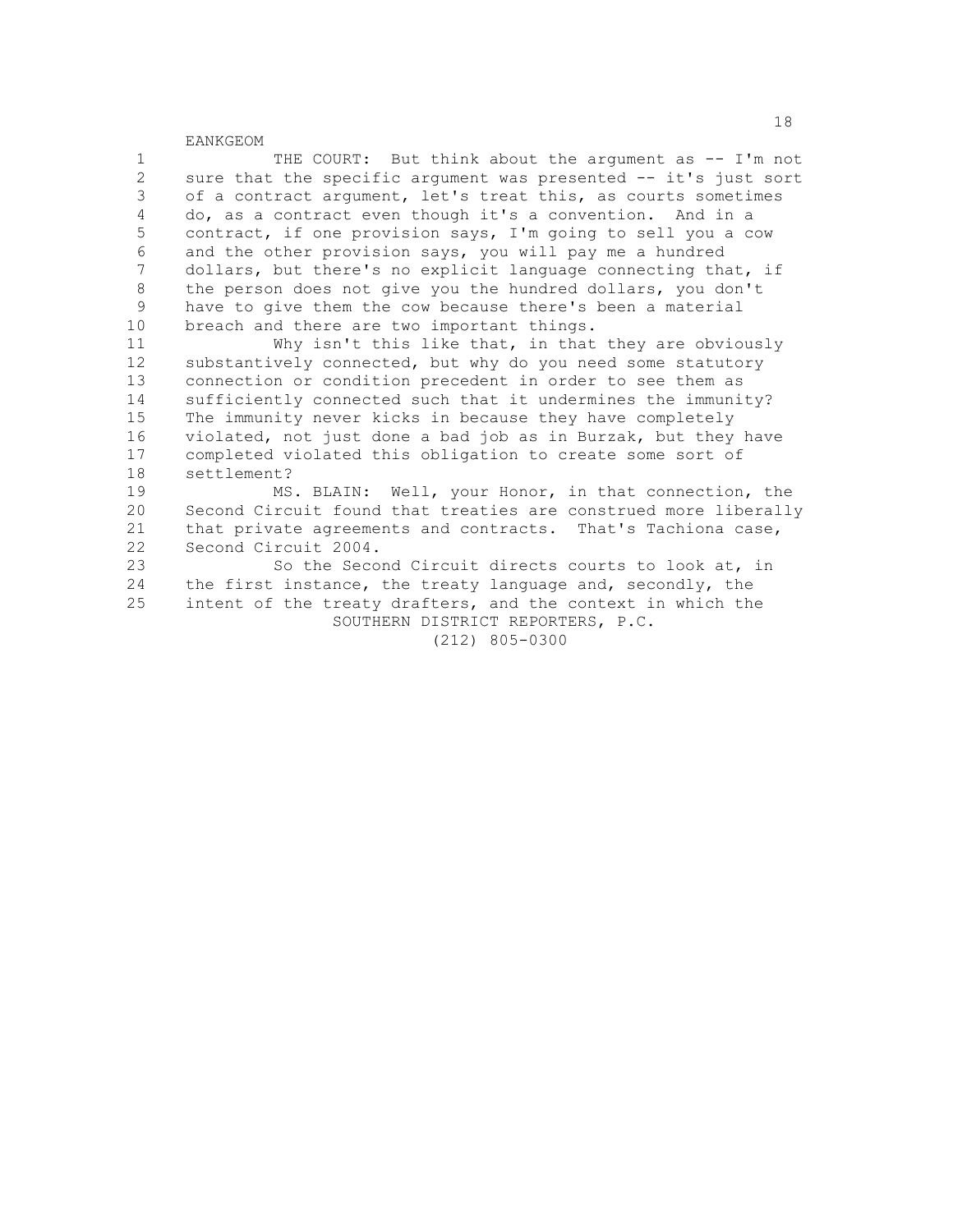EANKGEOM 1 treaty was drafted. 2 Here, if the Court looks at the plain language of the<br>3 treaty, there is absolutely nothing in Section 29 that at all treaty, there is absolutely nothing in Section 29 that at all 4 refers to the immunities in Section 2 or anything in Section 2 5 that eviscerates the U.N.'s immunity, absent one thing, as this 6 Court noted, express waiver.<br>7 So. as a separate m. So, as a separate matter, I should say, the United 8 States is not taking a position today on whether or not the<br>9 U.N. has breached Section 29 or whether or not that breach U.N. has breached Section 29 or whether or not that breach is 10 material to the treaty, because even if the U.N. has completely 11 breached a material portion of the treaty, that breach is 12 entirely irrelevant to the question of whether that breach 13 impacts Section 2. 14 THE COURT: As to the two-sentence rejection of the 15 claims and the citing of the reason being these are not 16 receivable because this involves political and policy matters, 17 do you have a view on whether that is consistent with Section 18 29? 19 MS. BLAIN: Again, the United States is not taking a 20 position on whether or not the U.N. has complied with its 21 obligations under Section 29. And Section 29 is an 22 acknowledgment on some level that the U.N. shall provide<br>23 methods of dispute resolution, but it is not the same th: methods of dispute resolution, but it is not the same thing as 24 a direct connection to eviscerating its immunity should it not 25 uphold those obligations.

> SOUTHERN DISTRICT REPORTERS, P.C. (212) 805-0300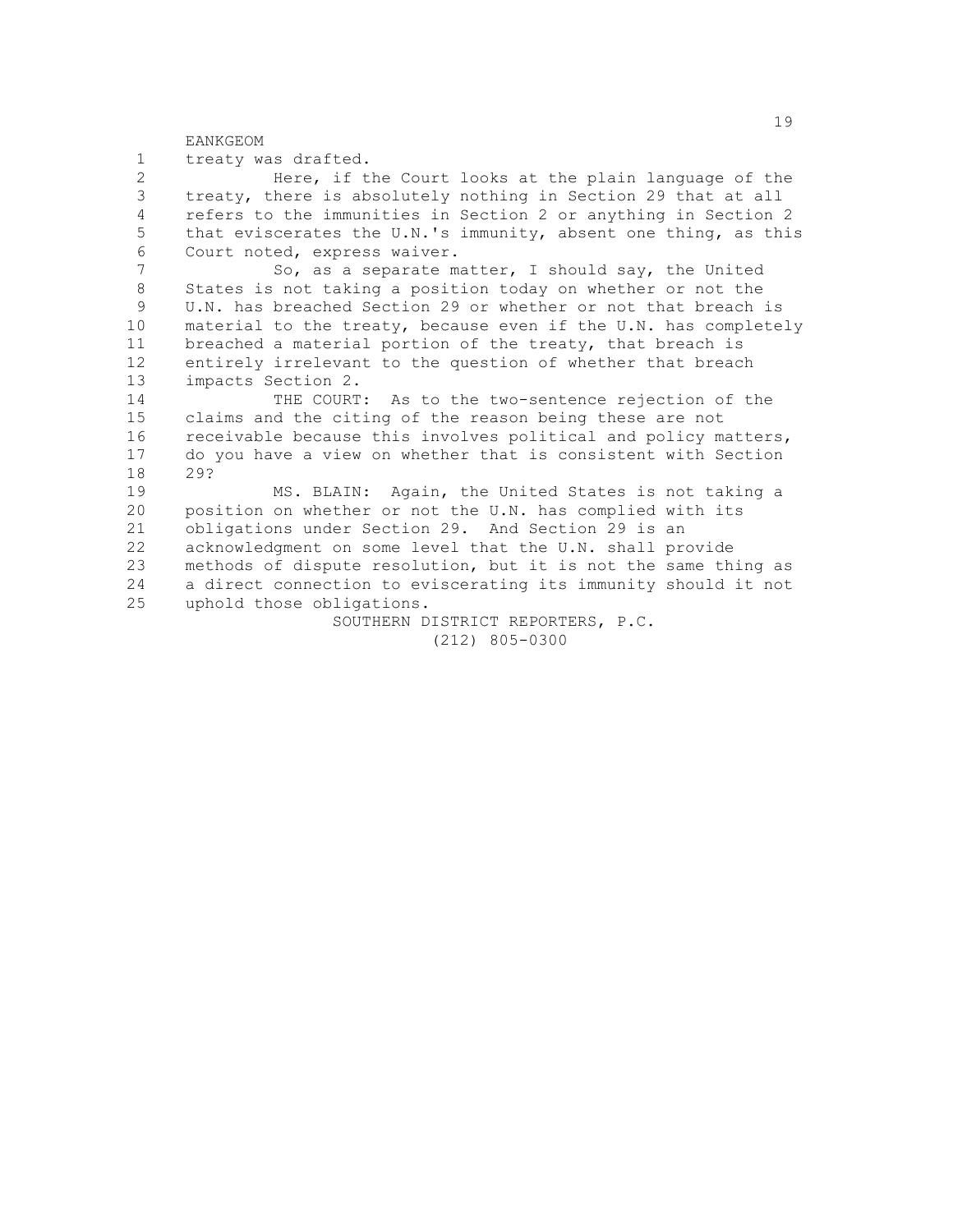1 THE COURT: Now, Section 29 does say "shall." It says 2 that the United Nations "shall make provisions or appropriate<br>3 modes of settlement of disputes arising out of contracts or modes of settlement of disputes arising out of contracts or 4 other disputes of a private-law character to which the United 5 Nations is a party." 6 Why isn't the view that  $-$  you're reading out the word<br>7 "shall"? Why isn't that making it "may"? "shall"? Why isn't that making it "may"? 8 MS. BLAIN: We are not asking the Court to read out<br>9 the word "shall " An obligation, again, is distinct from the word "shall." An obligation, again, is distinct from 10 eviscerating Section 2. So the U.N. may indeed have an 11 obligation to provide these means of settlement, but its 12 failure to do so, assuming it has completely failed to do so in 13 this case, Section 29 does not say that that failure turns back 14 to Section 2 and adds another condition of eviscerating its 15 immunity other than express waiver. There's just no linkage.<br>16 THE COURT: If there is a failure, is there any cour 16 THE COURT: If there is a failure, is there any court<br>17 or body that has the power and ability to enforce Section 29? or body that has the power and ability to enforce Section 29? 18 MS. BLAIN: Yes, your Honor. And as this Court was 19 previously asking, the proper fora for a dispute between the 20 treaty's parties belong in the International Court of Justice. 21 THE COURT: Who could bring that claim here? 22 MS. BLAIN: If there is a breach of this convention,<br>23 the only remedy would be to go to the ICJ, and the people who the only remedy would be to go to the ICJ, and the people who 24 could bring in that cause of action, that claim, would be the 25 parties to the convention. SOUTHERN DISTRICT REPORTERS, P.C. (212) 805-0300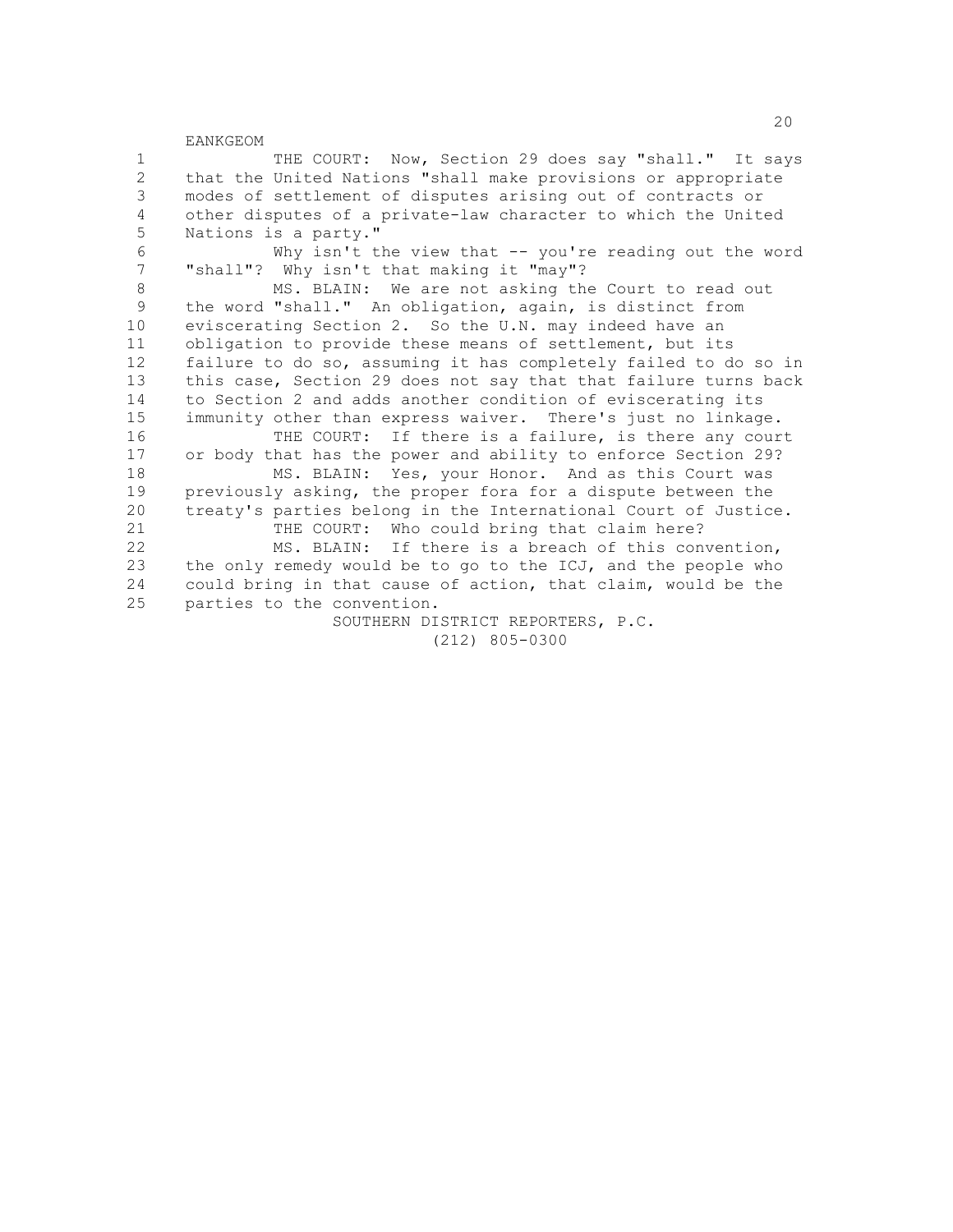| $\mathbf 1$       | THE COURT: So Haiti?                                            |
|-------------------|-----------------------------------------------------------------|
| 2                 | MS. BLAIN: So Haiti could bring it, the United                  |
| 3                 | States, the U.N., any of the other multiple parties to this     |
| 4                 | multinational agreement that's been in place since 1945. And    |
| 5                 | because no party has done that, plaintiffs here cannot pursue   |
| 6                 | these claims in this court, in a federal district court, in the |
| 7                 | United States. The treaty simply does not provide for that      |
| $8\,$             | mechanism of redress, but it does provide for a mechanism of    |
| 9                 | redress for a breach. It's simply that those remedies and that  |
| 10                | mechanism belongs to a separate set of parties than a private   |
| 11                | set of plaintiffs here.                                         |
| $12 \overline{ }$ | THE COURT: What's your response to -- first of all,             |
| 13                | do you believe the U.S. Government would have standing to bring |
| 14                | this case in the ICJ?                                           |
| 15                | MS. BLAIN: Your Honor, I don't know that I'm                    |
| 16                | authorized to opine on that question today, but certainly under |
| 17                | the terms of the convention, the treaty partners do have the    |
| 18                | ability to bring a breach of the treaty to the ICJ.             |
| 19                | THE COURT: What's your response to plaintiffs'                  |
| 20                | argument that the drafting history requires, assuming it were   |
| 21                | in contract world, that if there's ambiguity in the contract,   |
| 22                | you look at the drafting history, sort of like legislative      |
| 23                | history, what's your view that that drafting history            |
| 24                | essentially calls for viewing Section 29 as a condition         |
| 25                | precedent or some connected provision?                          |
|                   | SOUTHERN DISTRICT REPORTERS, P.C.                               |
|                   | $(212)$ 805-0300                                                |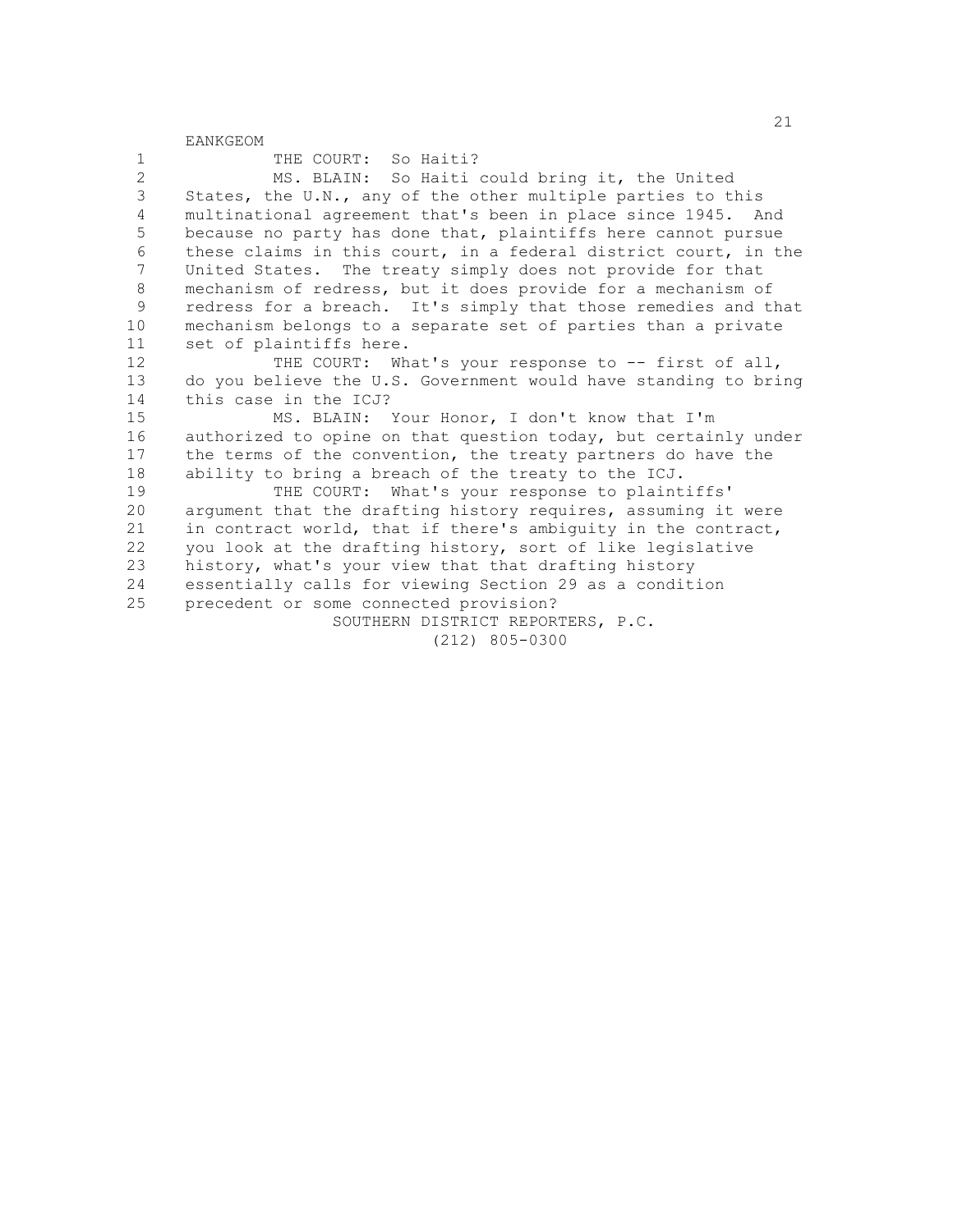1 MS. BLAIN: So, your Honor, there is nothing in the 2 drafting history that indicates the drafters at all intended<br>3 the U.N.'s immunity to be contingent upon anything other than the U.N.'s immunity to be contingent upon anything other than 4 express waiver. So in Exhibit 2, which plaintiffs' counsel 5 just pointed to -- Exhibit 2 is attached to their memorandum 6 docket 33 -- they point to two sentence. One is that privileges should not be asked for which are not necessary, in 8 effect. But that sentence refers to the privileges belonging<br>9 to, quote, specialized agencies. The specialized agencies are 9 to, quote, specialized agencies. The specialized agencies are 10 governed under entirely separate conventions under the U.N., a 11 government with a specialized agency convention, which has no 12 relation to this case today. 13 THE COURT: Do they have general immunity, like the 14 U.N.? 15 MS. BLAIN: They do, they do.<br>16 The second sentence they poin The second sentence they point to is, if the U.N. is, 17 quote, "not prepared to go before the courts, it shall provide 18 an alternate means of redress." However, that sentence does 19 not suggest that the U.N.'s immunity is contingent upon 20 providing such a mechanism; and, furthermore, nothing in that 21 sentence provides that -- when it says "should be prepared to 22 go before the courts," "should" is different than "shall," of  $23$  course. course. 24 But, secondly, there is no precondition mentioned in 25 the drafting history here. If you look at Exhibit 9, SOUTHERN DISTRICT REPORTERS, P.C. (212) 805-0300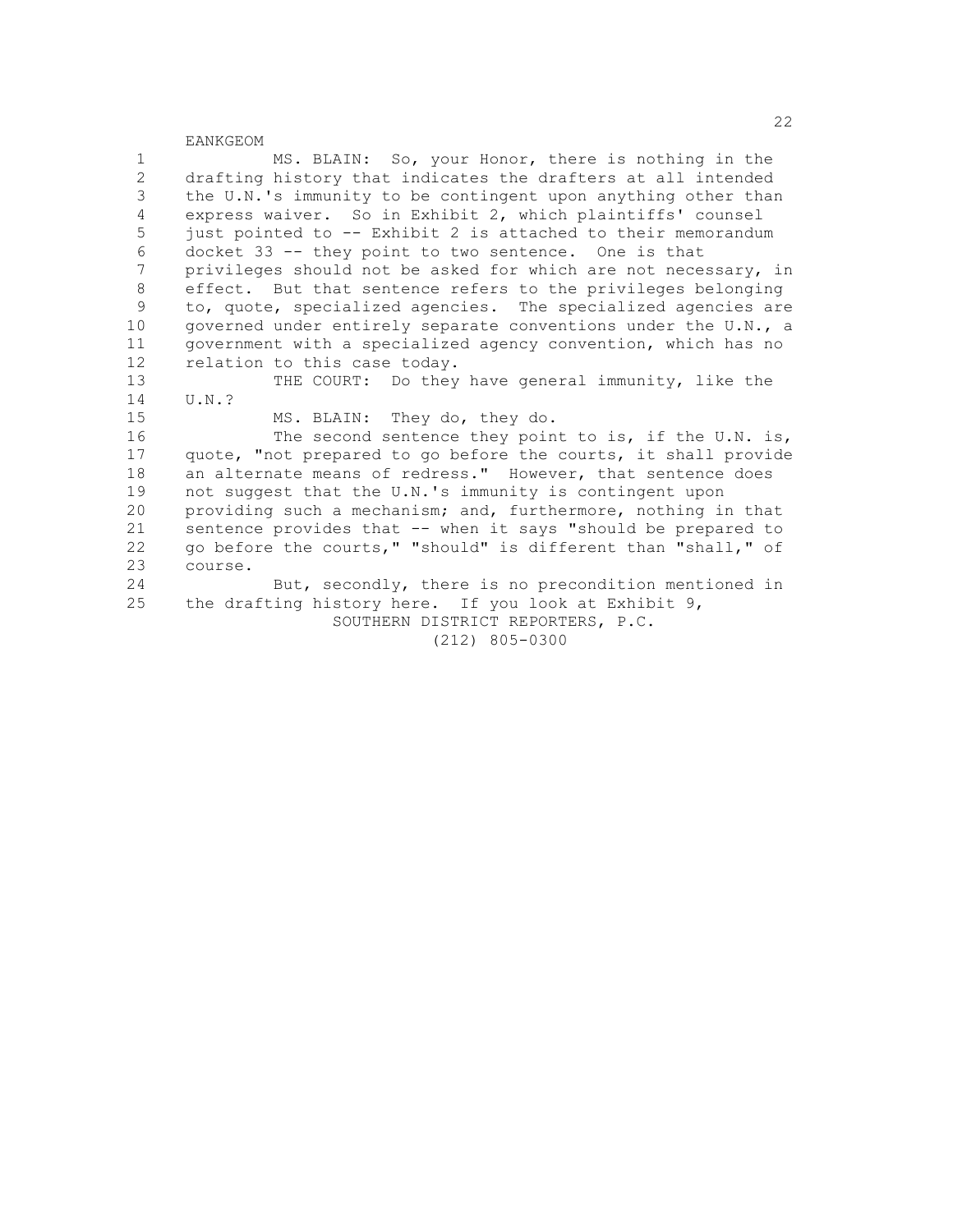EANKGEOM 1 Exhibit 10, and Exhibit 11, also attached to the plaintiffs' 2 brief, there is nowhere an indication that there is any<br>3 precondition upon the U.N.'s immunity in Article II? precondition upon the U.N.'s immunity in Article II? 4 THE COURT: But there is one thing that you 5 acknowledge in your brief, which was very well written, by the 6 way -- MS. BLAIN: OK. 8 THE COURT: -- both of them: In one of them, your<br>9 July letter, you said, "If anything, the drafting history July letter, you said, "If anything, the drafting history 10 reflects a bargain between the U.N. and its member states in 11 which in exchange for Section 2, which establishes the U.N.'s 12 absolute immunity, the U.N. in Section 29 agreed to provide for 13 dispute resolution mechanisms for third-party claims." And if 14 it agreed to provide that, isn't plaintiffs' argument here 15 simply they didn't provide it so the bargain has been breached?<br>16 MS. BLAIN: Well, whether the bargain has been 16 MS. BLAIN: Well, whether the bargain has been<br>17 breached is a separate question of whether the breach of breached is a separate question of whether the breach of that 18 bargain, again, affects the U.N.'s immunity. And there is 19 nothing in the treaty's language and in the drafting histories 20 that at all reflects this linkage between a failure to provide 21 these means for redress for private parties and the U.N.'s 22 immunity in Section 2.<br>23 So a bargain So a bargain is simply not the same thing as an 24 express intention which the Court will require for a treaty 25 drafters, in interpreting treaties, to show that the treaty SOUTHERN DISTRICT REPORTERS, P.C. (212) 805-0300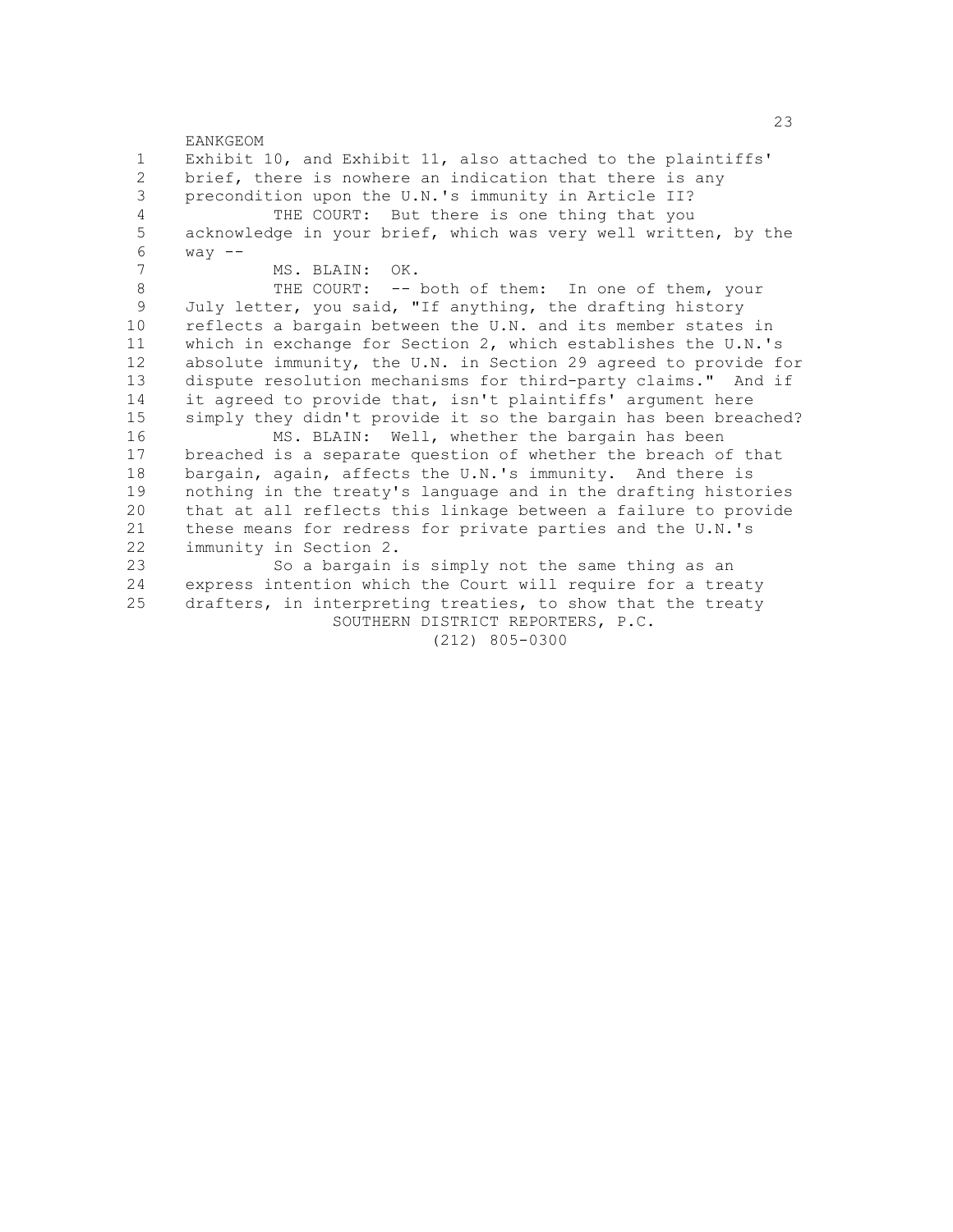EANKGEOM 1 drafters intended the U.N.'s immunity to be entirely contingent 2 upon a failure to adhere to this.<br>3 THE COURT: So the U.N. THE COURT: So the U.N. charter does say that immunity 4 is provided for the U.N. for actions necessary for the 5 fulfillment of its purpose. Don't you read there something 6 less than complete immunity in all situations? MS. BLAIN: Your Honor, no, because Section 2 again 8 has absolutely no conditional language absent one thing, which<br>9 is express waiver, and that is really the only question before is express waiver, and that is really the only question before 10 the Court today -- whether or not there has been express waiver 11 here, which, of course, there hasn't. 12 But, secondly, if that is a material or germane 13 portion of the treaty, the parties who have the right to 14 contest the interpretation of that language and how the U.N. 15 has gone about upholding that language or its mission, are the 16 signatory parties, in this case the multiple signatory parties 17 to the U.N. Convention of 1945, not private parties in a 18 federal court in the United States. 19 THE COURT: What do you think about the argument that 20 Burzak, the Second Circuit decision that we have been talking 21 about, can be distinguished on the ground that their internal 22 dispute resolutions had failed or were not effective, whereas<br>23 here there really has been no dispute resolution, at least on here there really has been no dispute resolution, at least on 24 the obligation, there seems to be just a complete rejection of 25 any dispute resolution or settlement procedure? SOUTHERN DISTRICT REPORTERS, P.C.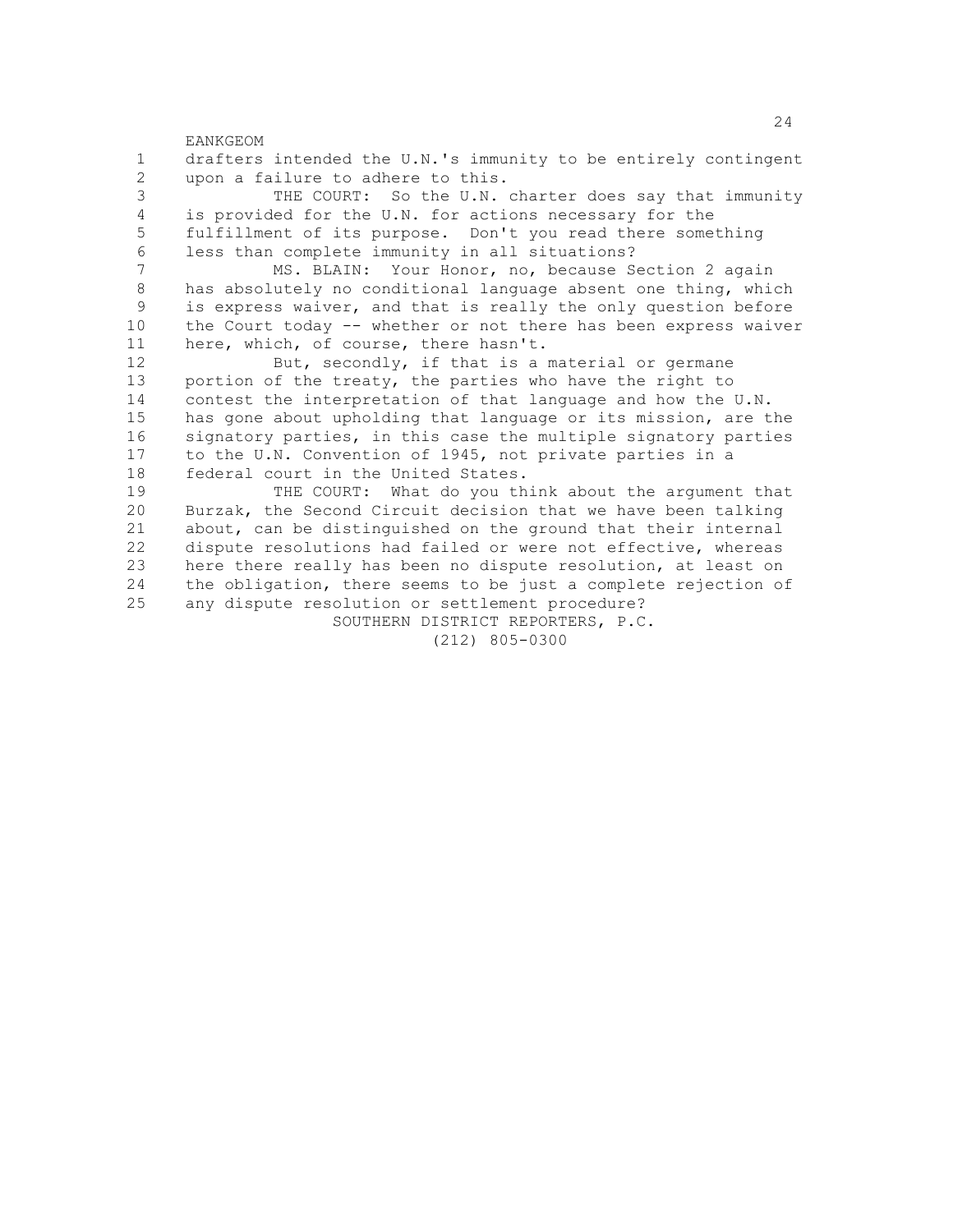1 MS. BLAIN: Right, your Honor. I think that's a 2 distinction without a difference because it was not germane, it<br>3 doesn't appear, in the Second Circuit's reasoning that there doesn't appear, in the Second Circuit's reasoning that there 4 was a partial compliance with Section 29 or a partial 5 compliance with any portion of the conditions. Instead, it 6 says or held, quote: "Although the plaintiffs argue that<br>7 nurported inadequacies with the U.N.'s internal dispute purported inadequacies with the U.N.'s internal dispute 8 resolution mechanism indicated waiver of immunity, crediting<br>9 this argument would leave the word "expressly" out of the U.I this argument would leave the word "expressly" out of the U.N. 10 Convention." 11 So the Second Circuit was evaluating Section 2 and 12 holding the U.N.'s immunity, the evaluation of the U.N.'s

13 immunity, entirely under Section 2. And because Section 2, the 14 Second Circuit found, has only one exception to immunity, 15 express waiver, the rest of the convention and whether or not 16 the U.N. partly or fully or completely or sort of, kind of, 17 maybe, complied with the convention was entirely irrelevant to 18 Section 2's language. 19 THE COURT: OK. Thank you. 20 MS. BLAIN: Thank you. 21 THE COURT: We will now hear from counsel for the 22 first amici.<br>23 MS. MS. LINDSTROM: Your Honor, may I be allowed just one 24 minute to respond? 25 THE COURT: Sure, yes.

 SOUTHERN DISTRICT REPORTERS, P.C. (212) 805-0300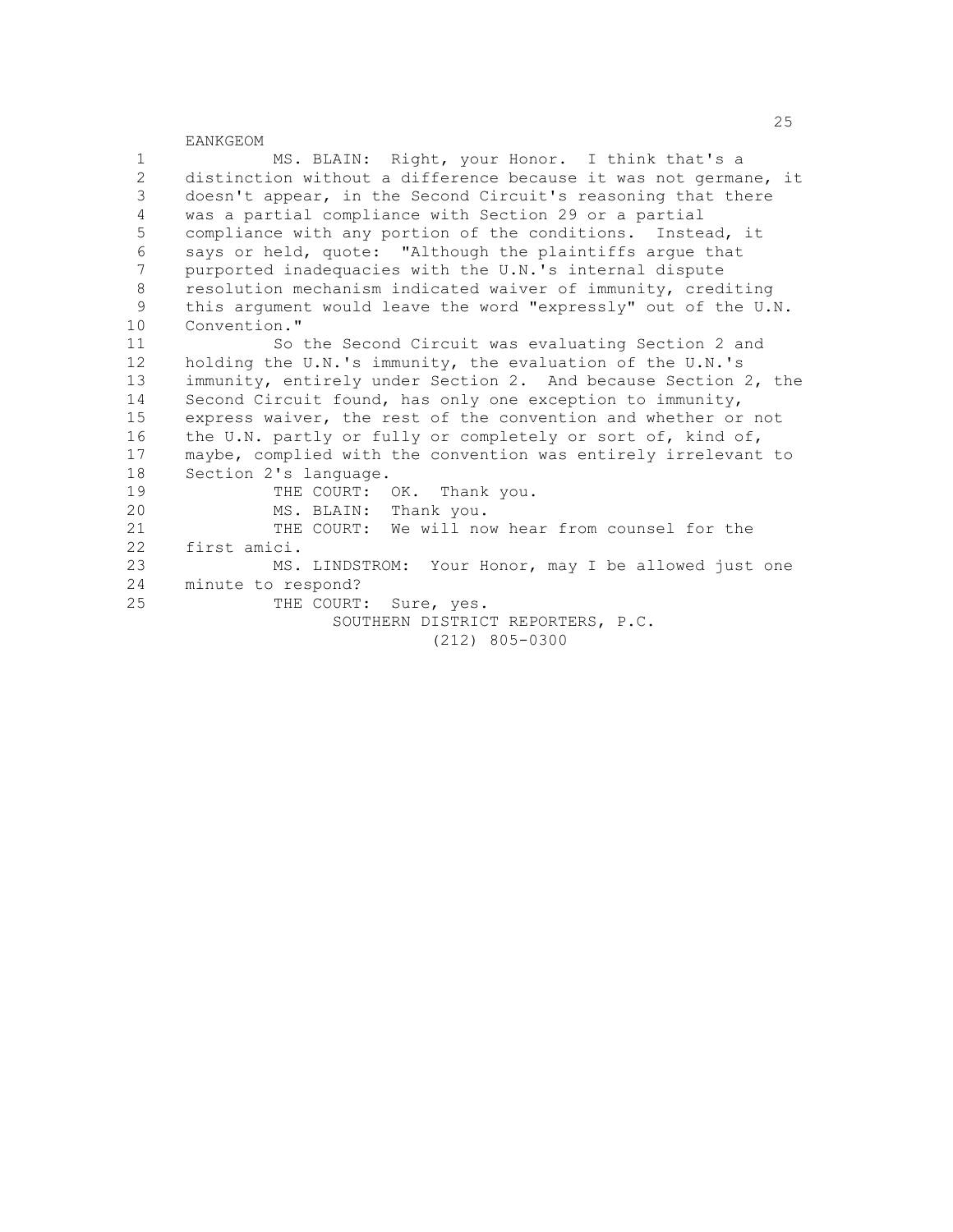EANKGEOM 1 MS. BLAIN: Your Honor, in that case, may I be allowed 2 one minute for rebuttal as well?<br>3 THE COURT: Sure. THE COURT: Sure. 4 MS. BLAIN: Thank you. 5 MS. LINDSTROM: Thank you, your Honor. 6 Most of the points that were raised by the government<br>7 have been addressed in great detail in our briefs, so I don't have been addressed in great detail in our briefs, so I don't 8 want to go on at length here. I want to raise quickly two points. 10 When counsel for the government states that one should 11 really only look to Section 2 and that is the narrow question 12 before that Court, that is in fact the narrow question that was 13 before the courts in the many cases that have preceded this 14 case but it is not the question that is before this Court here. 15 And the government cited to the case of Bisson, and I think 16 that that case provides a good example of the ways in which<br>17 this case is different. this case is different. 18 THE COURT: That is Judge Crotty's case? 19 MS. LINDSTROM: Yes, your Honor. 20 So that was Bisson versus United Nations. And in that 21 case, the plaintiff was an employee of the United Nations who 22 suffered personal injury during the course of her employment.<br>23 She filed suit specifically alleging that after she had She filed suit specifically alleging that after she had 24 received compensation from the United Nations, that that 25 compensation was inadequate and that the inadequacies of that SOUTHERN DISTRICT REPORTERS, P.C. (212) 805-0300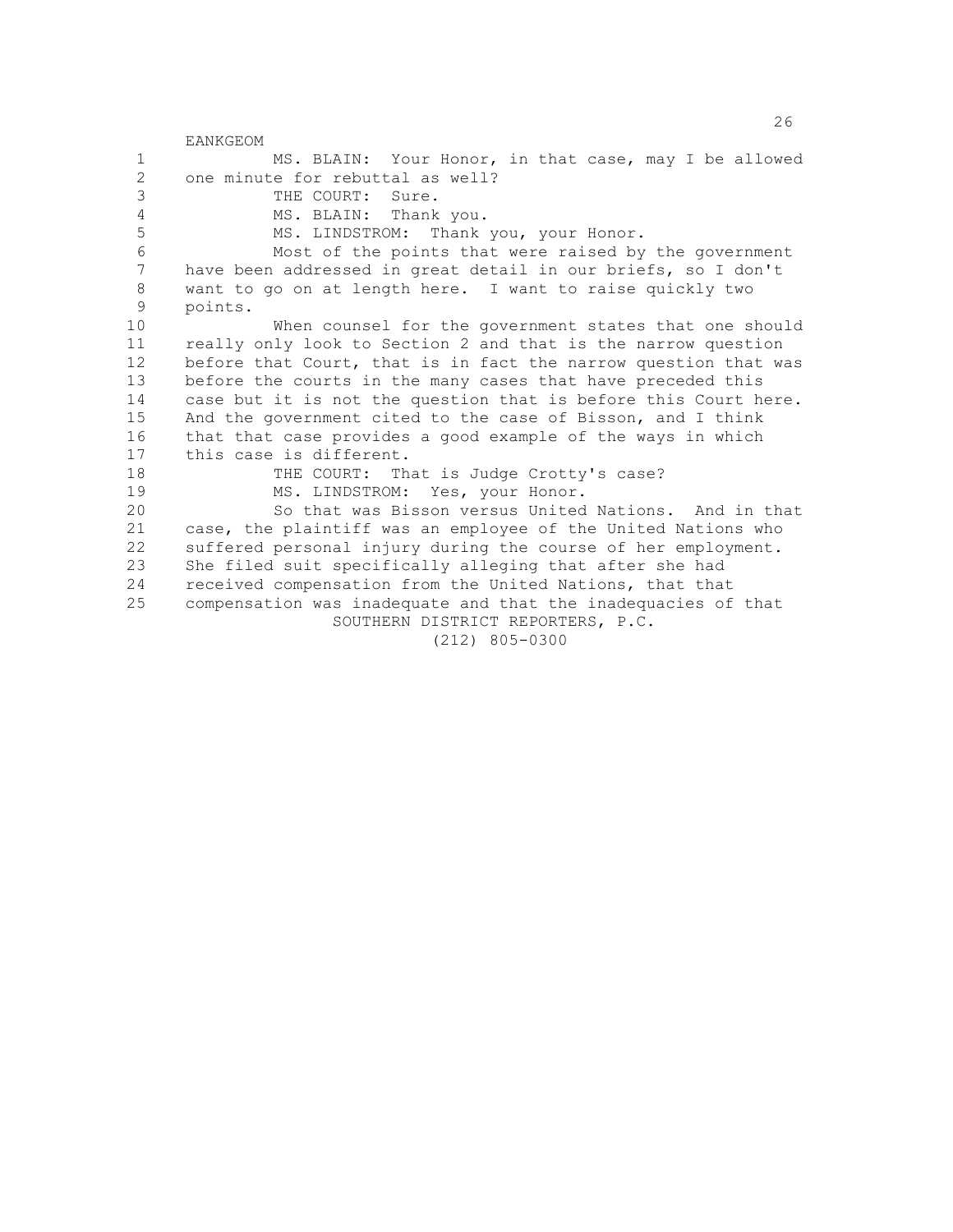<u>27</u> EANKGEOM 1 compensation constituted an implied waiver of Section 2 of the 2 convention. So that was the exact reason why the court in that 4 case was looking specifically at the language of Section 2 in 5 determining whether an implied waiver was in fact an exception 6 to Section 2. But, again, that is a very different question<br>7 from the one that is before this Court today, which is: What from the one that is before this Court today, which is: What 8 happens when the U.N. completely and entirely fails to comply<br>9 with Section 29? What are the legal consequences of that? with Section 29? What are the legal consequences of that? 10 And to respond quickly to the second point raised by 11 the government, that this is entirely something that should be 12 resolved by the International Court of Justice, there are a 13 couple of reasons why that's not the case. 14 First of all, in this case, we are not suing for 15 relief because of breach of Section 29, which is the context in 16 which -- the standing doctrine that the government cites to may 17 apply, but here it is the government that's trying to enforce 18 the treaty to prevent plaintiffs from invoking their rights to 19 come before this court to seek remedies for the torts that they 20 have suffered, and these are torts that arise under common law, 21 United States law. 22 Even if this Court were to find that it is not within<br>23 this Court's power to hear this case because of breach, there this Court's power to hear this case because of breach, there 24 is still the question of whether Section 29 constitutes the 25 condition precedent. That is a separate question from whether SOUTHERN DISTRICT REPORTERS, P.C. (212) 805-0300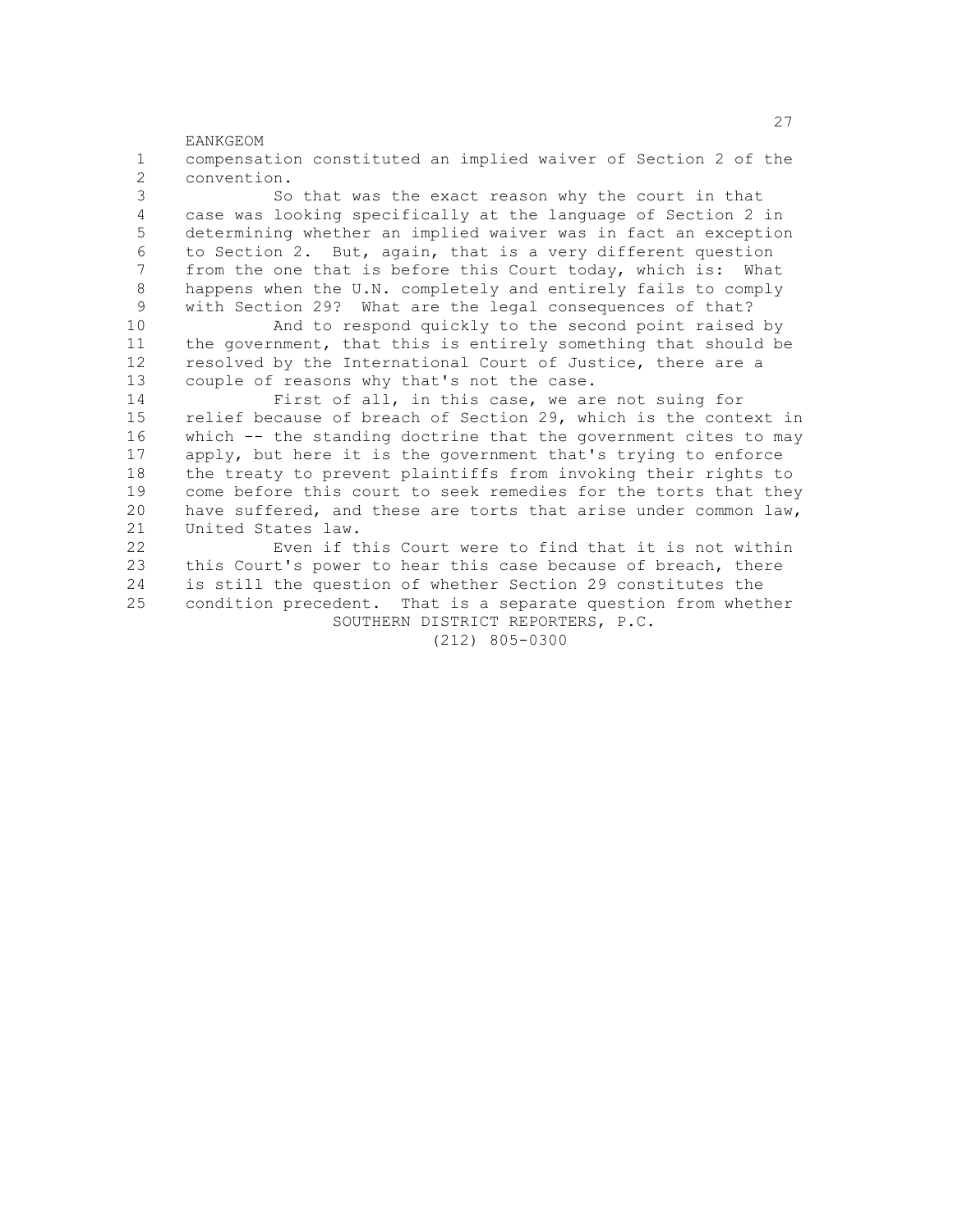|              | 28                                                                |
|--------------|-------------------------------------------------------------------|
|              | EANKGEOM                                                          |
| $\mathbf{1}$ | the United Nations has materially breached the convention.<br>And |
| $\mathbf{2}$ | the Court is correct to be looking at this as a contract.         |
| 3            | The Supreme Court has in Sullivan versus Kidd has                 |
| 4            | found that it is appropriate for the courts to be applying        |
| 5            | contract principles in interpreting a treaty. And that has        |
| 6            | been applied by this Court in the case of Bank of New York,       |
| 7            | which is cited in our brief.                                      |
| 8            | So, for those reasons, your Honor, we would ask that              |
| 9            | the Court find that the U.N. does not have immunity in this       |
| 10           | case. In this very narrow case on these specific facts, this      |
| 11           | is a sui generis case, and we think that because the case is so   |
| 12           | unique, it merits a ruling that is also similarly narrow.         |
| 13           | Similarly, we then ask that the Court affirm that                 |
| 14           | service of process has indeed been made on the United Nations     |
| 15           | or, in the alternative, that plaintiffs be allowed to serve       |
| 16           | using alternative means.                                          |
| 17           | Thank you, your Honor.                                            |
| 18           | THE COURT: Thank you, Ms. Lindstrom.                              |
| 19           | Ms. Blain, you can either speak now or, if you'd like             |
| 20           | to do your rebuttal after the amici, you can do that; either      |
| 21           | way.                                                              |
| 22           | MS. BLAIN: That's fine; I'll reserve till that time.              |
| 23           | Thank you.                                                        |
| 24           | THE COURT: The first group of amici, Mr. Conze?                   |
| 25           | MR. CONZE: Yes, your Honor.                                       |
|              | SOUTHERN DISTRICT REPORTERS, P.C.                                 |
|              | $(212)$ 805-0300                                                  |
|              |                                                                   |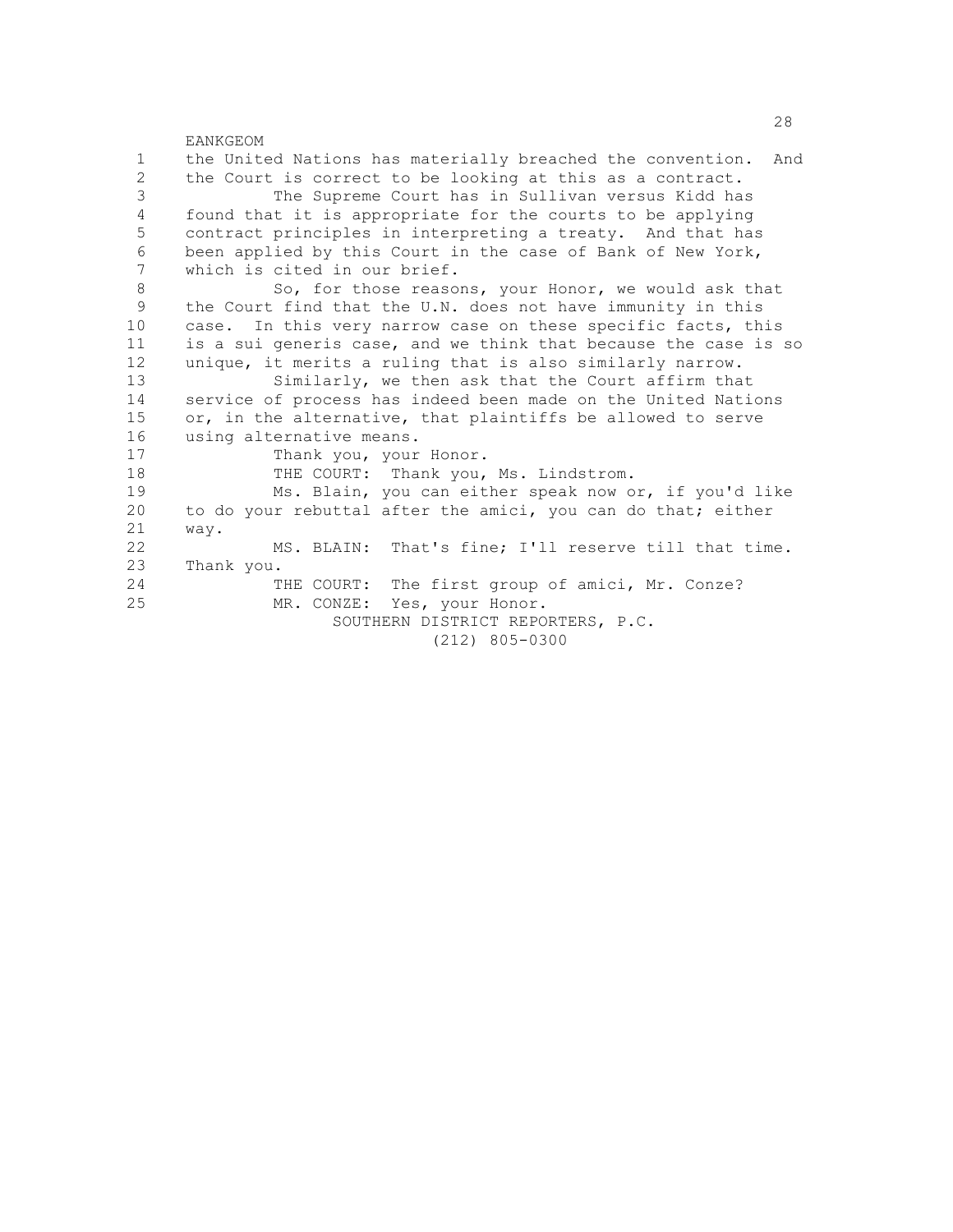1 Good morning, your Honor. Kertch Conze, attorney 2 presenting oral argument on the behalf of the Haitian Lawyers Association as well as the Haitian Women of Miami.

 4 My argument today will be geared towards the service 5 of process issue involving the defendants. Before I get to the 6 legal arguments, I wanted the Court to understand that the two<br>7 entities whom I'm speaking on behalf of today, the Haitian entities whom I'm speaking on behalf of today, the Haitian 8 Lawyers and the Haitian Women of Miami, they have members of<br>9 the community that they serve who have been directly affected the community that they serve who have been directly affected 10 by this particular outbreak and family members of Haiti who are 11 also affected.

12 I wanted to pick up on the last point that the Court 13 was asking the attorney for the U.S. Government concerning its 14 own brief, its own letter to this Court, on July 7, 2013, 15 referring to the issue of the connection or if there is a 16 connection between Section 29 of the Convention and Section 2 17 and where the U.S. government's position is service of process 18 cannot be properly perfected given the fact that the U.N. 19 enjoys immunity.

20 And when the Court, correctly, mentions the particular 21 paragraph from the U.S. government's letter where it says, and 22 if I may quote -- and it's a double edged sword, if it works 23 for them, it works the other way as well -- if anything, the 24 drafting history reflects a bargain between the U.N. and its 25 member states in which, in exchange for Section 2, which SOUTHERN DISTRICT REPORTERS, P.C.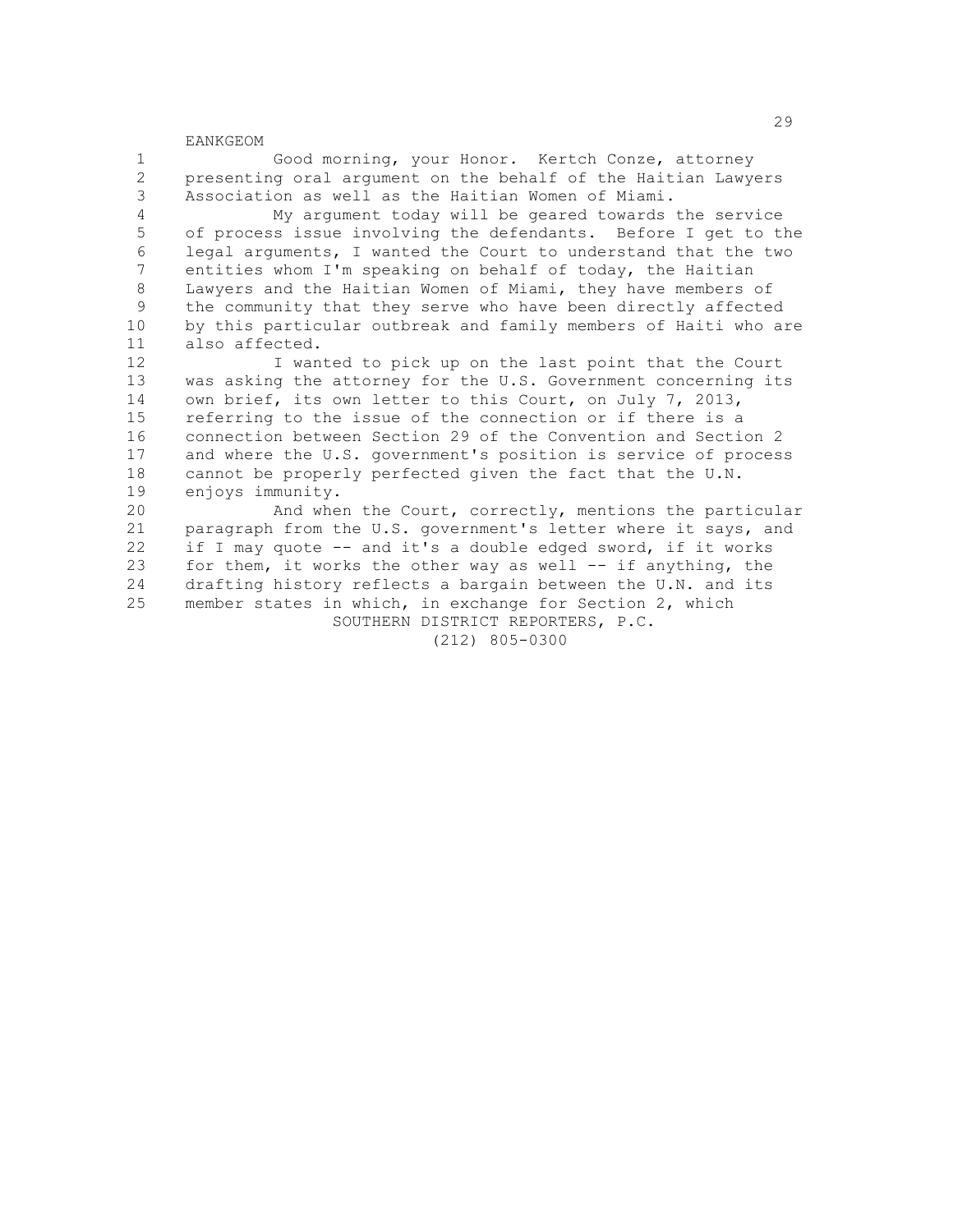1 establishes the U.N. absolute immunity, the U.N. in Section 29 2 agreed to provide for dispute resolution mechanism for<br>3 third-party claims, what the U.S. Government wants you third-party claims, what the U.S. Government wants you to 4 believe is that you, the Court, should only read Section 2 in 5 isolation; in other words, don't look at anything else 6 regarding this particular agreement, just look at Section 2 in<br> $\frac{7}{100}$  a vacuum a vacuum.

8 When you are reading, either it's a text of a treaty<br>9 or of a contract, we have to use logical reasoning, we have to or of a contract, we have to use logical reasoning, we have to 10 read it in a way that actually makes sense. If the U.N. in 11 essence, abided by Section 29 of the General Convention, we 12 would not be here today, Judge. Section 29, the language in 13 that particular section actually states that the U.N. has an 14 obligation, it's mandatory -- like Court pointed out, it says 15 "shall"; it did not say "might," it did not say "may," it did 16 not say "should," it says "shall," just like as in Section 2 of 17 the General Convention, it says the U.N. shall enjoy immunity. 18 So if you were to look at the one section, just ask you to look 19 at Section 2 but don't look at Section 29, it doesn't make 20 sense; you have to put it in context.

21 And, again, another point that the Court mentioned, 22 which is the contract principles that come into play in regard 23 to this case, if the parties, like the government argued in its 24 letter to the Court, if the parties bargained for certain 25 things and in exchange for the immunity you have to give, even SOUTHERN DISTRICT REPORTERS, P.C.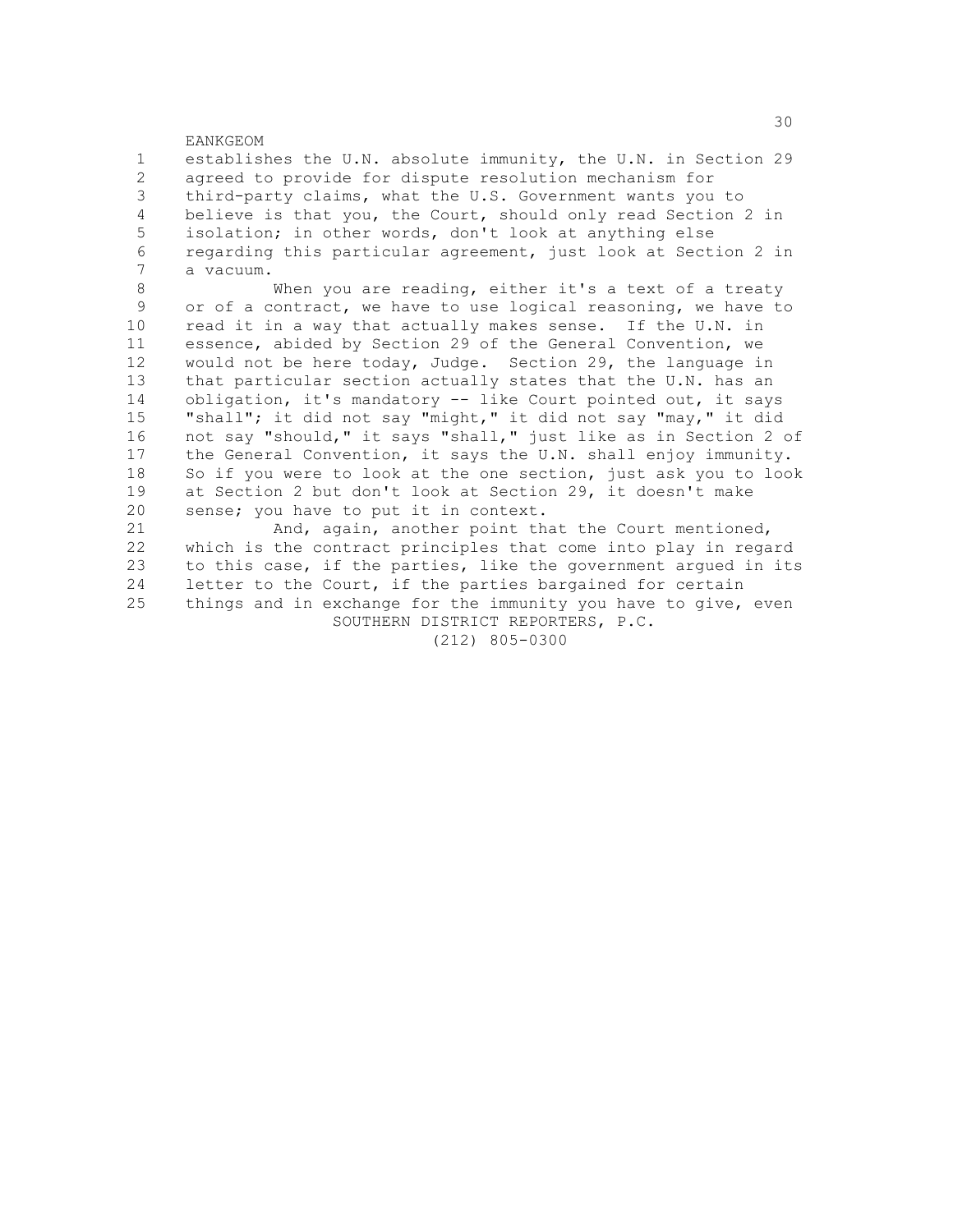EANKGEOM 1 though you can't connect it, in exchange for immunity in 2 Section 2, you have to establish the mechanism over which<br>3 people who have been affected can bring a cause of action people who have been affected can bring a cause of action and 4 have the matters addressed. 5 If you breach -- if you have an obligation, it's a 6 "shall," you breach that obligation, you cannot later on come<br>7 to court and asking the Court and say. Judge, I have immunity to court and asking the Court and say, Judge, I have immunity. 8 Well, you are the one who first breached the contract to begin<br>9 with. If you breach the contract, then you go to court and with. If you breach the contract, then you go to court and 10 say, Judge, I have immunity, it's coming to court with unclean 11 hands. 12 Those are principles that this court as well as courts 13 throughout this particular country abide by, and I don't think 14 it is fair under the circumstances to allow the government to 15 actually ask the Court to only look at the convention, the 16 agreements, just referring simply to Section 2 and not applying<br>17 Section 29. Section 29. 18 Now, concerning the service of process regarding this 19 particular case, your Honor, as you know -- I know time is of 20 the essence, so I'm trying to maximize my time here -- over 21 700,000 people have been affected, over 8,000 of them died, 22 lost their lives. There is one thing that remains absolutely<br>23 constant in regard to this case: Those people who are constant in regard to this case: Those people who are 24 infected, they did absolutely nothing wrong to deserve this. 25 Some of them did not even know what cholera is until it got to SOUTHERN DISTRICT REPORTERS, P.C.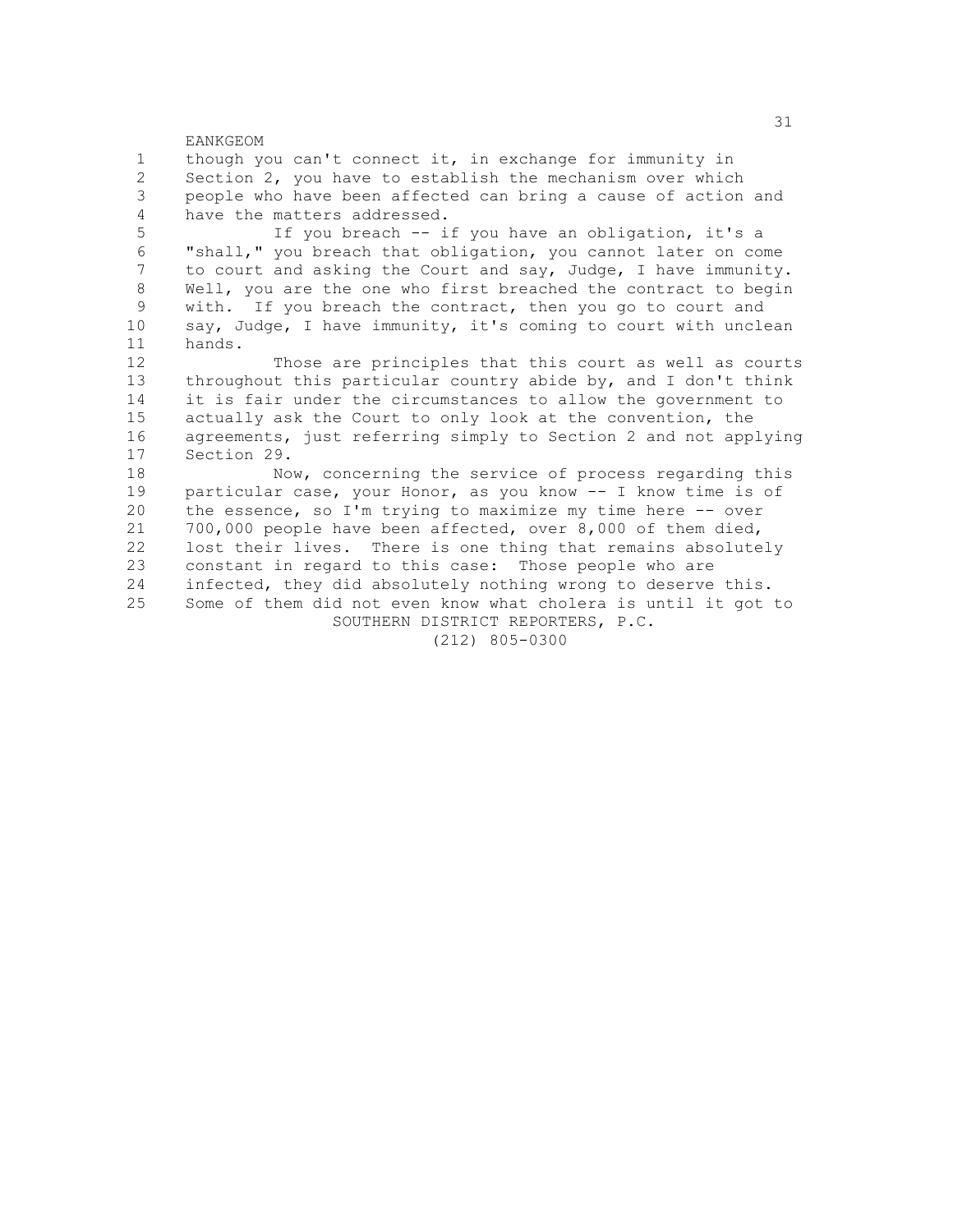1 Haiti in 2010.

2 When those people contracted in cholera through the<br>3 various quarters, they attempted to engage the United Nation various quarters, they attempted to engage the United Nations 4 through its bridge in Haiti, which is the MINUSTAH, saying, you 5 are supposed establish from the status of force agreements, 6 which is the SOFA cited in numerous occasions in briefs, based<br>7 00 SOFA, you are to establish a Standing Claims Commission to 7 on SOFA, you are to establish a Standing Claims Commission to 8 address this particular issue, we are asking you to establish<br>9 this particular claims commission They refused this particular claims commission. They refused.

10 And the Court correctly pointed out that in 32 of the 11 different agreements that the U.N. has engaged in, not even 12 once have they established a mechanism to address those claims. 13 It's not right.

14 THE COURT: Do you have a sense of why they haven't? 15 In those other cases, I'm assuming sometimes there were 16 settlements so they never got to the point of having to 17 establish a claims commission, I don't know. But do you have a 18 sense of why in this one there haven't been settlements?

19 MR. CONZE: If I may respond quickly, your Honor: I 20 believe from the past, and as the attorney for the government 21 mentioned, there has been many different cases that came before 22 the Court in the U.S. where the U.S. Government has tried to<br>23 impose the U.N. immunity, and it has worked on those occasion impose the U.N. immunity, and it has worked on those occasions. 24 So if you have a mechanism that works, why change it when it? 25 It doesn't make sense.

> SOUTHERN DISTRICT REPORTERS, P.C. (212) 805-0300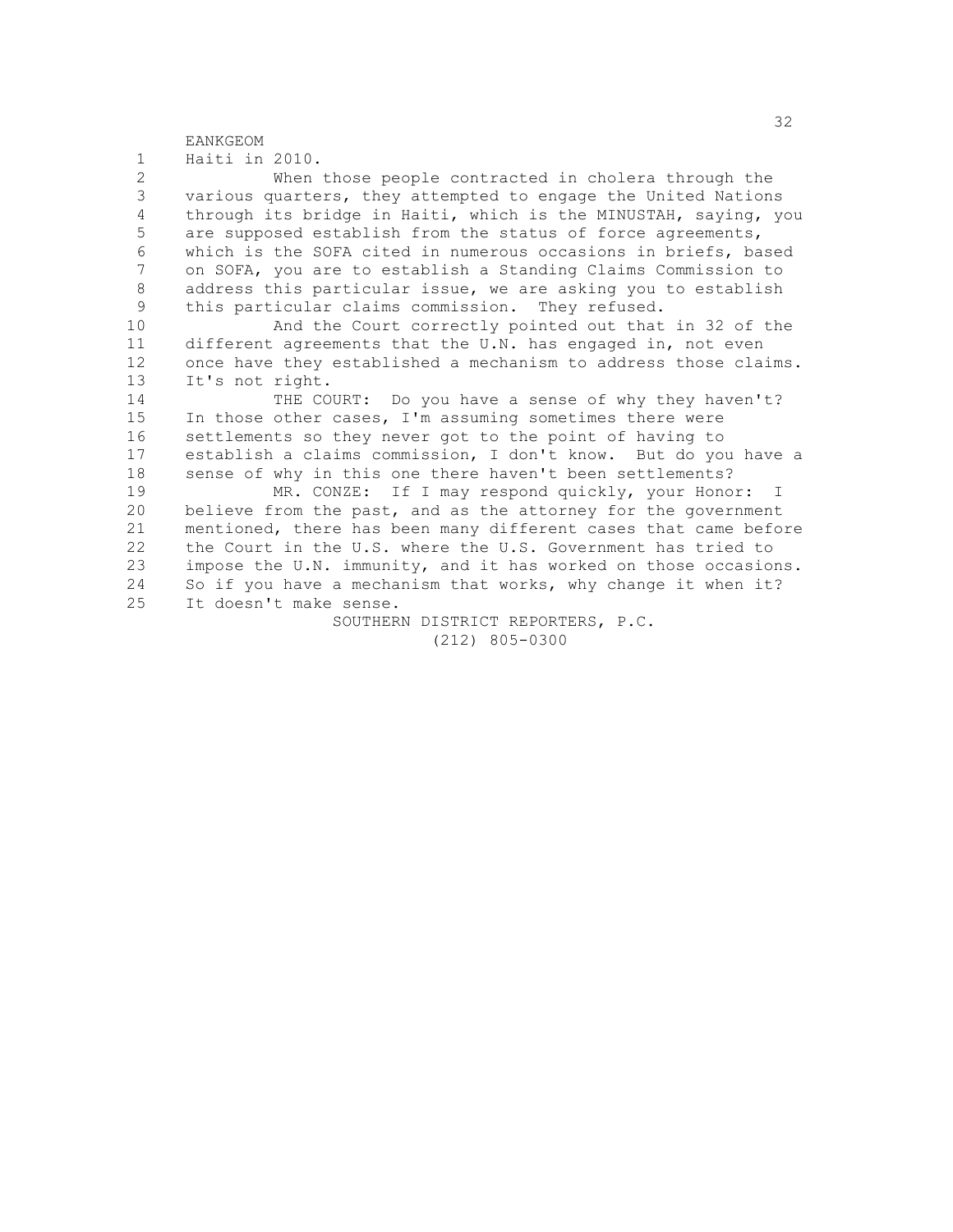1 So if they can go to any country, they don't have to 2 establish a mechanism to address whatever dispute that the<br>3 yictims or the party may have, if you never have to do it, victims or the party may have, if you never have to do it, why 4 start right now? It does not make sense. But in this 5 particular case, we have over 700,000 people infected, over 6 8,000 died. We're talking about cholera. Cholera only killed<br>7 close to 5.000 We have over 8.000 people who lost their close to  $5,000$ . We have over  $8,000$  people who lost their 8 lives.<br>9

Now, in regard to the service of process concerning 10 the U.N., despite the efforts made by the victims in Haiti to 11 try to get the U.N. to establish the Standing Claims 12 Commission, they refused. Request was made from the lawyers to 13 ask that a mediation be had. They refused. Requests were also 14 made to ask that the U.N. have a meeting with OLA, which is the 15 Office of Legal Affairs. They refused. So they shut down 16 every avenue as it relates to Haiti. When you have exhausted 17 all extrajudicial recourses, you have nothing less but to come 18 to the court.

19 There is one point that I think is very important in 20 regard to this case, Judge. You don't only have Haitian 21 nationals coming before you saying, Judge, this is what 22 happened to us, we tried to address this, and all our efforts<br>23 have been unsuccessful, we have no other options but to come have been unsuccessful, we have no other options but to come to 24 you. We have victims from Florida, we have U.S. permanent 25 residents who have been victimized through this, we have U.S. SOUTHERN DISTRICT REPORTERS, P.C.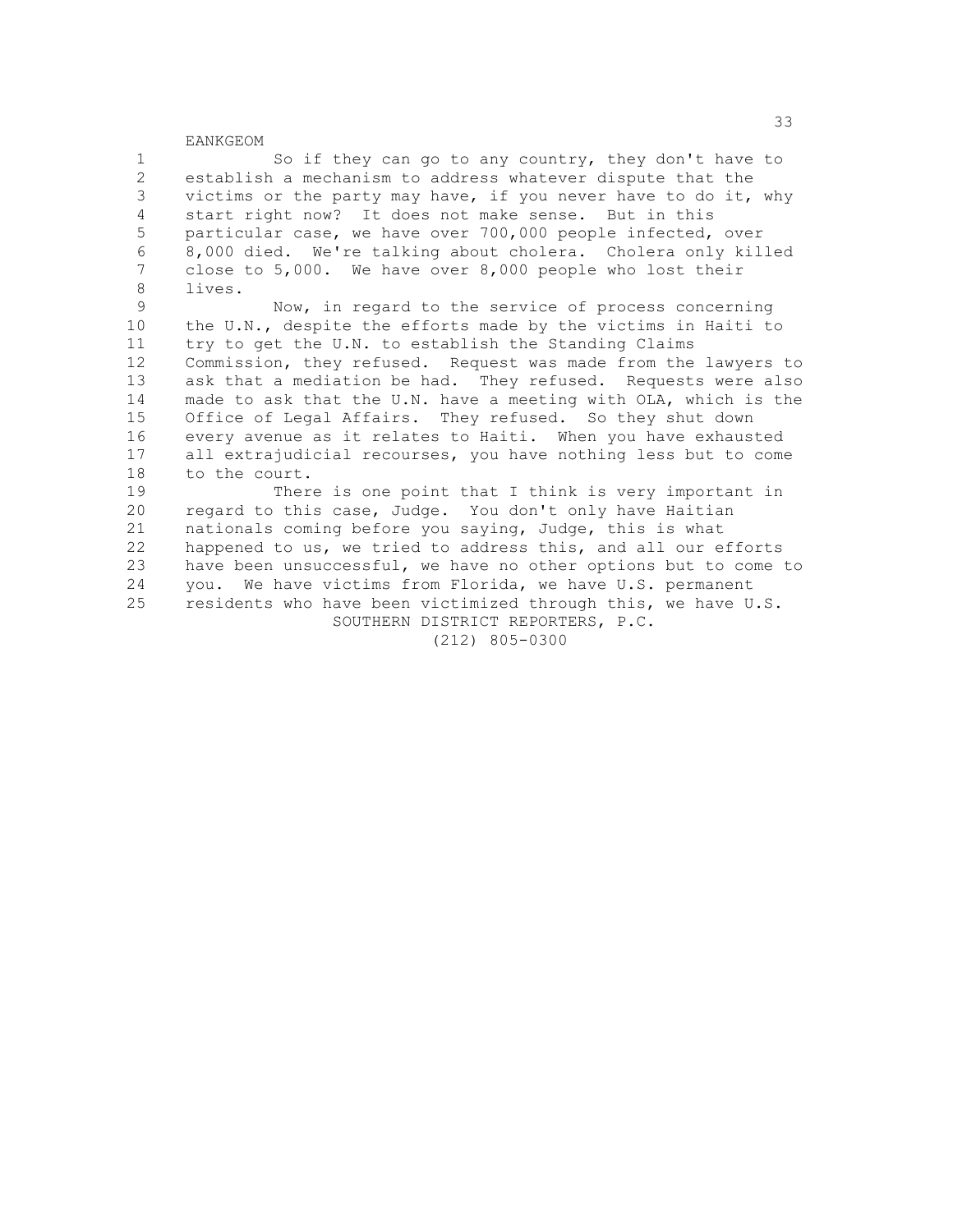|                 | 34                                                              |
|-----------------|-----------------------------------------------------------------|
|                 | EANKGEOM                                                        |
| $\mathbf{1}$    | citizens who have been victimized through this. So when you     |
| $\overline{2}$  | have shut down all avenues of redress, the only thing that we   |
| 3               | have left is the Court.                                         |
| $\overline{4}$  | In regard to the service of process, I'm sure the               |
| 5               | Court is aware of the number of times that the plaintiffs have  |
| 6               | attempted and I believe, in my humble view, that they have      |
| 7               | effectively served the defendant, October 10 they tried to do   |
| 8               | personal service. I don't know if you been to the U.N.          |
| 9               | compound -- it's a U.N. building, I don't want to call it a     |
| 10              | compound, but it's impossible to get in there. The process      |
| 11              | server cannot get in on October 11th. October 10th, they        |
| 12 <sup>°</sup> | couldn't get in there, October 11th could not get in there, but |
| 13              | they were given a fax number. November 27, they tried to get    |
| 14              | in and could not get in there. They finally faxed over the      |
| 15              | documents on December 11th, 2013. Plaintiffs' attorney called   |
| 16              | and confirmed that the U.N. actually received the documents     |
| 17              | that were faxed and, again, on December 30th, 2013, the U.N.    |
| 18              | was served through certified mail.                              |
| 19              | Now, service of process by a defendant, as far as I'm           |
| 20              | concerned, Judge, has been deemed, under the circumstances as   |
| 21              | far as personal service, to be impracticable. And when you      |
| 22              | have service that becomes impracticable, there are cases right  |
| 23              | in this jurisdiction that talk about this issue. An             |
| 24              | alternative method of service is acceptable under such          |
| 25              | circumstances.                                                  |

 SOUTHERN DISTRICT REPORTERS, P.C. (212) 805-0300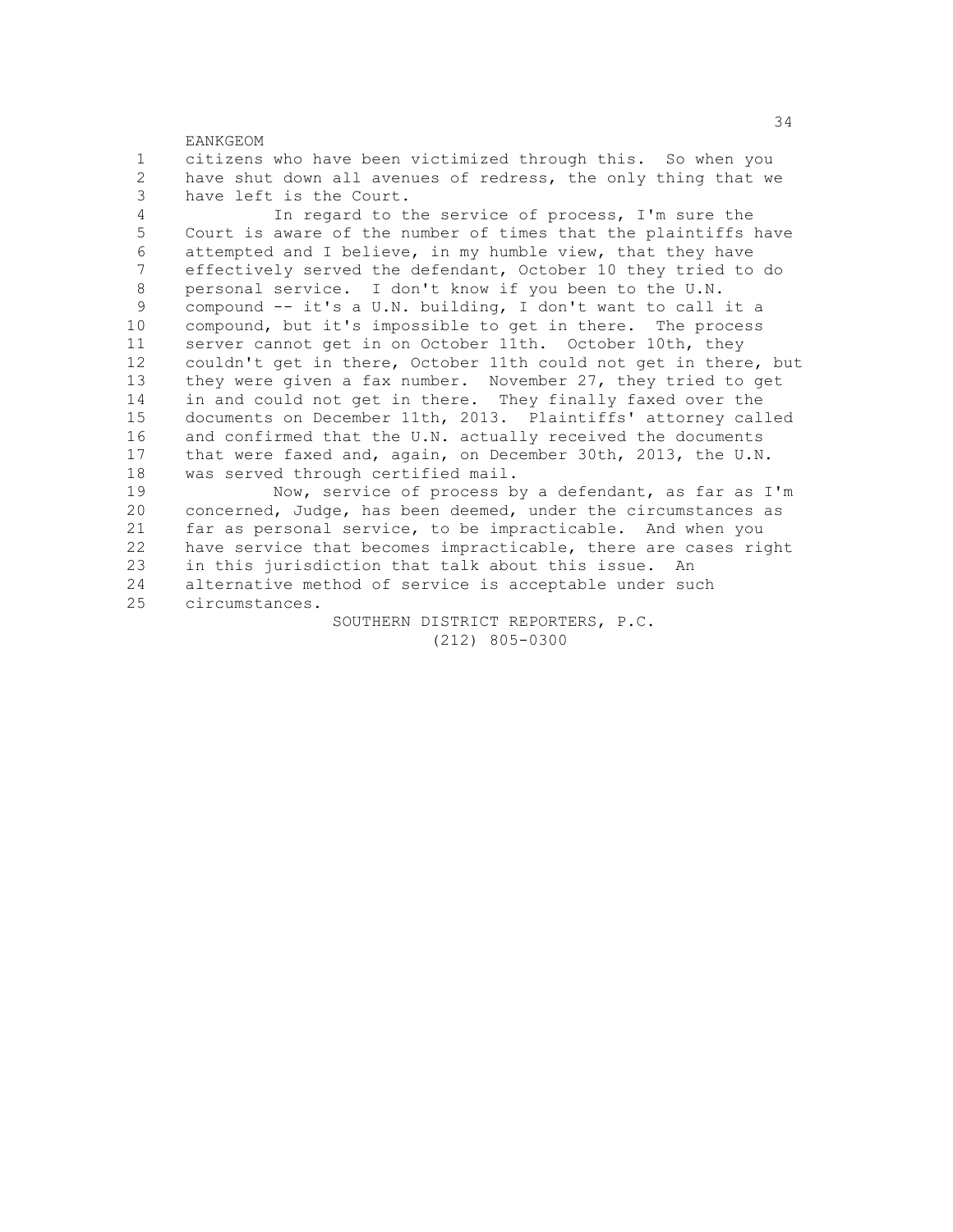1 I know that we cited the Noble versus Crazetees.com 2 case, in which the Court held that -- similar facts as in this<br>3 case -- "Plaintiff failed to serve the U.N. through the case -- "Plaintiff failed to serve the U.N. through the 4 ordinary methods set forth in the Federal Rules of Civil 5 Procedure. Plaintiffs served the U.N. through mail and fax," 6 which were the exact same methods that they told the process<br>7 server in regard to this case that he had to use, which we di server in regard to this case that he had to use, which we did. 8 Aside from this, due process -- and I'm quoting the<br>9 Philip Morris versus Veles case, which I believe is quite

 9 Philip Morris versus Veles case, which I believe is quite 10 important -- I'm sure the Court is aware of that case as 11 well -- held that due process requires that service must be 12 reasonably calculated under all circumstances to apprise the 13 interested parties of the pending of the action and afford them 14 an opportunity to be heard and to raise any objections.

15 I have absolutely no doubt that the U.N., those 16 particular means that were used, they received -- they are 17 aware of this case, they received the lawsuit and they just 18 using their immunity shield to say, Judge, we have not been 19 effectively served.

20 Now, if this case were to involve, let's say, Jane 21 Doe -- I know Jane Doe does not have immunities with the member 22 states -- if we were to try to serve Jane Doe with all those<br>23 efforts and we come before the Court and sav, Judge, we used efforts and we come before the Court and say, Judge, we used 24 all those efforts and they are still saying that they have not 25 been served, we will ask you to allow us to use alternative SOUTHERN DISTRICT REPORTERS, P.C.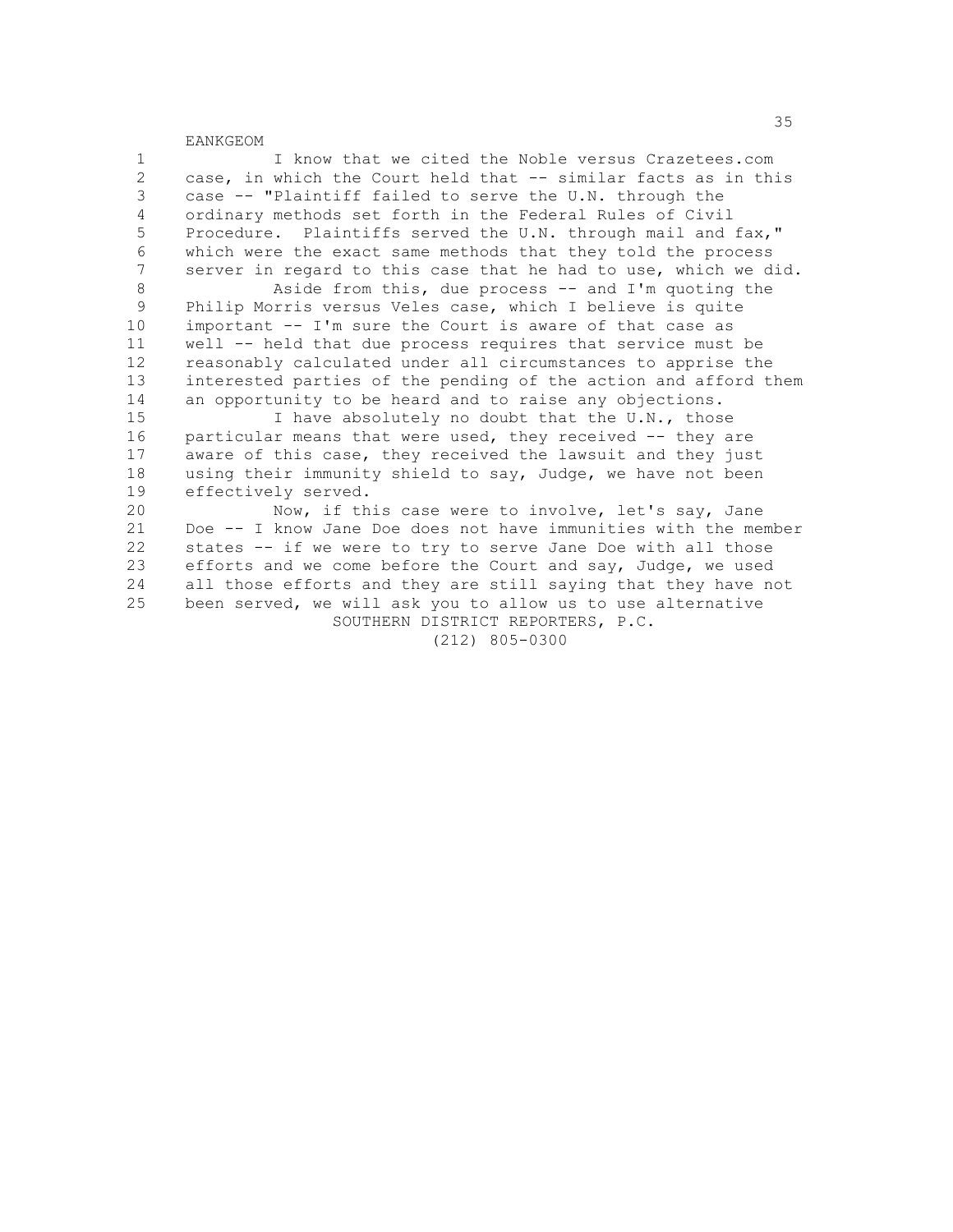EANKGEOM 1 method of service -- either through certified mail, email or 2 fax to serve them -- because, in essence, that person will be<br>3 dodging or avoiding service. And in the case of the U.N., it dodging or avoiding service. And in the case of the U.N., it 4 is no different; they are simply avoiding service. 5 What are we asking the Court to do? Simple: One, to 6 either determine that the U.N. has been effectively served by<br>7 the methods that were used or, if the Court is not satisfied the methods that were used or, if the Court is not satisfied 8 with that, since it has been deemed that the service of process<br>9 under those circumstances has been impracticable, to use under those circumstances has been impracticable, to use 10 alternative mode of service such as fax, email or certified 11 mail to have the U.N. served. 12 Lastly, your Honor, to conclude, because I know I'm 13 running out of my time, it is patently unfair for the U.N. to 14 violate its own agreement and refusing to establish the 15 Standing Claims Commission, refusing to meet with the victims' 16 attorneys, refusing to mediate the matter, and continue to 17 avoid service. We trust that the Court will preclude the 18 avoidance of service by the defendant to continue and deem that 19 the U.N. has been served effectively. 20 THE COURT: OK. Thank you, Mr. Conze. 21 MR. CONZE: Thank you. 22 THE COURT: We will now hear from Mr. Ahmad.<br>23 MR. AHMAD: Good morning, your Honor. MR. AHMAD: Good morning, your Honor. 24 My name is Muneer Ahmad. I'm a clinical professor and 25 an attorney at the Jerome N. Frank Legal Services Organization SOUTHERN DISTRICT REPORTERS, P.C. (212) 805-0300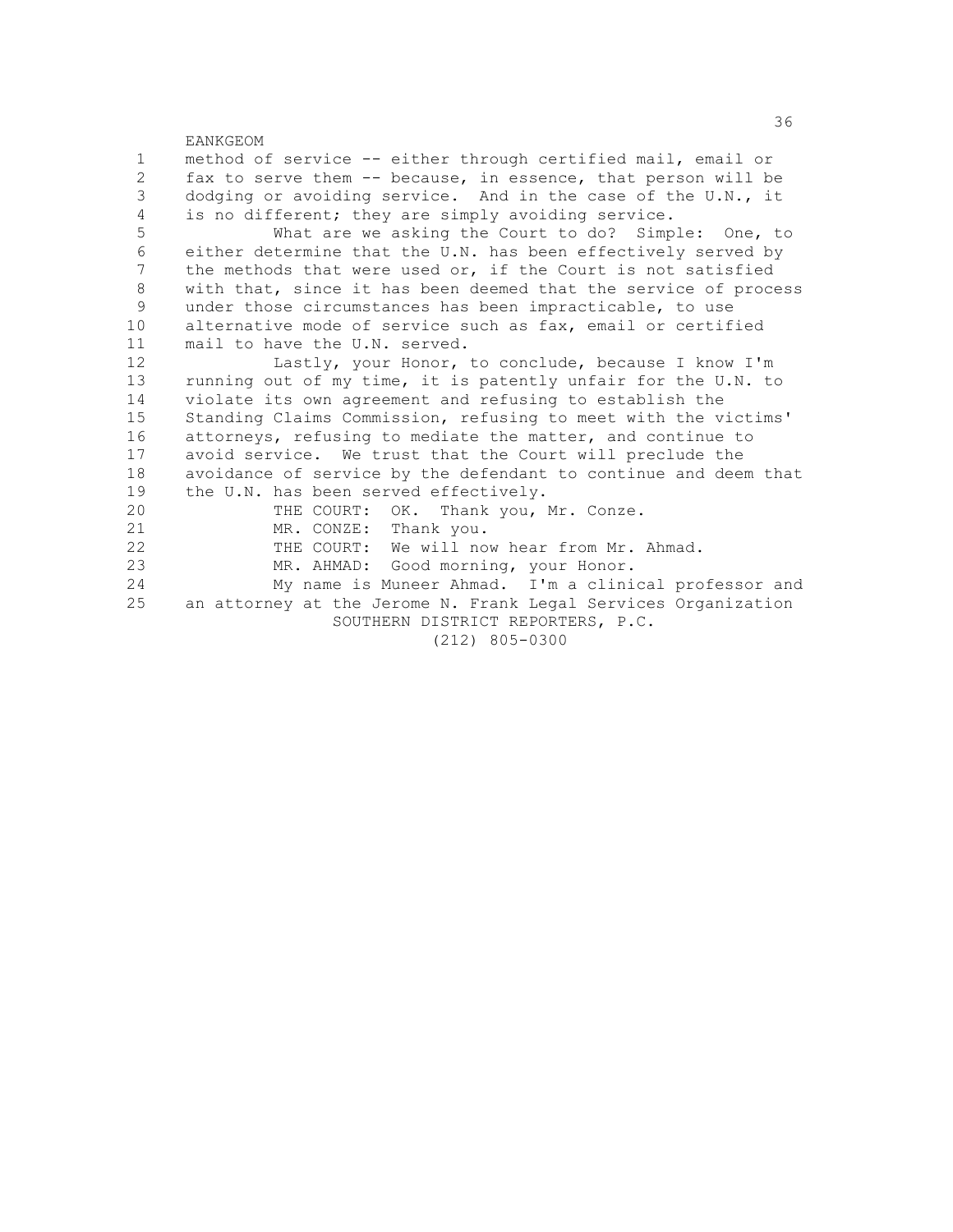EANKGEOM 1 in Yale Law School. I'm appearing here today on behalf of the 2 amici curiae International Law Scholars and Practitioners. I<br>3 want to thank you for the opportunity to be heard today. want to thank you for the opportunity to be heard today. 4 Your Honor, if a U.N. vehicle accidentally rear-ends a 5 car in Port au Prince, the U.N. provides for a claims process 6 for the owner of the car with the now dented bumper to receive<br>7 compensation event in the present case, where the U.N. compensation. Yet in the present case, where the U.N. 8 negligently introduced into Haiti a pathogen that has killed<br>9 more than 8.500 people and sickened more than 700,000, the U more than 8,500 people and sickened more than 700,000, the U.N. 10 has provided no access to remedies and no compensation of any 11 kind. The result is not merely shameful or unjust, although 12 it's both of those things, rather, the U.N.'s indifference to 13 the harm caused to its Haitian victims is inconsistent with 14 international law, inconsistent with human rights obligations 15 of the United Nations, inconsistent with the U.N.'s own 16 understanding of its obligations, and inconsistent with the 17 U.N.'s institutional practice. 18 This case is without precedent for two reasons: The 19 catastrophic scope of injury caused by the United Nations and 20 the failure of the U.N. to provide any forum whatsoever in 21 which victims of the cholera epidemic may bring their claims. 22 First, the failure to provide access to a remedy is<br>23 inconsistent with longstanding U.N. practice. Since its inconsistent with longstanding U.N. practice. Since its 24 inception, the U.N. has created and provided dispute resolution 25 mechanisms for third-party claims of tortious conduct. Your SOUTHERN DISTRICT REPORTERS, P.C.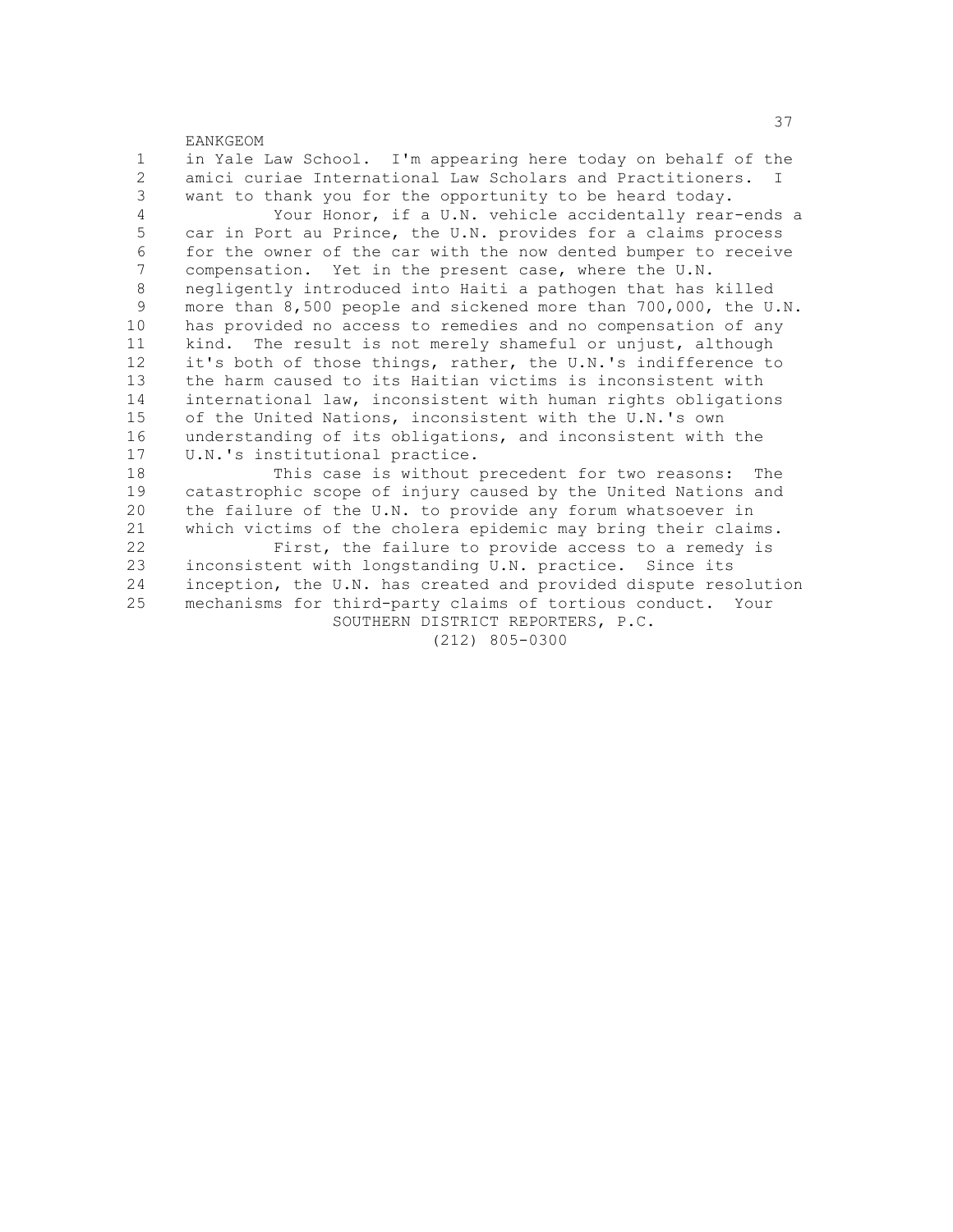EANKGEOM 1 Honor asked about the status of forces agreements and why it is 2 that despite 32 of those agreements in existence, a standing<br>3 commission has never been established. commission has never been established. 4 I would draw the Court's attention to paragraph 54 of 5 the status of forces agreement, which expresses that a Standing 6 Claims Commission is essentially a provision of last resort.<br>7 Paragraph 54 said. "Third-party claims of property loss or Paragraph 54 said, "Third-party claims of property loss or 8 damage and for personal injury, illness or death arising from<br>9 or directly attributed to NSF, except for those arising from or directly attributed to NSF, except for those arising from 10 operational necessity, which cannot be settled through the 11 internal procedures of the United Nations, shall be settled by 12 the United Nations in the manner provided in paragraph 55," 13 which establishes a mechanism for commissions. 14 THE COURT: So in those 32 other countries, you're 15 saying it's actually been resolved short of having to establish 16 a commission?<br>17 MR. MR. AHMAD: That's right, your Honor. My 18 understanding is that it's been the longstanding practice of 19 the United Nations to make internal mechanisms, which the SOFA 20 itself contemplates, as a first recourse. Only if such 21 internal mechanisms fail or are otherwise not available does 22 the SOFA here, and the other 31 SOFAs, do they provide recourse<br>23 to a Standing Claims Commission. to a Standing Claims Commission. 24 That I think is part of the explanation of why it is 25 that a Standing Claims Commission hasn't been used. But more SOUTHERN DISTRICT REPORTERS, P.C. (212) 805-0300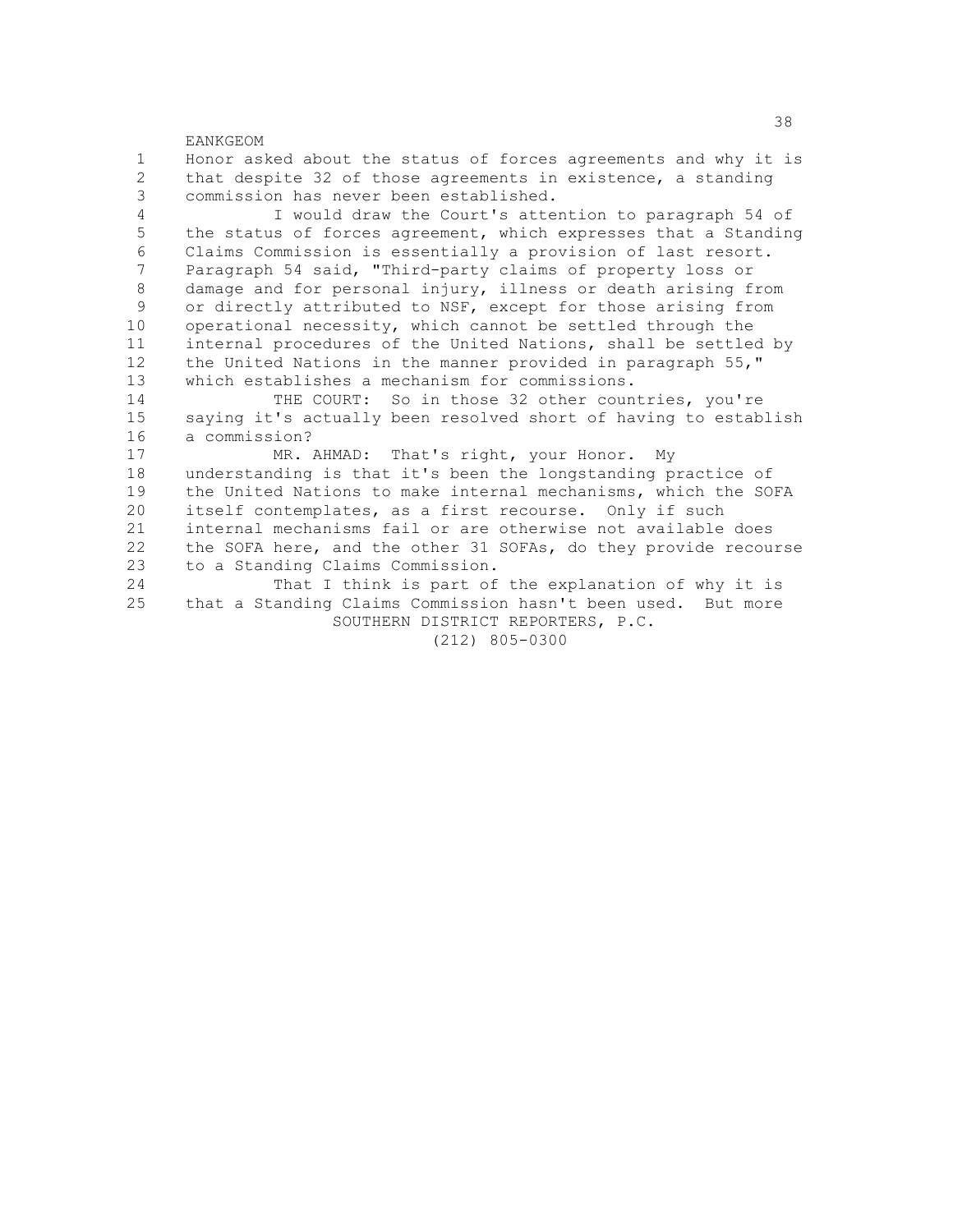1 to the point for my purposes here, it demonstrates that it has 2 been the longstanding practice of the United Nations to provide<br>3 dispute resolution mechanisms. Not only dispute resolution dispute resolution mechanisms. Not only dispute resolution 4 mechanisms, but in many cases fairly robust dispute resolution 5 mechanics. 6 In the Burzak case that your Honor cited, decided by the Second Circuit, which was discussed earlier in the 8 argument, the plaintiff in that case not only had access to a<br>9 trial-level complaint resolution mechanism, there was an trial-level complaint resolution mechanism, there was an 10 appellate level mechanism that she had access to as well. So 11 the complaint that was considered by the district court in the 12 Southern District and then by the Second Circuit was whether 13 that a challenge to the adequacy of that robust system 14 constituted a waiver of immunity under Section 2. That's 15 clearly very different, both in terms of the nature of remedy 16 available as well as the issue presented in this case here.<br>17 THE COURT: Let me ask you about the legal issue. THE COURT: Let me ask you about the legal issue. I 18 understand the argument that this is a different situation 19 because there is no procedure established, but I'm just 20 wondering legally -- I don't know if I should ask you this or 21 the plaintiffs' counsel, but legally, does that make a 22 difference? Because the Section 29 language is, the U.N. shall<br>23 make provisions for appropriate modes of settlement. So if it make provisions for appropriate modes of settlement. So if it 24 has to be appropriate, wouldn't you have the same argument that 25 you have failed to comply with Rule 29, every time you can SOUTHERN DISTRICT REPORTERS, P.C.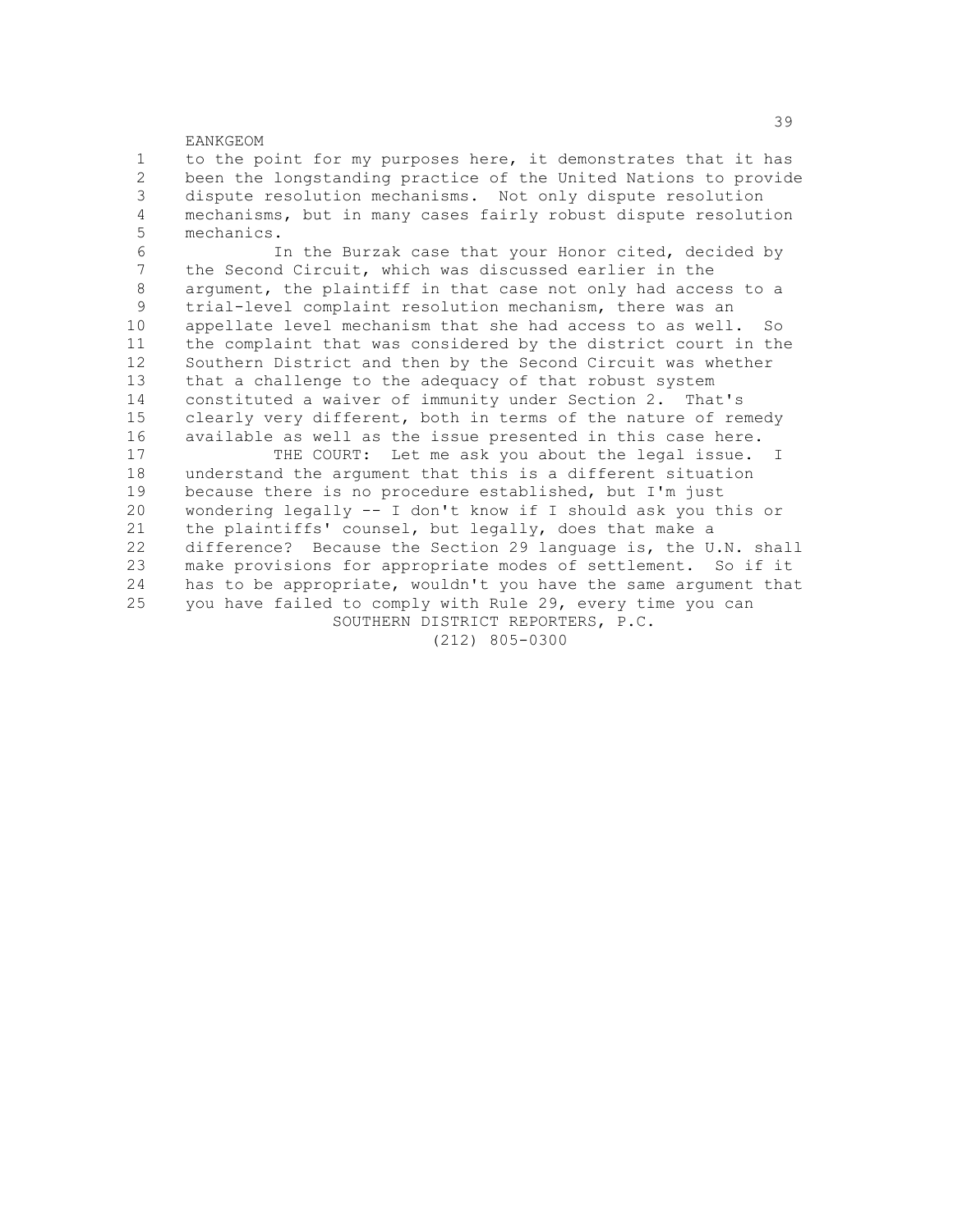EANKGEOM 1 argue it's not appropriate? So, legally, is it any different 2 to not have anything?<br>3 MR. AHMAD: MR. AHMAD: Your Honor, I do think there is a 4 difference there. I think that what happened in this case, as 5 the plaintiffs' counsel laid out, is that the United Nations, 6 when it finally gave a response to the claims that were filed<br>7 by the plaintiffs, it gave the response that these claims by the plaintiffs, it gave the response that these claims 8 weren't receivable. Essentially, it gave a jurisdictional<br>9 determination That's quite different from a merits determination. That's quite different from a merits 10 determination. 11 I do think that the language of Section 29 means that 12 there has to be a consideration of the claims. I should add 13 that it is the view of amici that the position taken by the 14 United Nations is that these claims are, quote, not receivable 15 because they would necessarily include a review of the 16 political and policy matters. That is not a credible position 17 to take. That is a position of amici. 18 When one looks at the language of the SOFA act just 19 quoted from, it's quite clear that the claims that the 20 plaintiffs bring are paradigmatically the kind of claims that 21 are contemplated. The language from paragraph 54 of the SOFA 22 authorizes claims that are, quote, third-party claims for<br>23 oroperty loss or damage and for personal injury, illness property loss or damage and for personal injury, illness or 24 death. That's exactly what the claims here asked for. And so 25 it's the position of amici that this was a kind of artful dodge SOUTHERN DISTRICT REPORTERS, P.C. (212) 805-0300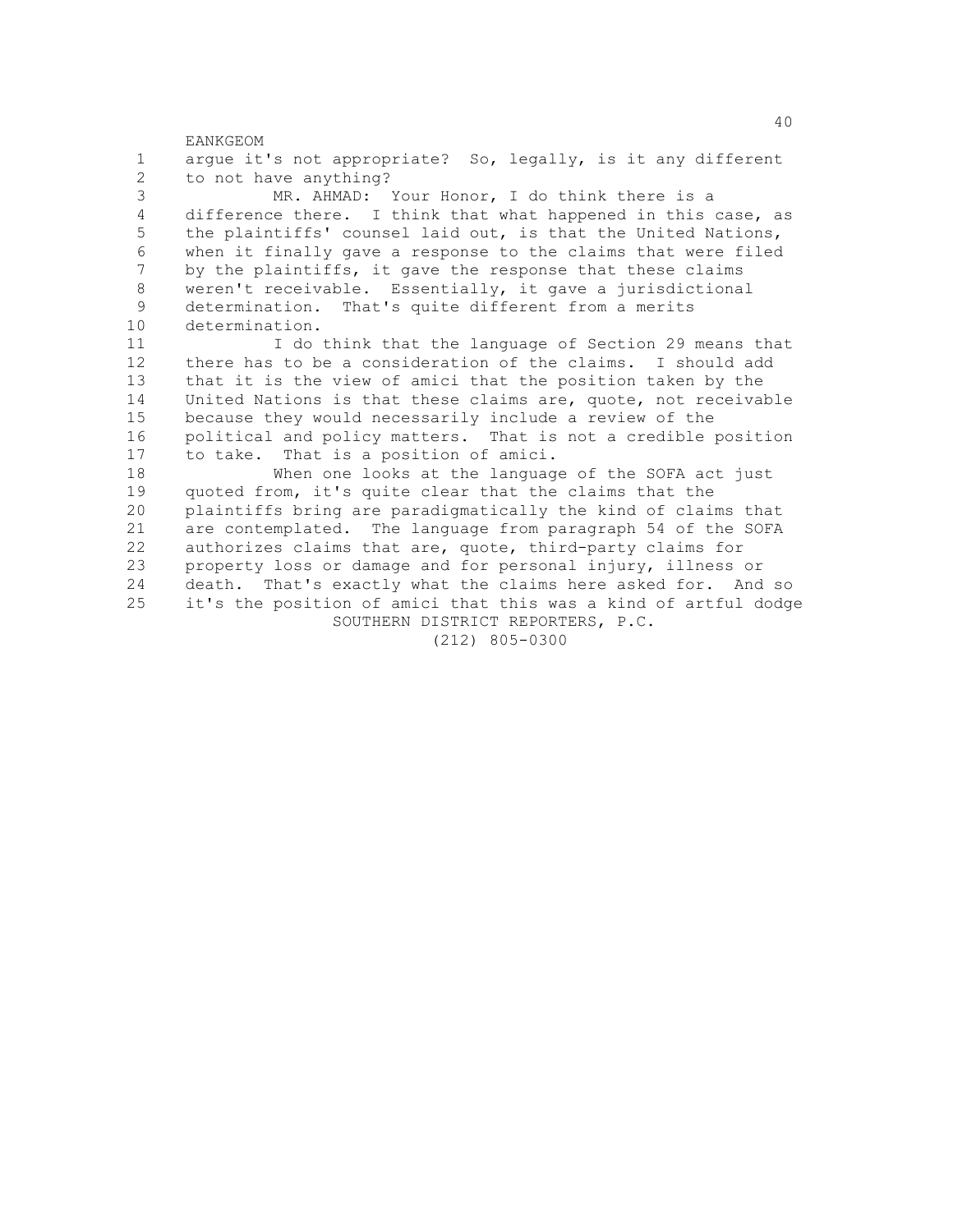EANKGEOM 1 by the United Nations rather than a meaningful consideration of 2 the claims that were presented before them as Section 29 requires. requires. 4 Your Honor, the failure to provide access for a remedy 5 is also inconsistent with the U.N.'s own understanding of its 6 legal obligations. Indeed, the fact that the United Nations<br>7 has consistently provided some form of remedy since its has consistently provided some form of remedy since its 8 inception is very much consistent with the U.N.'s<br>9 self-understanding of its legal obligations The self-understanding of its legal obligations. There is no 10 dispute that the U.N. has legal personality and that, as a 11 matter of that legal personality, it may bear both rights and 12 obligations. 13 In a report from 1996, which was referenced by 14 plaintiffs' counsel, the Secretary-General of the United 15 Nations acknowledged that by virtue of this legal personality, 16 the U.N. bears responsibility for activities of its 17 peacekeepers. The Secretary-General further noted that, just 18 as a responsibility entails, quote, liability and compensation 19 for damages caused in violation of international obligations, 20 so too does damage caused in violation of international 21 obligation by the U.N. imply and require the same liability 22 compensation for damages of its forces.<br>23 Lastly, the Secretary-General l Lastly, the Secretary-General has acknowledged that 24 the provision of exactly the kinds of dispute resolution 25 procedures that we have been talking about is intended to SOUTHERN DISTRICT REPORTERS, P.C. (212) 805-0300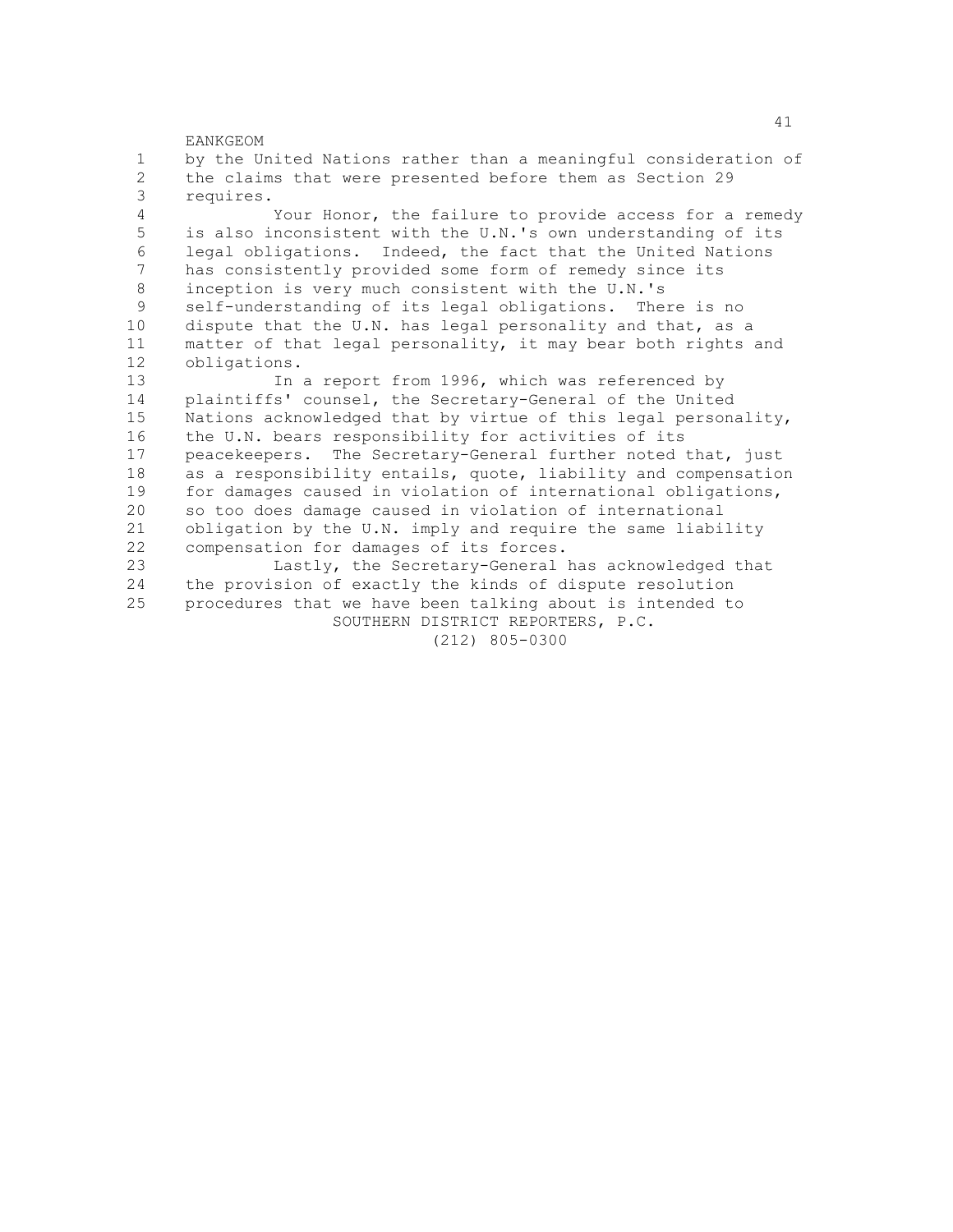1 fulfill this legal obligation. So the U.N.'s own understanding 2 of its legal obligations and its own understanding of why it is<br>3 that it provides this mechanism is linked, and mechanisms are that it provides this mechanism is linked, and mechanisms are 4 provided to meet that legal obligation.

 5 Your Honor, the provision of such alternative 6 mechanisms is not merely a policy choice, as I've just<br>7 suggested, it is a legal requirement and it is require suggested, it is a legal requirement and it is required by the 8 General Convention, which is an implementation of the immunity<br>9 provision of the U.N. Charter The charter contemplates a provision of the U.N. Charter. The charter contemplates a 10 functional approach to immunity. And I note that this an issue 11 that is in dispute between the parties, but the language of 12 Article 105 of the charter says, "The U.N. shall enjoy in the 13 territory of each of its members such privileges and immunities 14 as are necessary for the fulfillment of its purposes." "Such 15 privileges and immunities," not all, not in every case.<br>16 Now, the U.N. Charter then delegated to the Ge

16 Mow, the U.N. Charter then delegated to the General<br>17 Assembly the authority to determine which privileges and Assembly the authority to determine which privileges and 18 immunities were necessary for the fulfillment of the purposes 19 of the United Nations, and that's what produced the General 20 Convention.

21 I think it's notable, your Honor, that Section 29 of 22 the General Convention is the only convention that does<br>23 something other than grant privileges and immunities to something other than grant privileges and immunities to the 24 United Nations. Every other section is establishing what the 25 immunities are for the United Nations, for the viability of the SOUTHERN DISTRICT REPORTERS, P.C.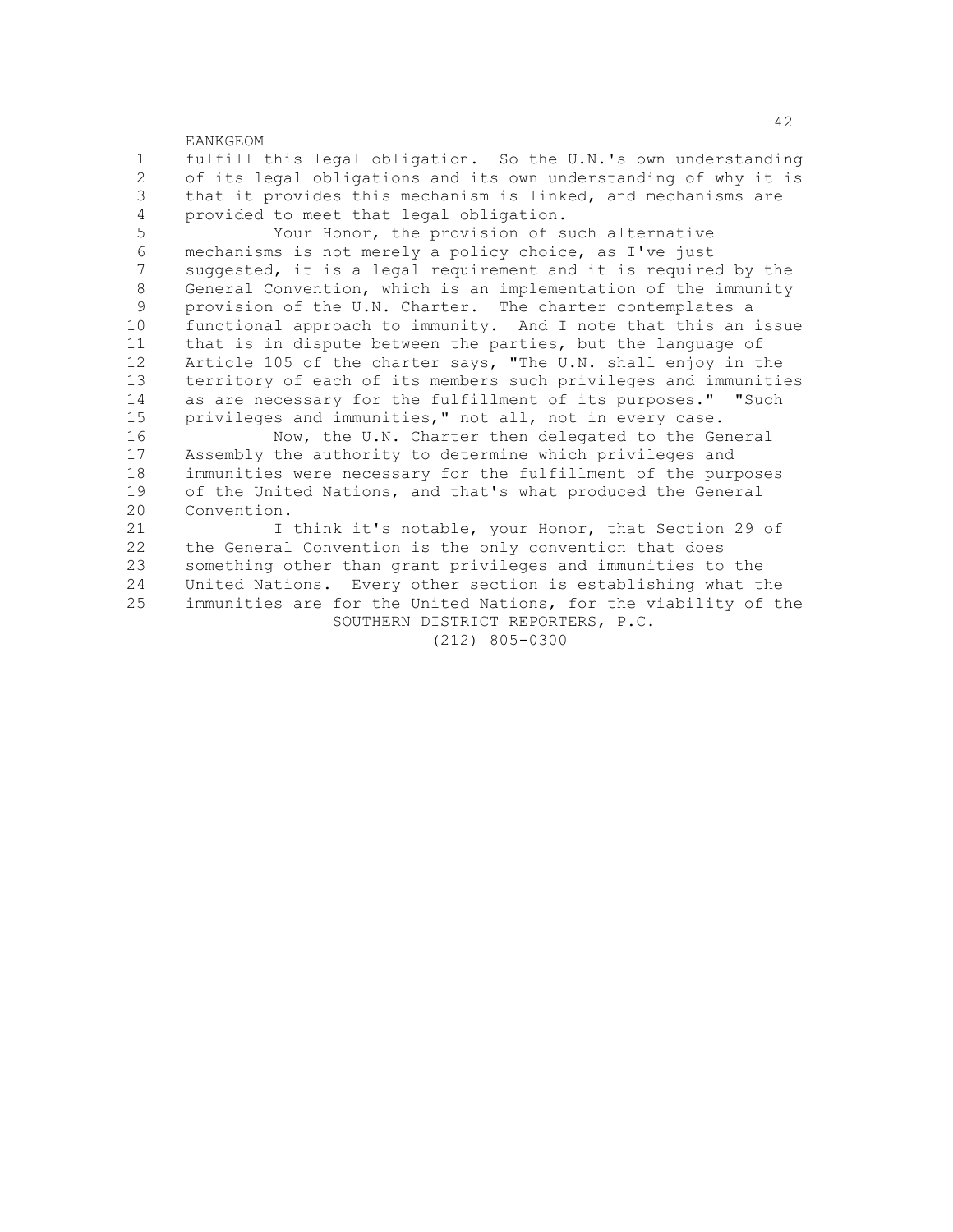EANKGEOM 1 United Nations buildings and facilities, and it's only Section 2 29 that is providing an obligation on the part of the United Nations. 4 That, I think, supports the plaintiffs' argument that 5 Section 29 is intrinsic to the scope of U.N. immunity. It 6 simply cannot be read separately from it. It's the only provision in the agreement that does not define the scope of 8 the U.N.'s immunity in terms of what its protections are. That<br>9 is exactly the bargain that the government's letter speaks to is exactly the bargain that the government's letter speaks to. 10 This was the tradeoff. 11 I think it's important, your Honor, to relate the 12 General Convention back to the charter, because it is only an 13 implementation of the charter's language that the General 14 Convention exists. 15 Your Honor, very briefly, I'll just mention that<br>16 conditioning immunity on provision of an alternative forum 16 conditioning immunity on provision of an alternative forum is<br>17 consistent with recent decisions from European courts. I know consistent with recent decisions from European courts. I know 18 that this issue will be addressed by the European Scholar 19 amici, but I would just draw the Court's attention in 20 particular the Waite and Kennedy decision, which the European 21 Court of Human Rights decided in 1999. And, your Honor, there 22 the court used the principle of proportionality, saying,<br>23 immunity must be proportional to the goals of immunity. immunity must be proportional to the goals of immunity. That, 24 I believe, your Honor, the use of the proportionality 25 principle, is consistent with the language of the U.N. Charter SOUTHERN DISTRICT REPORTERS, P.C. (212) 805-0300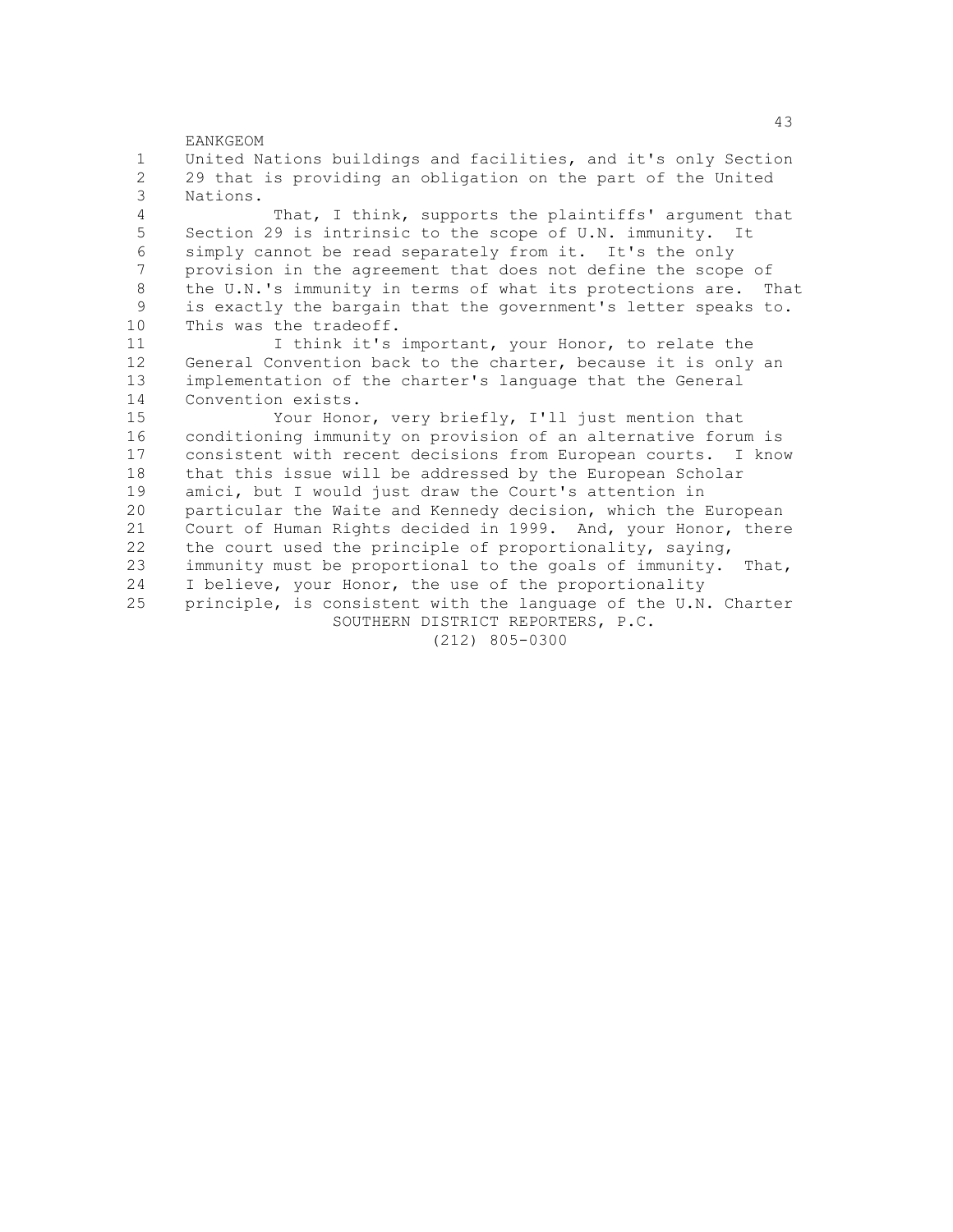EANKGEOM 1 that authorizes only such privileges and immunities as are 2 necessary for the fulfillment of the U.N.'s purposes.<br>3 Your Honor, I've mentioned previously that t Your Honor, I've mentioned previously that the 4 questions presented by plaintiffs' claims are truly, 5 unquestionably of a private-law character. I would also just 6 mention that they do not result from operational necessity. I<br>7 don't know that that's an argument that the government has don't know that that's an argument that the government has 8 pressed, but the Secretary-General has guidelines for<br>9 determining what constitutes operational necessity, w determining what constitutes operational necessity, which were 10 set out in 1996. And I don't think there is a plausible 11 argument available that the damage done here resulted from 12 operational necessity consistent with the regulation -- the 13 proposed guidelines from the U.N. Secretary-General. 14 I conclude, your Honor, with just an observation that 15 the Haitian people are all too familiar with courts expressing<br>16 sympathy for their plight but ultimately closing the courtroom sympathy for their plight but ultimately closing the courtroom 17 doors to them. In Sale versus Haitian Centers Council, the 18 Supreme Court concluded its opinion denying relief by quoting 19 the approval from Judge Edwards, quote: "Although the human 20 crisis is compelling, there is no solution to be found in a 21 judicial remedy." 22 That need not be the case here. Access to a remedy<br>23 will not bring back the lives of 8,500 people but it will, as will not bring back the lives of 8,500 people but it will, as 24 Justice Blackmun suggested, open our ears to their suffering. 25 Thank you. SOUTHERN DISTRICT REPORTERS, P.C.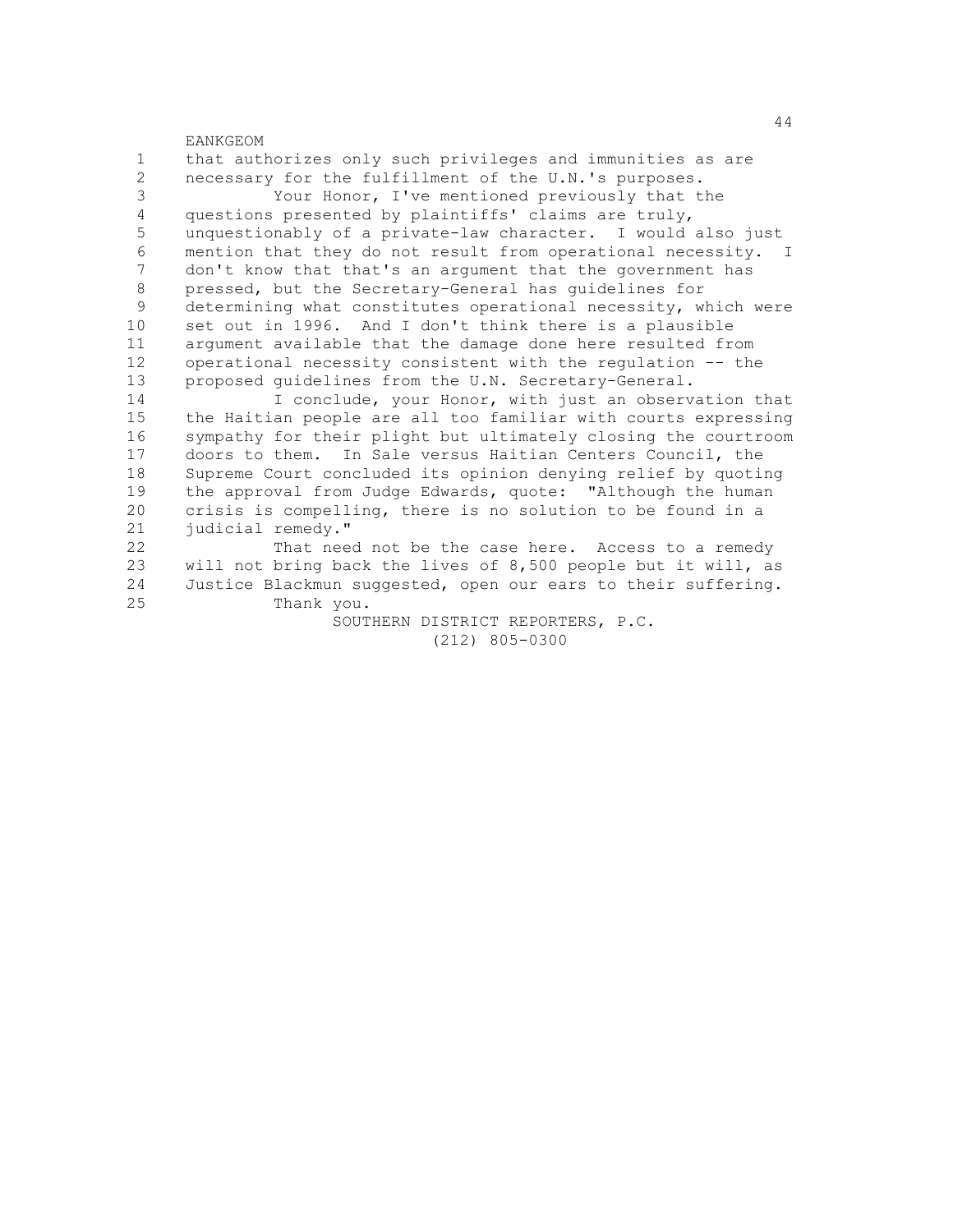45 EANKGEOM 1 THE COURT: Thank you, Mr. Ahmad. We will now hear 2 from Ms. Iyer. Am I saying that right?<br>3 MS. IYER: That is, ves. MS. IYER: That is, yes. 4 My name is Monica Iyer. I am here from Milan, Italy, 5 and I am representing a group of European law scholars and 6 practitioners from nine different European countries, who<br>7 submitted an amicus brief in this case, knowing that the submitted an amicus brief in this case, knowing that the 8 rulings of European courts can help to provide persuasive<br>9 anidance on the interpretation of treaty obligations and 9 guidance on the interpretation of treaty obligations and 10 feeling that especially since, as plaintiffs mentioned, this is 11 a case which presents unique questions in U.S. courts, the 12 extensive European jurisprudence on the immunity of 13 international organizations may be useful to this court. 14 There are really two key points that emerge from the 15 European jurisprudence. The first is that access to a remedy 16 is a fundamental right that the courts have consistently sought 17 to protect. The second is, the European courts have 18 increasingly considered the availability and the adequacy of an 19 alternative remedy when deciding whether to uphold the immunity 20 of international organizations. 21 THE COURT: Is there any European court that's 22 actually gotten to this issue, that's actually held that the<br>23 U.N.'s express immunity is conditioned on its fulfilling the U.N.'s express immunity is conditioned on its fulfilling the 24 requirements of Section 29 or something close to that? 25 MS. IYER: There are European courts that have dealt SOUTHERN DISTRICT REPORTERS, P.C. (212) 805-0300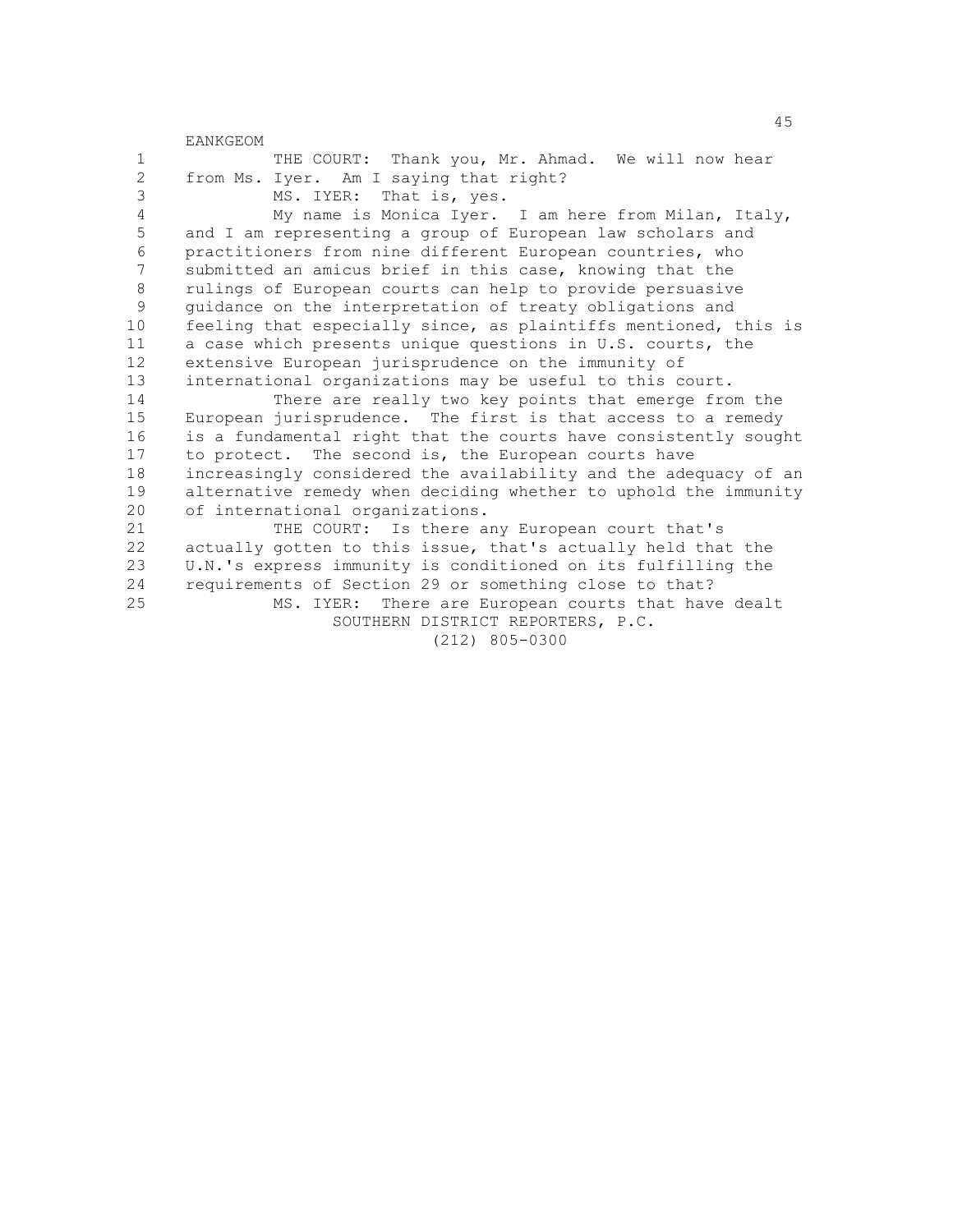1 with the immunity of U.N. specialized agencies and of U.N. 2 peacekeeping forces, which are governed by treaties that use,<br>3 in the case of the specialized agencies, identical language t in the case of the specialized agencies, identical language to 4 the General Convention. The U.N. per se has not been the 5 defendant in cases that may have to do with where the U.N. is 6 headquartered versus where the specialized agencies are<br>7 headquartered, so it's sort of logical headquartered, so it's sort of logical.

8 So to this first point, the access to a remedy is a<br>9 fundamental right that the European courts have sought to fundamental right that the European courts have sought to 10 protect. Domestic laws around Europe and around the world, as 11 well as international and regional treaties and conventions as 12 well as the U.S. Constitution, protect access to a court, 13 access to justice, access to a remedy. That's really because 14 this right is necessary for the protection of all of the other 15 rights that are enumerated in such documents.<br>16 and this is the import of the Kadi 1

16 And this is the import of the Kadi line of cases which<br>17 is before the European Court of Justice. That those dealt with is before the European Court of Justice. That those dealt with 18 the implementation of Security Council resolutions by states, 19 and they held that where the U.N.'s resolutions are implemented 20 and the U.N. has not provided a remedy for violations of rights 21 resulting from that implementation, national courts must 22 provide a remedy because the right of access to a remedy is too<br>23 important to be abrogated. important to be abrogated.

24 And the government, in discussing this case, 25 emphasizes the fact that these cases didn't directly concern SOUTHERN DISTRICT REPORTERS, P.C.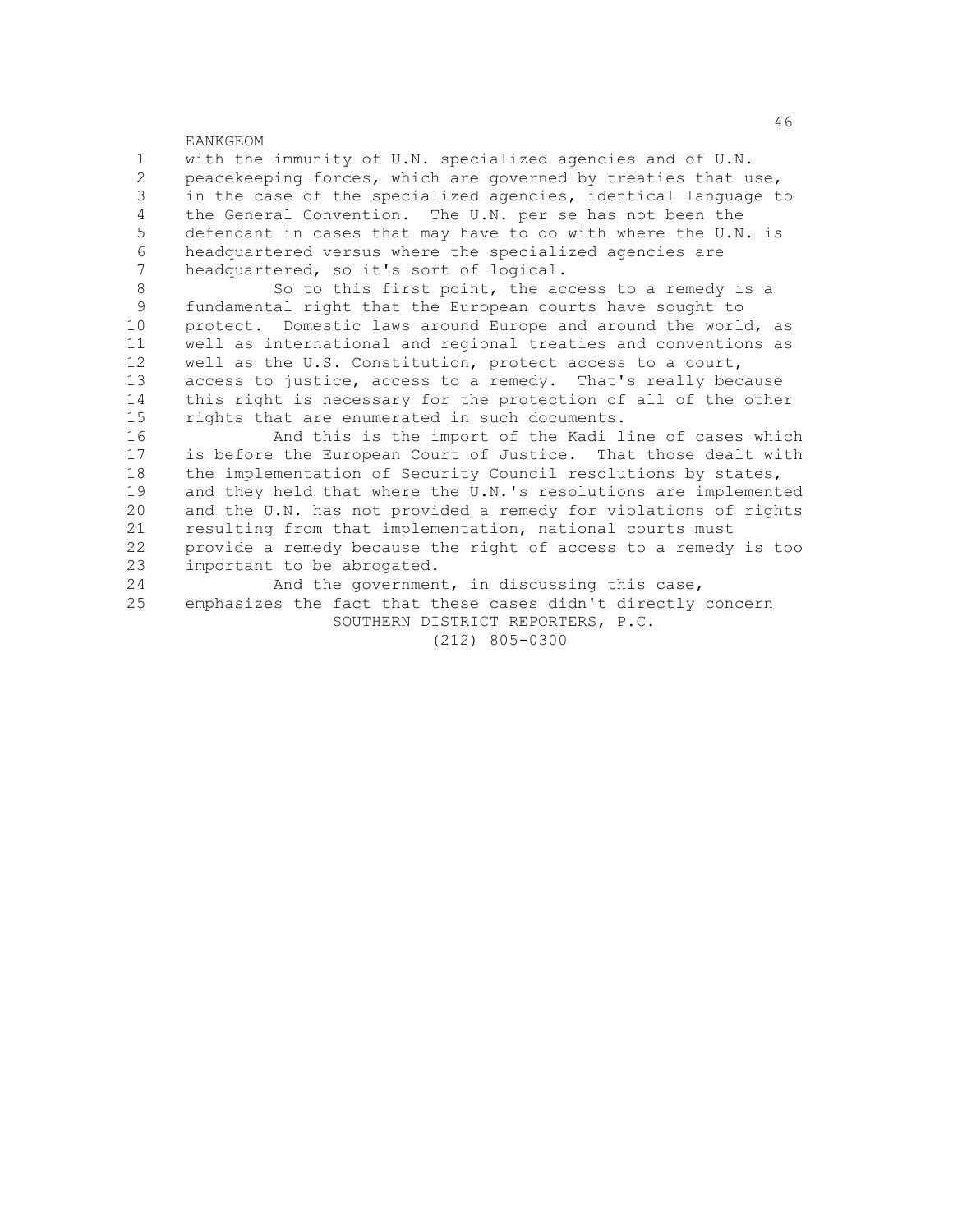47 EANKGEOM 1 the U.N.'s immunity, but that fact doesn't diminish this 2 fundamental principle.<br>3 A second kev A second key point that emerges from the European 4 courts is that they've increasingly considered both the 5 availability and the adequacy of an alternative remedy when 6 deciding whether to uphold the immunities of international<br>7 organizations And where there is absolutely no alternative organizations. And where there is absolutely no alternative 8 means made available, they have denied immunity.<br>9 So a number of European courts have con So a number of European courts have considered the 10 availability of reasonable alternative means of achieving 11 remedy. And in considering whether immunity can be granted, 12 this principle was applied both by the European Court of Human 13 Rights and in a number of cases in domestic courts in Europe, 14 including Italy, France, Belgium, the Netherlands and Cyprus. 15 As the government points out and as you just asked,<br>16 not all of these cases have directly involved the U.N. but t not all of these cases have directly involved the U.N. but they 17 have often dealt with immunity agreements that are similar or 18 even identical to the terminology to the General Convention, 19 including involving specialized agencies of the U.N., and the 20 important principles of the cases and particularly the 21 fundamental importance of the access to a remedy are still 22 applicable.<br>23 So So in cases where the courts found that a reasonable 24 alternative means of settling a dispute did exist, that finding 25 was an important factor in upholding the immunity of an SOUTHERN DISTRICT REPORTERS, P.C. (212) 805-0300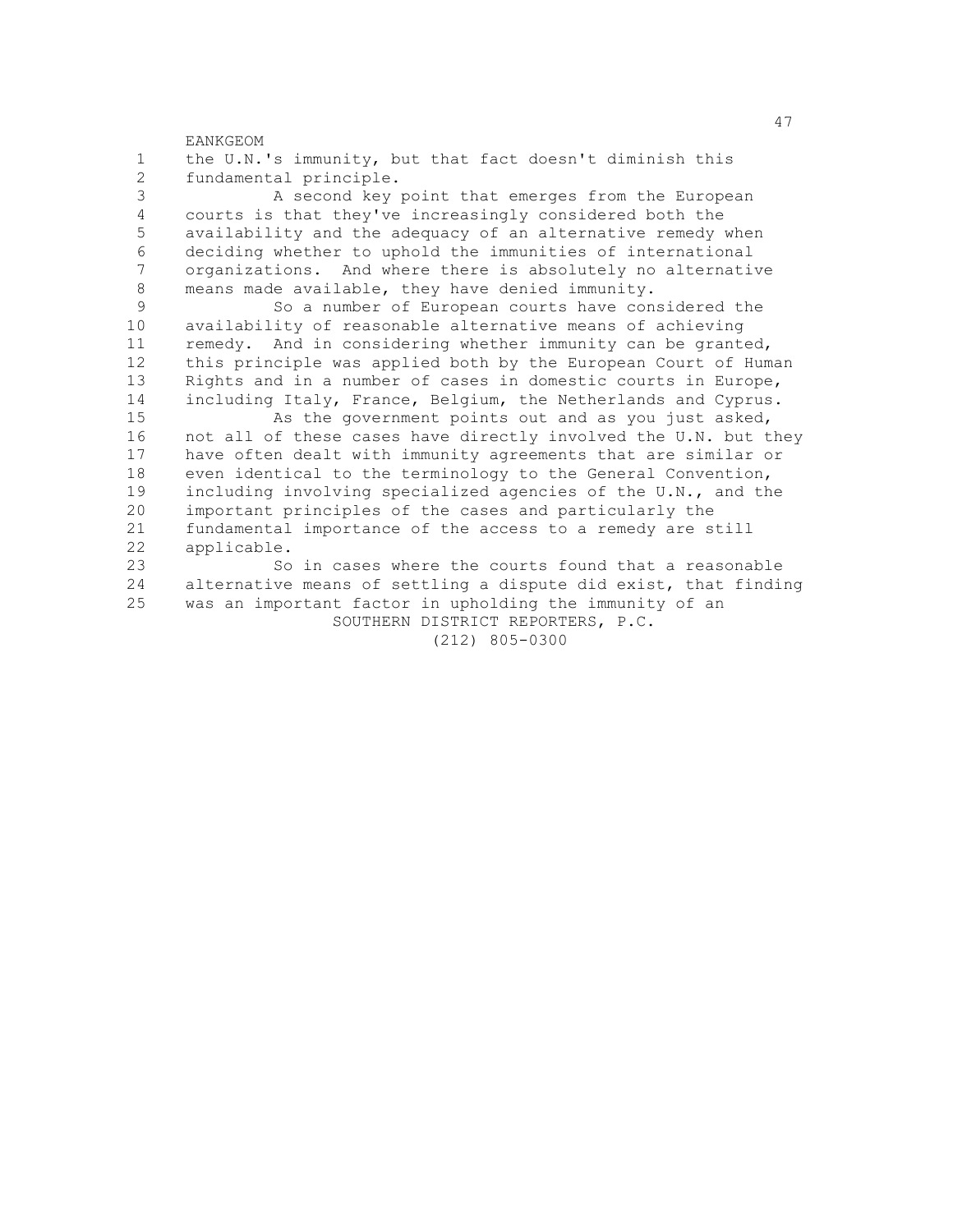1 international organization, and that was true in the European 2 Court of Human Rights case Waite and Kennedy which Mr. Ahmad<br>3 Feferenced and which has been relied on heavily by domestic referenced and which has been relied on heavily by domestic 4 courts in Europe and also in the Stavrinou case before the 5 Supreme Court of Cyprus, which relied on the availability of an 6 alternative dispute resolution mechanism when determining<br>7 whether to uphold the U.N.'s immunity under a peacekeeping whether to uphold the U.N.'s immunity under a peacekeeping 8 agreement.

Conversely, where the courts have found that 10 alternative means is not available, or even in some cases where 11 one exists but is not reasonable or adequate, international 12 organizations have been found to be subject to the jurisdiction 13 of the domestic courts.

14 Both very early and quite recent examples of this out 15 of Italy:

16 The Maida case in 1955, when the U.N. was quite new,<br>17 the Italian Court of Taxation ruled that the means of the Italian Court of Taxation ruled that the means of 18 alternative dispute resolution provided in Italy's agreement 19 with the International Refugee Organization, which was a U.N. 20 specialized agency, failed to respect due process rights, and 21 that the IRO was therefore not immune from the jurisdiction of 22 Italian courts.<br>23 Simila

Similarly, in the Drago case, just recently, in 2007, 24 the Italian courts denied immunity where an alternative 25 procedure provided by an international organization, the SOUTHERN DISTRICT REPORTERS, P.C.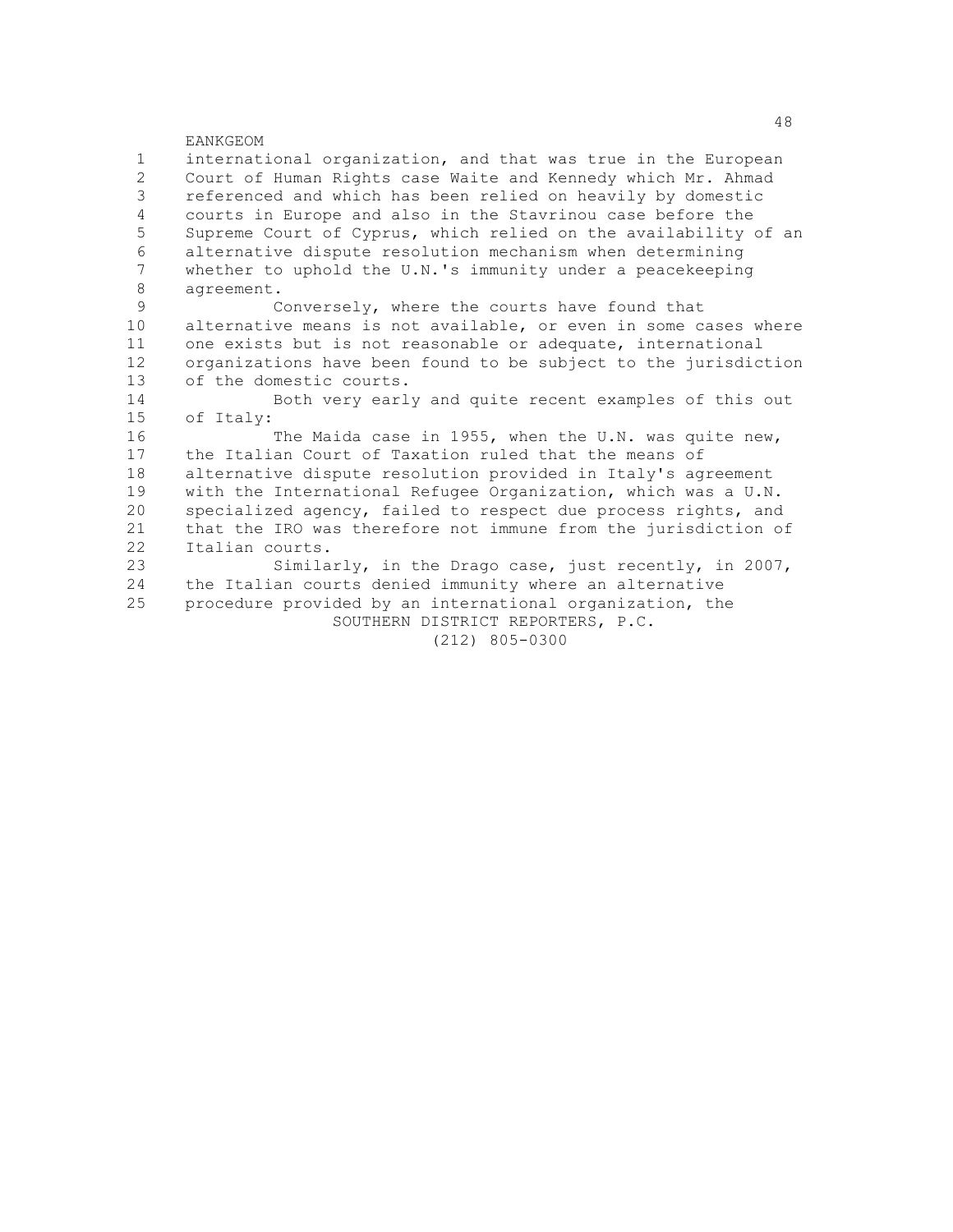EANKGEOM 1 International Plant Genetic Resources Institute, was founded to 2 be inadequate.<br>3 Anoth Another important example is the UNESCO v. Boulois 4 case in France. The French court ruled that UNESCO could not 5 be granted immunity, both because the organization was in 6 violation of its agreement to provide an arbitrator for disputes and because a grant of immunity in the case would 8 abrogate the plaintiff's fundamental right to access to a<br>9 remedy. I believe that this case is actually particularly remedy. I believe that this case is actually particularly 10 instructive in this instance because, as has been noted by the 11 plaintiffs today, the case at hand involves these two same 12 violations -- a failure to live up to an agreement to provide a 13 means of dispute resolution and a failure to protect the 14 fundamental right of access to a remedy. 15 The main lesson to be gathered from examining the<br>16 European jurisprudence is that where those violations exist 16 European jurisprudence is that where those violations exist,<br>17 the courts have declined to uphold immunity of international the courts have declined to uphold immunity of international 18 organizations. 19 THE COURT: Thank you, Ms. Iyer. 20 I'll now give counsel for the government, Ms. Blain, a 21 couple minutes for rebuttal. 22 MS. BLAIN: Thank you, your Honor. Briefly, your 23 Honor, a few points: Honor, a few points: 24 Number one, the Bisson case, addressed by plaintiffs 25 counsel in this court: Judge Crotty in 2008 didn't address SOUTHERN DISTRICT REPORTERS, P.C. (212) 805-0300

49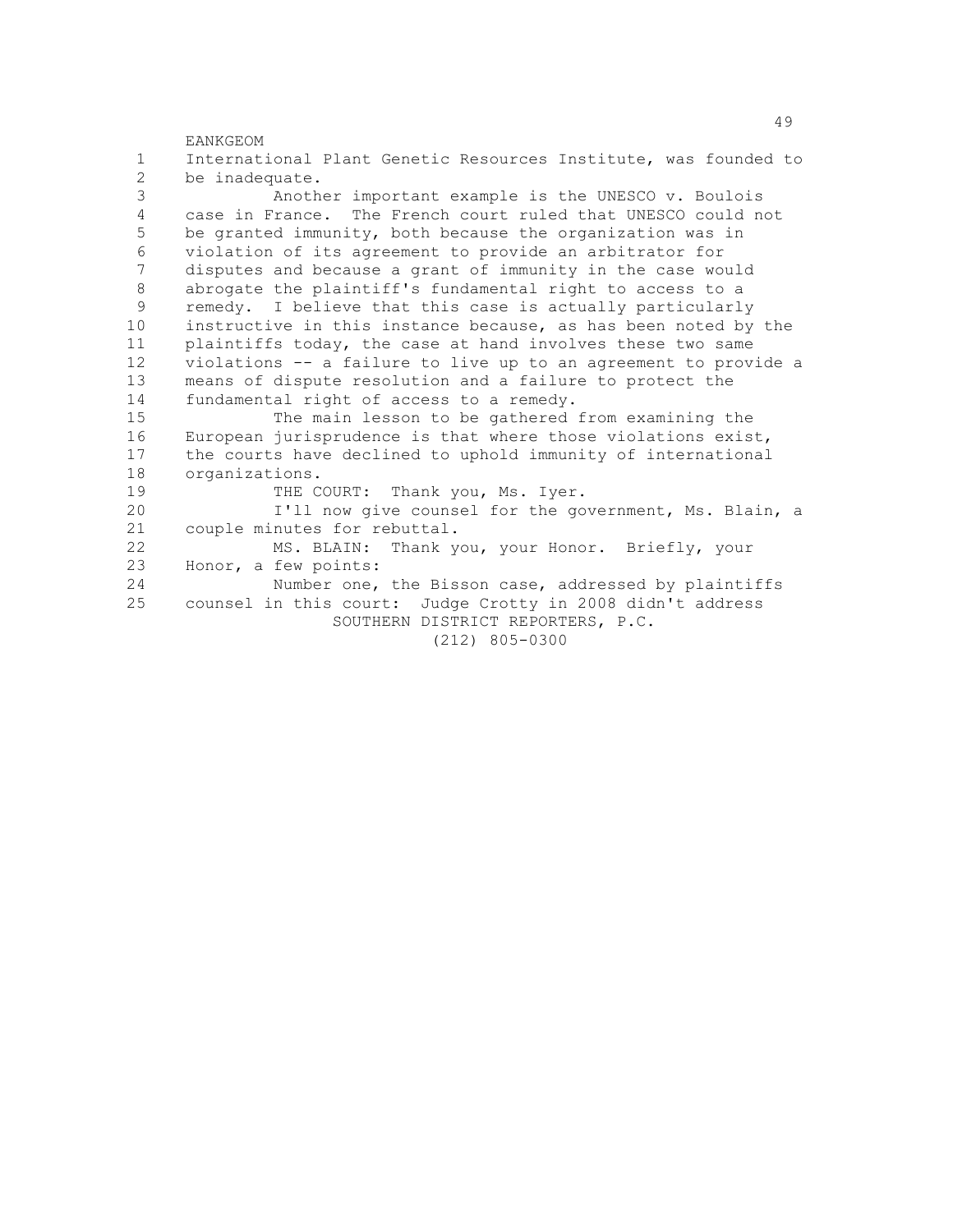1 simply waiver and whether a waiver was the only condition of 2 immunity. In fact, Judge Crotty evaluated whether there was a<br>3 connection between Section 2 and Section 29. And he found that connection between Section 2 and Section 29. And he found that 4 even if the plaintiffs were not an employee of the U.N., and 5 therefore she did not have access to any sort of dispute 6 resolution mechanism, the U.N. would, quote, still be immune<br>7 from suit by her from suit by her.

8 In so holding, he also found that Section 29 is not a<br>9 quid pro quo for the immunities conferred by the rest of the quid pro quo for the immunities conferred by the rest of the 10 United Nations Convention. He then rejected the plaintiff's 11 argument that holding this way would render Section 29 12 meaningless. Instead, he found that Section 2 and Section 29 13 simply were not linked.

14 So, again, whether you can construe this analysis as 15 one of waiver or one of condition precedent, the analysis is<br>16 the same. 16 the same.<br>17

Second, plaintiffs bring up in, several amici bring 18 up, a couple foreign cases I'd like to address very briefly, 19 the UNESCO case and the Maida case.

20 UNESCO is a case in France, and the Maida case is a 21 case in Italy, and both of those cases involved U.N. 22 specialized agencies. However, at that time, neither France<br>23 nor Italy were signatories to the Convention on Specialized nor Italy were signatories to the Convention on Specialized 24 Agencies. So the immunities of those U.N. agencies were not 25 analyzed under that convention, which has similar language to SOUTHERN DISTRICT REPORTERS, P.C.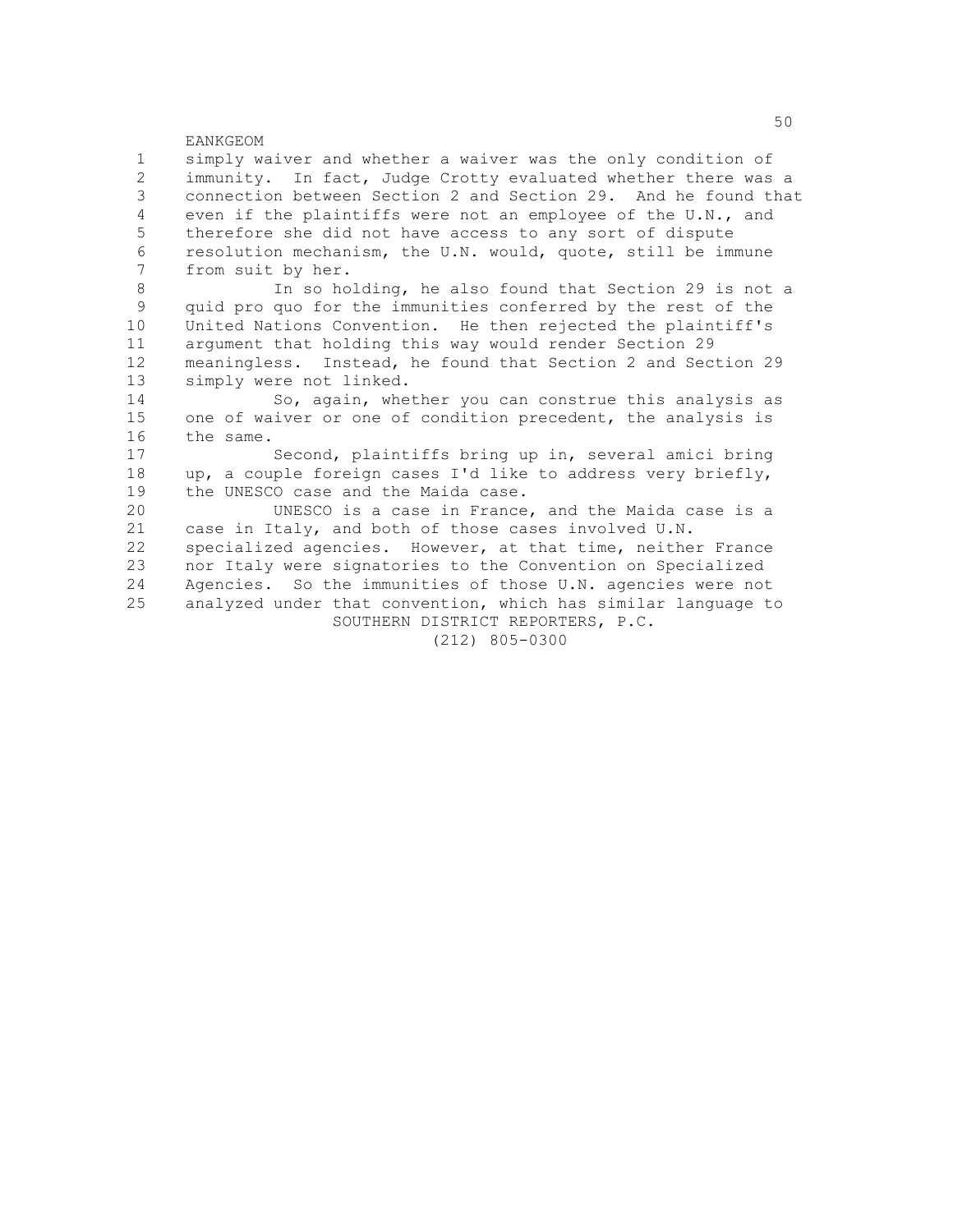EANKGEOM 1 the U.N. Convention. So the persuasive value is 2 extraordinarily limited and in fact absent, we argue.<br>3 Thirdly, plaintiffs have not brought up or Thirdly, plaintiffs have not brought up or  $-$ - rather, 4 the papers did bring up a constitutional argument -- and I 5 believe the Haitian scholars made this point as well -- that 6 failure to provide, that this Court's failure to provide, an adequate remedy for plaintiffs' arguments in this particular 8 case would result in a denial of their constitutional right of<br>9 access to the courts, has in fact already been addressed and access to the courts, has in fact already been addressed and 10 rejected by the Second Circuit. 11 In the Bisson case, one of the plaintiffs was a United 12 States citizen, and she did argue that failure to provide her 13 with an adequate mechanism to address her claims would result 14 in a violation of her substantive due process rights of access 15 to the court. And the court gave short shrift to that argument 16 and held, quote, "The short and conclusive answer that 17 legislatively and judicially crafted immunities of one sort or 18 another have existed since well before the framing of the 19 Constitution, have been extended and modified over time and are 20 firmly embedded in American law." And that is again the 21 immunity regime confronted by the Court today. 22 Number four, even if the Court -- going back to the<br>23 rules of statutory or contract construction -- even if the rules of statutory or contract construction -- even if the 24 Court were to evaluate Section 2 with Section 29, the plain 25 language of the treaty reveals that there is, as I have said SOUTHERN DISTRICT REPORTERS, P.C. (212) 805-0300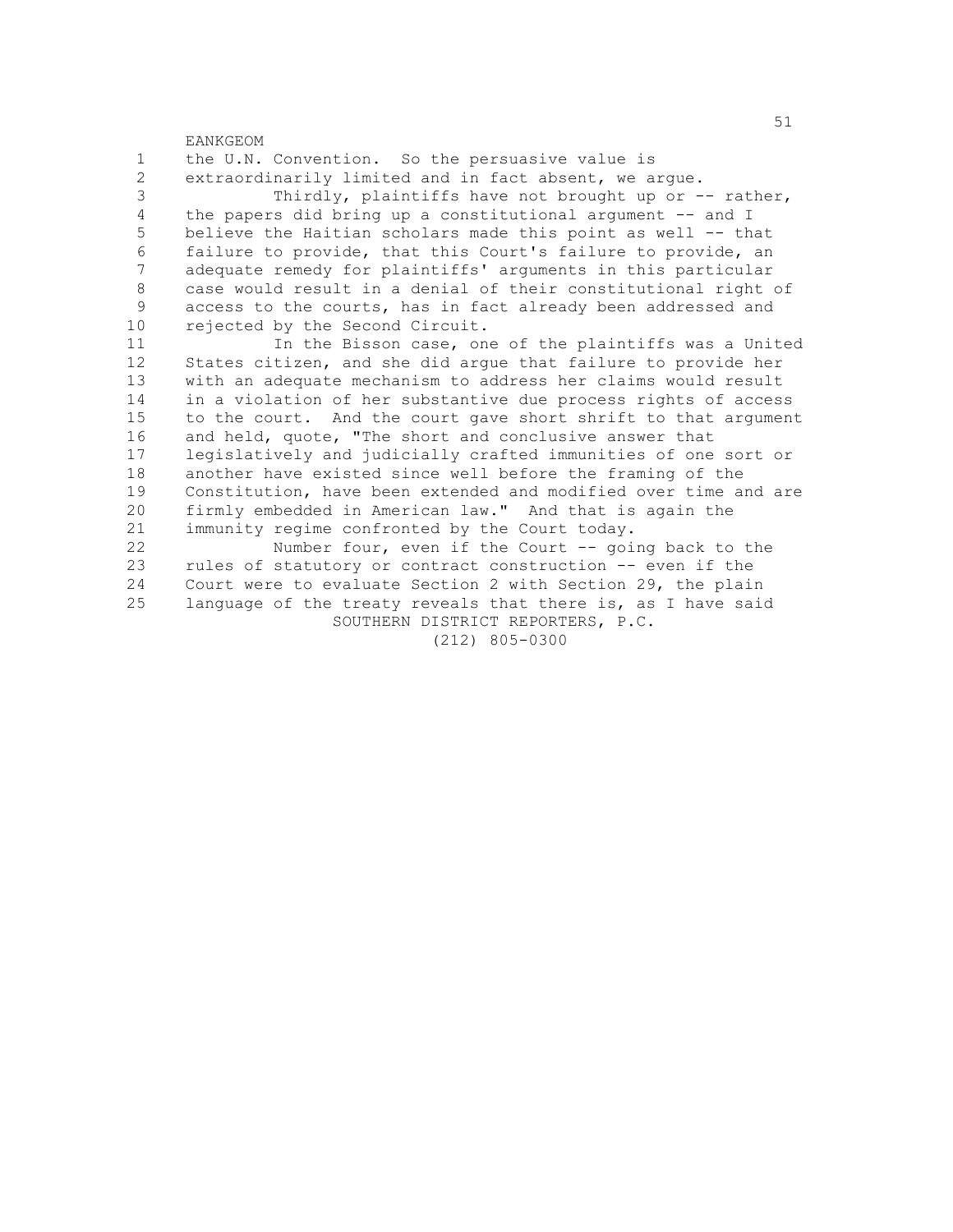1 repeatedly, no link between the two. 2 But, furthermore, in interpreting treaties, as this<br>3 Court well knows and as this Court held in the Devi versus Court well knows and as this Court held in the Devi versus 4 Silva case, courts owe great deference to the Executive 5 Branch's interpretation of treaties as well as the sister 6 signatory countries to those treaties. In this case, both the<br>7 United States and the United Nations urged the Court to one United States and the United Nations urged the Court to one 8 interpretation of the treaty, which again is required great<br>9 deference deference. 10 Number five, and finally, this case and the 11 repercussions stemming from the Court's ruling today is not 12 narrowly limited. It would create and open up a huge set of

13 claims to the United Nations. Private parties around the world 14 would be able to sue the United Nations for violations of -- 15 perceived violations and breaches of the treaty. The United 16 States has personnel stationed all over the world, operating 17 under these conventions, and that would be a great disservice 18 to the immunities which are expressly provided and contemplated 19 by the parties to this treaty.

20 So it's important to keep in mind that Section 2 of 21 the U.N. implements Section 105 of the U.N. Charter. And the 22 U.N. Charter preceded in time the convention and, again,<br>23 indicated the countries around the world's obligations a indicated the countries around the world's obligations and 24 insistence and decision that the U.N. needs to have immunity in 25 order to complete its mission around the world.

> SOUTHERN DISTRICT REPORTERS, P.C. (212) 805-0300